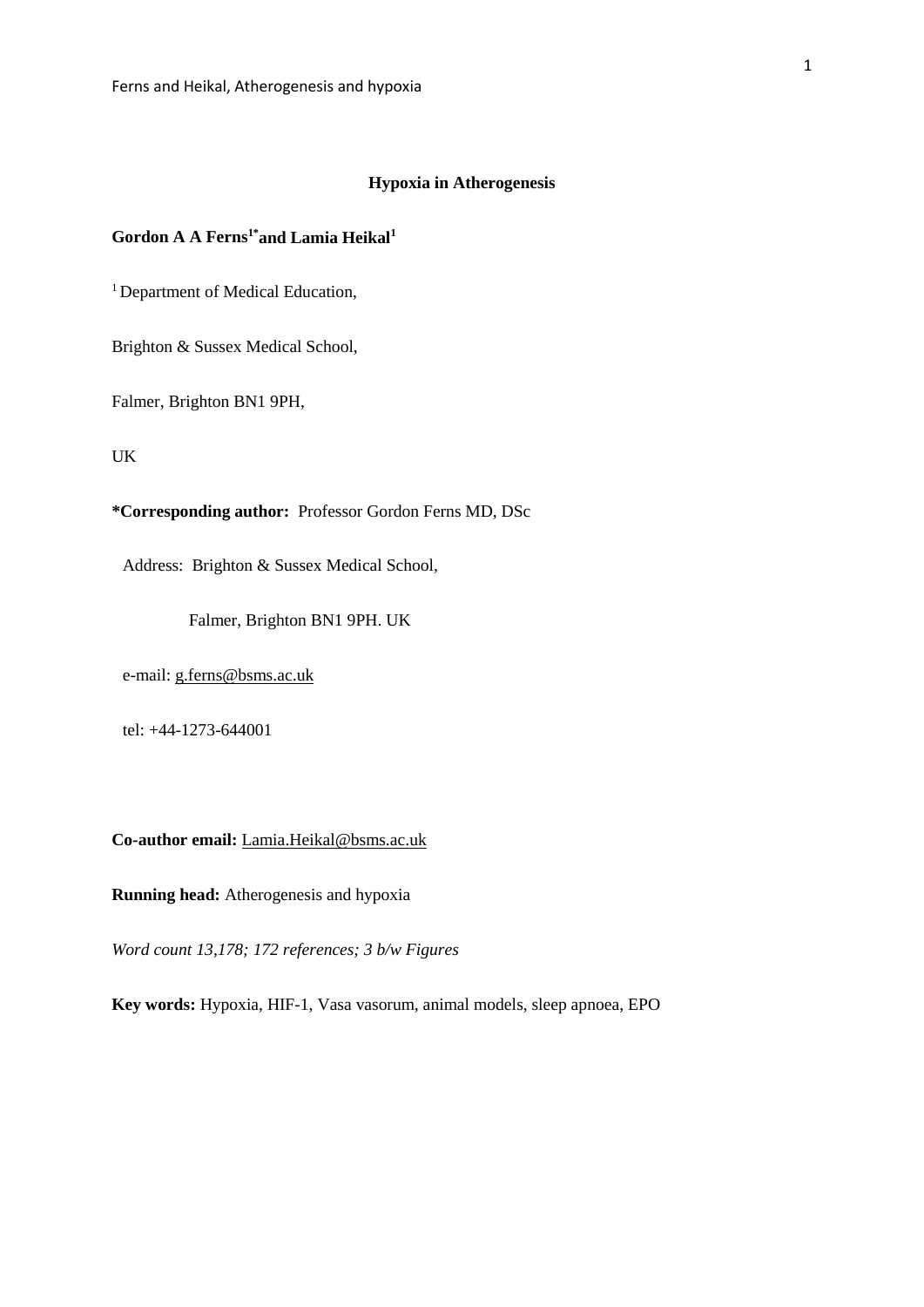### **Abstract**

The anoxemia theory proposes that an imbalance between the demand for, and supply of, oxygen in the arterial wall is a key factor in the development of atherosclerosis. There is now substantial evidence that there are regions within the atherosclerotic plaque in which profound hypoxia exists; this may fundamentally change the function, metabolism and responses of many of the cell types found within the developing plaque and whether the plaque will evolve into a stable or unstable phenotype. Hypoxia is characterized in molecular terms by the stabilization of hypoxia inducible factor (HIF)-1 $\alpha$ ; a subunit of the hetero-dimeric nuclear transcriptional factor HIF-1; a master regulator of oxygen homeostasis. HIF-1 expression is localized to perivascular tissues, inflammatory macrophages and smooth muscle cells adjacent to the necrotic core of atherosclerotic lesions, and regulates several genes that are important to vascular function including vascular endothelial growth factor (VEGF), nitric oxide synthase (NOS), endothelin-1 and erythropoietin (EPO). This review summarizes the effects of hypoxia on the functions of cells involved in atherogenesis, and the evidence for its potential importance from experimental models and clinical studies.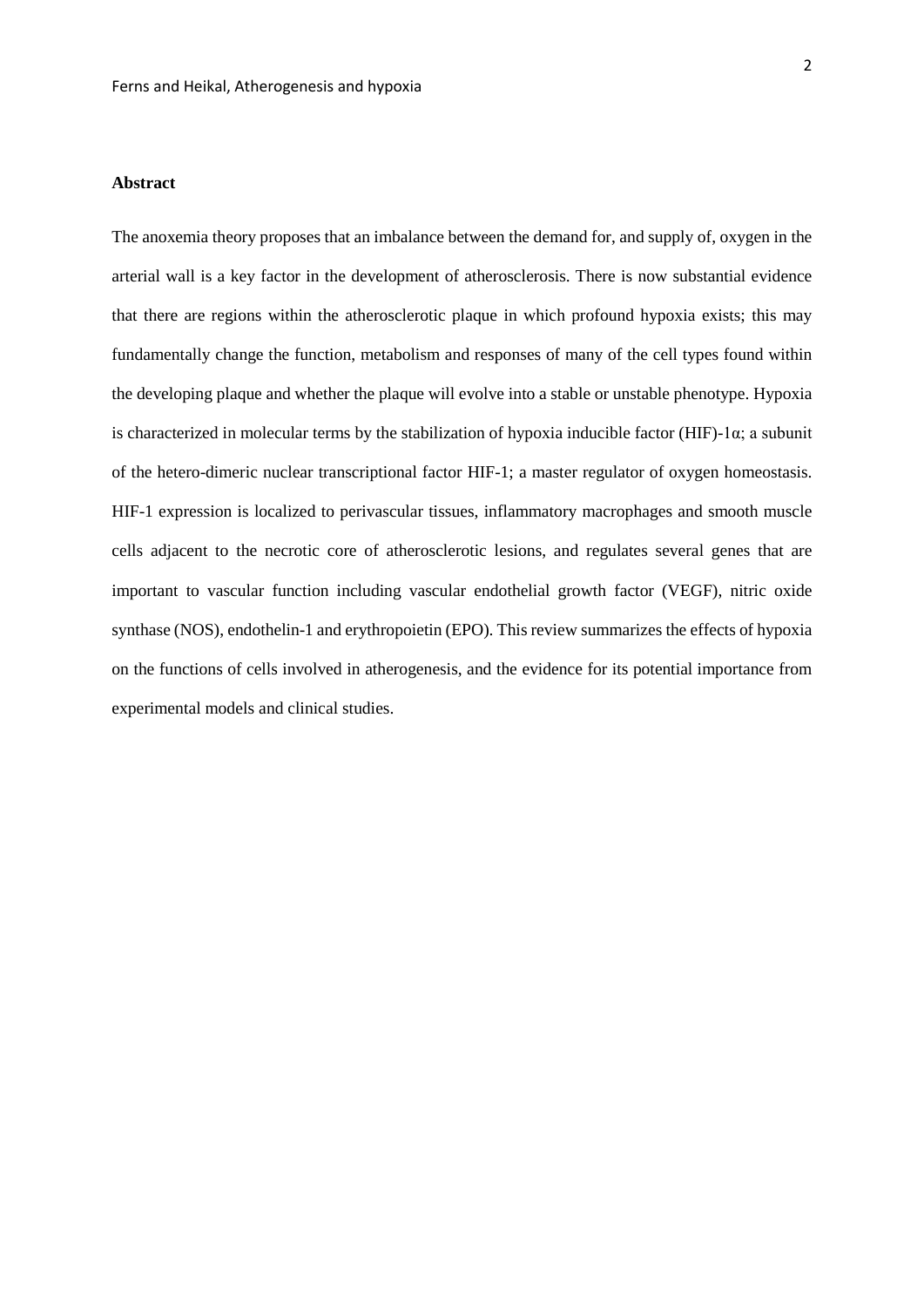# **Introduction**

Atherosclerosis is a chronic inflammatory process, affecting medium and large arteries, and involving lipid deposition, oxidative stress, endothelial damage, and smooth muscle cell proliferation and migration. It is associated with several established risk factors, including: hypertension, hyperglycaemia, aging and dyslipidaemia[.](#page-40-0) <sup>1</sup> There have been a number of hypotheses of atherogenesis, including the anoxemia theory that proposes that an imbalance between the demand for and supply of oxygen in the arterial wall is a key factor in the development of atherosclerosis.<sup>[2,](#page-40-1) [3](#page-40-2)</sup> The microenvironment within the atherosclerotic plaque is thought to be an important determinant of whether a plaque progresses, and the likelihood of clinical complications. It has previously been difficult to investigate cellular metabolism within the artery wall with sufficiently high resolution, and consequently it has not been possible to identify regions in which extreme hypoxia prevails. However, recent reports do provide substantial evidence that there are regions within the plaque in which hypoxia can be identifie[d.](#page-40-3) <sup>4</sup> This state of hypoxia has the potential to fundamentally change the function, metabolism and responses of many of the cell types found within the developing atherosclerotic plaque, and this may in turn determine whether the plaque evolves into a stable or unstable phenotype. It is likely that this is mediated through effects on angiogenesis, extracellular matrix elaboration and lipoprotein metabolism. The hypoxic milieu in the atherosclerotic plaque may therefore also have implications for the putative therapeutic interventions for atherosclerosis. However, most *in vitro* studies have been conducted under normoxic conditions. The effects observed under these conditions may not accurately reflect those extant within the plaque.

### **The Development of a Hypoxic environment within the Atherosclerotic Plaque**

Hypoxia may be defined as a physiological or pathological state in which the body, or a region of the body, is deprived of adequate [oxygen](https://en.wikipedia.org/wiki/Oxygen) supply at the tissue level to an extent that it is inadequate to meet cellular, or tissue demands. Hypoxia may be due to a reduced oxygen supply (due to insufficient blood vessel network or defects in blood vessels) or to an increased consumption of oxygen relative to the supply (this may result from a rapid increase in cell proliferation). It is usually characterized in molecular terms by the stabilization of hypoxia inducible factor  $(HIF)$ -1 $\alpha$ ; a subunit of the heterodimeric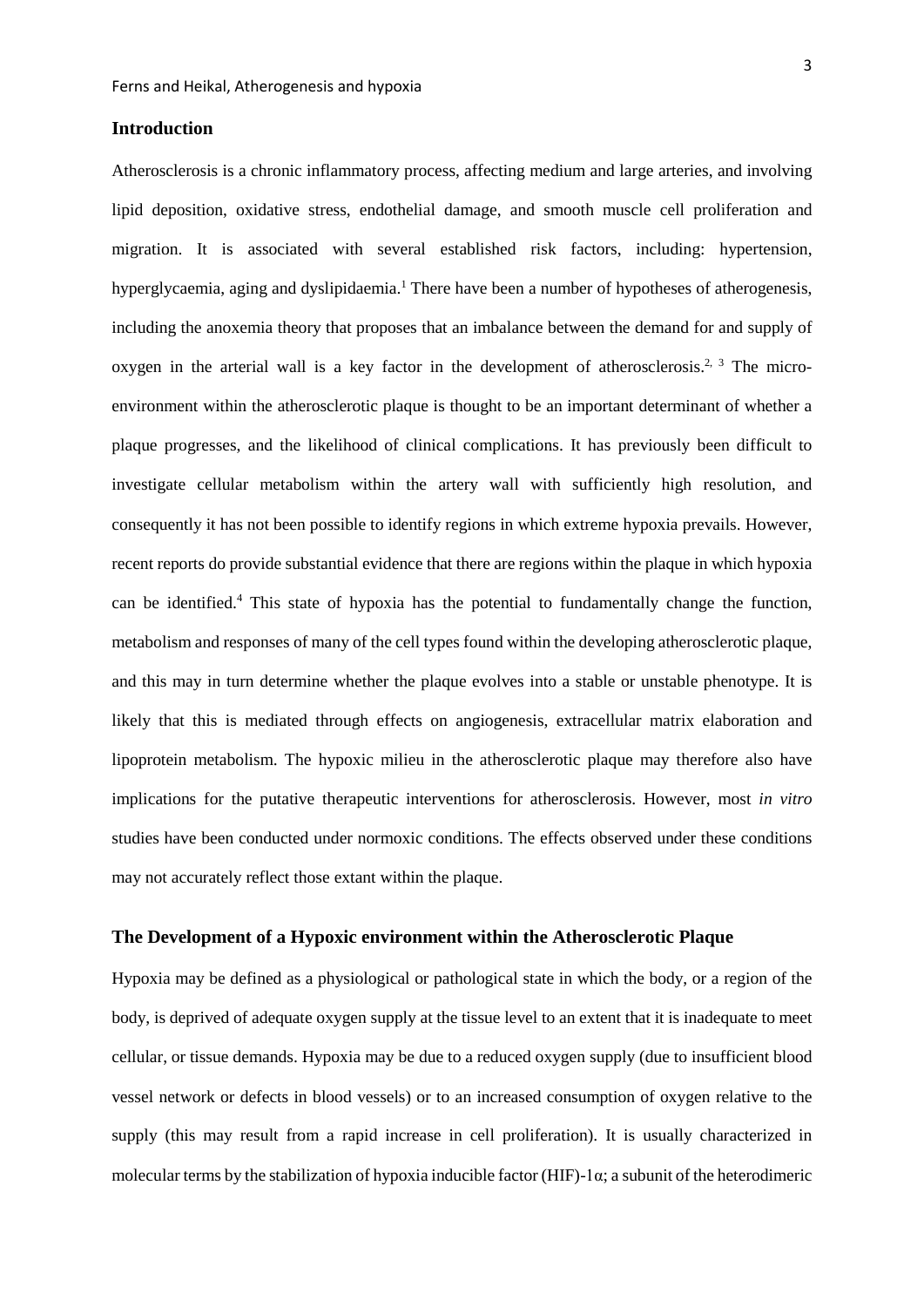nuclear transcriptional factor HIF-1. HIF-1, consisting of HIF-1α and HIF-1β subunits, has been described as a master regulator of oxygen homeostasis. Whilst levels of HIF-1 $\alpha$  have been shown to be regulated by non-hypoxic stimuli such as lipopolysaccharides (LPS), thrombin, and angiotensin II (Ang II)[,](#page-40-4)<sup>5</sup> it is generally considered to be a biological marker of hypoxia and drives the expression of over 100 genes including those involved in angiogenesis and oxygen transport[.](#page-40-5)<sup>6</sup> (see Figure 1<sup>[7](#page-40-6)</sup>). There are, however, some circumstances under which HIF-1 $\alpha$  expression can be prevented.<sup>8</sup> Hypoxia also stabilises HIF-2α which is closely related to HIF-1α with respect to its involvement in the transcriptional activation of multiple target genes in hypoxia[.9](#page-40-8)

In studies using human artery specimens and tissues from experimental animal models of atherosclerosis, HIF-1 $\alpha$  has been localized to perivascular tissues, inflammatory macrophages and smooth muscle cells adjacent to the necrotic core of atherosclerotic lesions. In addition to being a marker of hypoxia,  $HIF-1\alpha$  may directly enhance atherogenesis through several mechanisms, including: smooth muscle cell proliferation and migration, new vessel formation (angiogenesis), and altered lipid metabolism. Alteration of the HIF-1α pathway has been shown to contribute to vascular graft failure through the formation of intimal hyperplasia in which smooth muscle cells from the tunica media (the main muscle layer of the graft vessel) migrate to, and proliferate within what is termed the neo-intima.<sup>10</sup> HIF-1 $\alpha$  has also been implicated in the pathogenesis of atherosclerosis, in-stent restenosis following coronary re-vascularisation, stroke, peripheral artery disease, aortic aneurysm formation and pulmonary artery hypertension  $11$ , and also appears to be involved in the calcification of blood vessels, which often accompanies atherosclerosis. For example, Li *et al* have shown that in diabetic patients with a high coronary artery calcium (CAC) score, serum HIF-1 $\alpha$  levels were significantly raised, and were an independent risk factor for the presence of CAC. Serum HIF-1 $\alpha$  levels were positively correlated with other biomarkers of diabetic control and inflammation, such as C-reactive protein (CRP), Interleulin-6 (IL-6), HbA1c, fasting blood glucose (FBG), and CAC score. HIF-1α levels were therefore considered to be a significant independent risk factor, predicting the presence of CAC.<sup>12</sup> Whilst HIF-1 is an intracellular transcription factor, it is possible that it is released into the circulation from damaged cells, as has been reported for other transcriptional factors that include NF-κB and p53[.12-14](#page-41-1) In healthy medium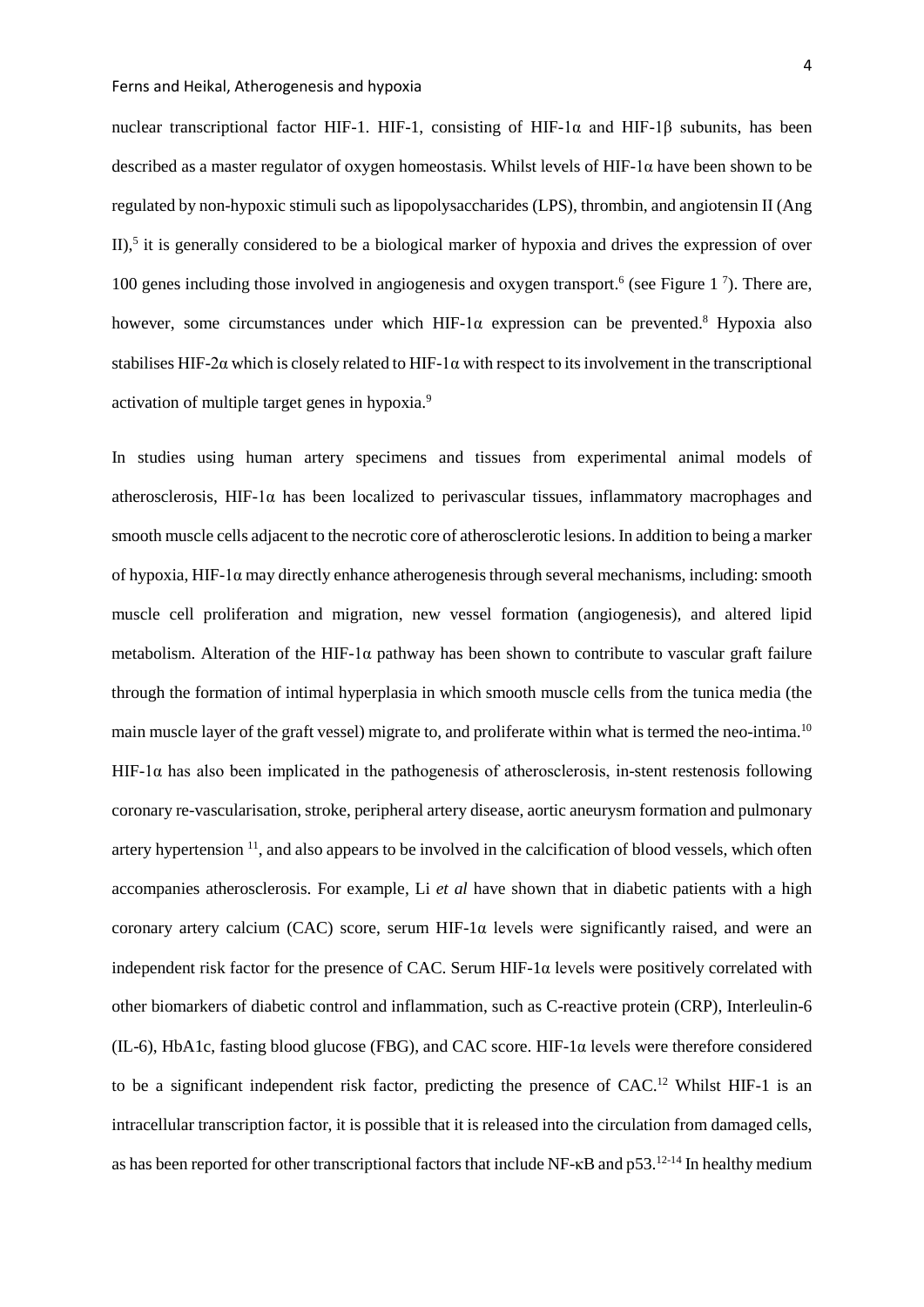sized arteries, the tunica intima (the innermost layer of the artery wall), is a delicate layer consisting of the endothelium, extracellular matrix, and a basement membrane comprising the internal elastic lamina (Figure 2a). During atherogenesis, the intima may thicken by the accumulation of cells and matrix, and the diffusion of oxygen can then become impaired (Figure 2b). Vasa vasorum form a network of small blood vessels lying within the tunica adventitia (the outermost layer of the artery wall). These vessels provide oxygen and nutrients to the wall of the artery. Vasa vasorum are vulnerable to hypoxia especially at the site of arterial branching as they are end arteries and the blood flow is reduced in this region. It has been hypothesized that hypoxia within the vasa vasorum is due to reduced blood flow and consequent endothelial dysfunction, local inflammation and permeation of large particles such as microbes, LDL-lipoprotein and fatty acids which are transformed by macrophages into foam cells <sup>[15,](#page-41-2) 16</sup>, which may be an initiating factor in atherosclerosis. The majority of inflammatory cells contributing to early atherosclerosis, probably enter the artery wall from the lumen, as shown by the elegant studies of Ross and colleagues.<sup>17, [18](#page-41-5)</sup> However, the vasa vasorum and associated micro-vessels may provide an alternate route by which leucocytes can enter the vascular wall.<sup>19</sup> As atherosclerosis progresses, angiogenic factors within the micro-environment of the plaque may stimulate new vessel formation. The combination of this delicate network of new vessels in juxtaposition to regions rich in inflammatory cells, that elaborate proteolytic enzymes, may contribute to intra-plaque haemorrhage and subsequent plaque rupture[.20](#page-41-7) The involvement of vasa vasorum and intimal hyperplasia in the pathophysiology of atherosclerosis is supported by several experimental animal studies. $2^{1,22}$ 

# **Evidence for Hypoxia within Atherosclerotic Plaque**

The partial pressure of oxygen  $(pO_2)$  varies within the artery wall, even in health. The zones of hypoxia within atherosclerotic lesions (Figure 2b), may be formed because of impaired oxygen diffusion capacity as the atherosclerotic lesions enlarge, but may also be attributable to the high oxygen consumption of macrophage-derived foam cells. [3](#page-40-2)

Hypoxia has been consistently found in atherosclerotic plaques *in vivo* in humans and animal models including knock-out mouse models (apolipoprotein E; ApoE -/- and the low density lipoprotein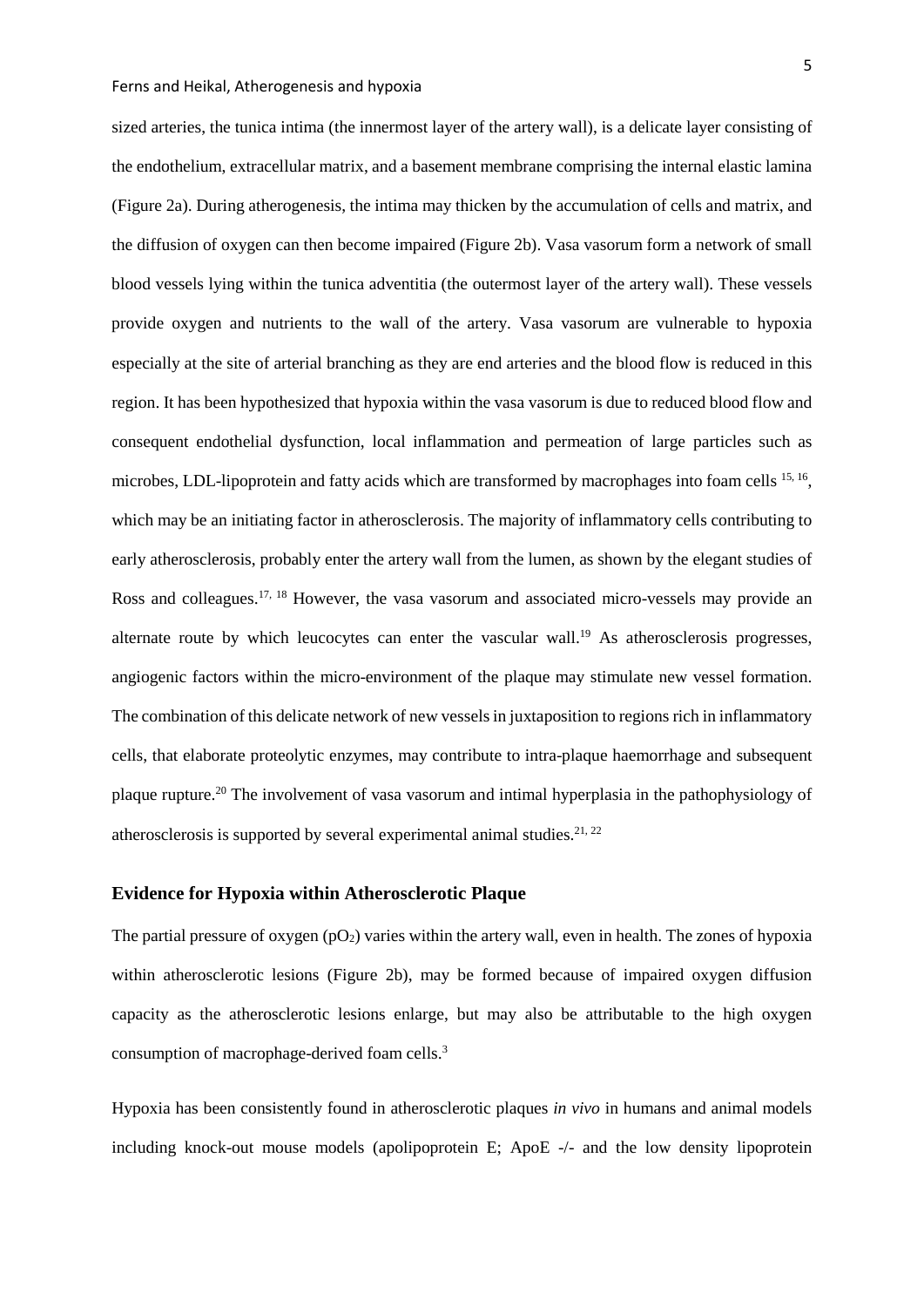receptor; LDLr -/- mice). [23](#page-42-1) This has been demonstrated *in vivo* using various markers, including the chemical 7-(4'-(2-nitroimidazol-1-yl)-butyl) theophylline, that can be visualized using immunofluorescence.<sup>24</sup> Other non-invasive imaging techniques have also been applied, that directly target plaque hypoxia, and these techniques are now being further validated in human studies. The metabolic marker F-fluorodeoxyglucose (FDG), has been used to detect human atherosclerosis *in vivo* <sup>18</sup>, and may also serve as an indirect marker of plaque hypoxia as the enhanced glucose uptake in anaerobic metabolism results in an increased uptake of the labelled FDG.<sup>25</sup> Imaging plaque hypoxia could provide a means of assessing putative culprit lesions that are at risk of rupture, and are consequentially liable to adverse outcomes. Advanced aortic atherosclerosis was induced in cholesterolfed rabbits by balloon catheter injury, and F-18-fluoromisonidazole positron emission tomographic (PET) used for the *in vivo* assessment of hypoxia. This was then related to hypoxia assessed by *ex-vivo*  tissue staining using pimonidazole, and immuno-staining for macrophages (RAM-11), new vessels (CD31), and hypoxia-inducible factor-1 α. Hypoxia was found to be predominantly confined to the macrophage-rich regions within the atheromatous core, whereas the macrophages close to the lumen were hypoxia negative. Intra-plaque new vessels were found predominantly in the macrophage-rich hypoxic regions (pimonidazole(+)/hypoxia inducible factor-1 $\alpha$ (+)/RAM-11(+)).<sup>4</sup> In human studies, this imaging approach has been coupled with quantitative polymerase-chain reaction (qPCR) and immunestaining of plaques tissues recovered by carotid endarterectomy to determine the gene expression of HIF-1 $\alpha$  and cluster of differentiation 68 (CD68, a marker of inflammation). HIF-1 $\alpha$  and CD68 expression were both found to be significantly correlated with F-FDG-uptake  $^{18}$ , indicating an association between the presence of hypoxia, inflammation and increased glucose metabolism *in vivo.* [26](#page-42-4)

### **Consequences of Hypoxia**

HIF is normally only found in hypoxic cells; in normoxia, it is degraded *via* the proteasome pathway. Prolyl 4-hydroxylases (PHDs), require oxygen for their catalytic activity, and function as cellular oxygen sensors, regulating the stability of HIF. In normoxia, 4-hydroxyproline residues are formed at specific sites on the HIF-1 $\alpha$  subunit, catalyzed by PHDs, and this leads to its ubiquitination by the von Hippel Lindau E3 ubiquitin ligase and immediate destruction in proteasomes. This prevents the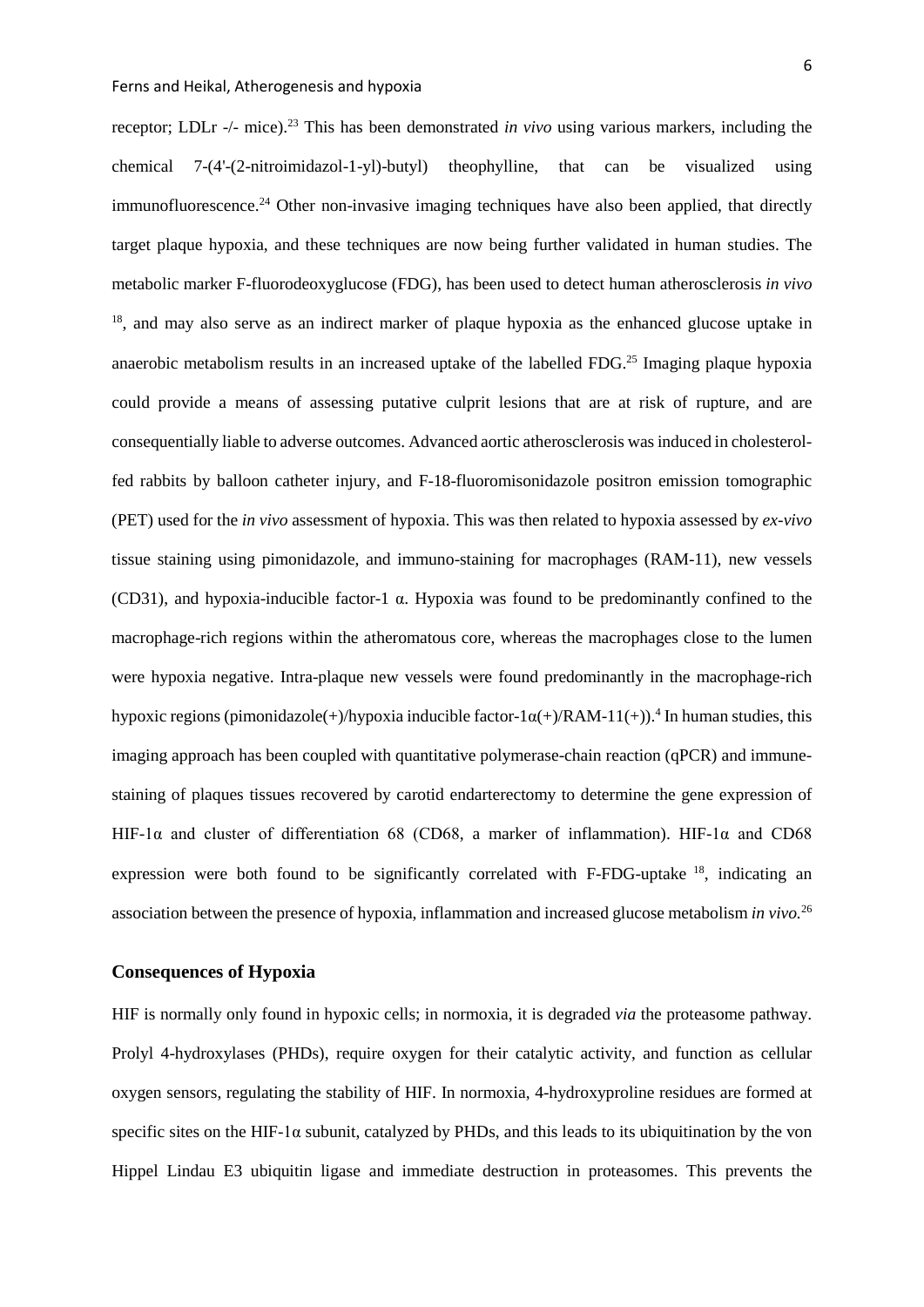formation of a functional HIF dimer (see Figure 1<sup>27</sup>). Prolyl 4-hydroxylation is inhibited in hypoxia, facilitating the formation of the HIF dimer and the activation of its target genes, including those for erythropoietin (EPO) and vascular endothelial growth factor (VEGF). It has been proposed that the induction of a pseudo-hypoxia response by inhibiting HIF prolyl 4-hydroxylases may provide a novel therapeutic target in the treatment of hypoxia-associated diseases[.28](#page-42-6) Small-molecules, such as Roxadustat (FG-4592)<sup>29</sup> and ZYAN1<sup>30</sup>, have been developed to inhibit prolyl hydroxylase domaincontaining (PHD) enzymes, and cause HIF activation.<sup>31</sup> These agents have been specifically applied to the treatment of renal anaemia[.32](#page-42-10) They can be administered orally are associated with an improved iron profile and an endogenous erythropoietin production near the physiological range. They are also likely to be cheaper to manufacture. The clinical trials currently underway will address whether PHD enzyme inhibitors will improve clinical end points, including cardiovascular events.<sup>33</sup> PHD inhibitors have been reported to reduce blood pressure<sup>32</sup> and plasma cholesterol concentrations.<sup>29</sup> Hence there is good reason to believe that some PHD inhibitors will reduce cardiovascular endpoints in patients with renal disease. Whether they will benefit a broader category of patients with high risk of cardiovascular disease is difficult to predict.

The HIF- $\alpha$  subunits are also involved in other key pathways for the adaptation to hypoxia, including VEGF [34](#page-43-0) and nitric oxide synthase (NOS) (Heikal *et al* 2016 in press).

The hypoxia/ reoxygenation cycle leads to the formation of reactive oxygen species (ROS) that may subsequently regulate HIF-1 but in a rather complex manner. It has been suggested that ROS promote angiogenesis, either directly *via* stimulation of HIF-1 genes that are involved in stimulating angiogenesis, such as NOS and NADPH oxidase or *via* the generation of active oxidation products, including lipid peroxides. ROS are associated with the development of several chronic diseases that include atherosclerosis, type 2 diabetes mellitus, and cancer (reviewed in Gorlach *et al* 2015 [35\)](#page-43-1). HIF-1α plays a key role in the progression of atherosclerosis by initiating and promoting the formation of foam cells, endothelial cell dysfunction, apoptosis, increasing inflammation and angiogenesis.<sup>[36](#page-43-2)</sup> Although ROS have damaging effects on tissues, causing cell death, at high concentrations, lesser degrees of oxidative stress may play a positive role during angiogenesis, or other pathophysiological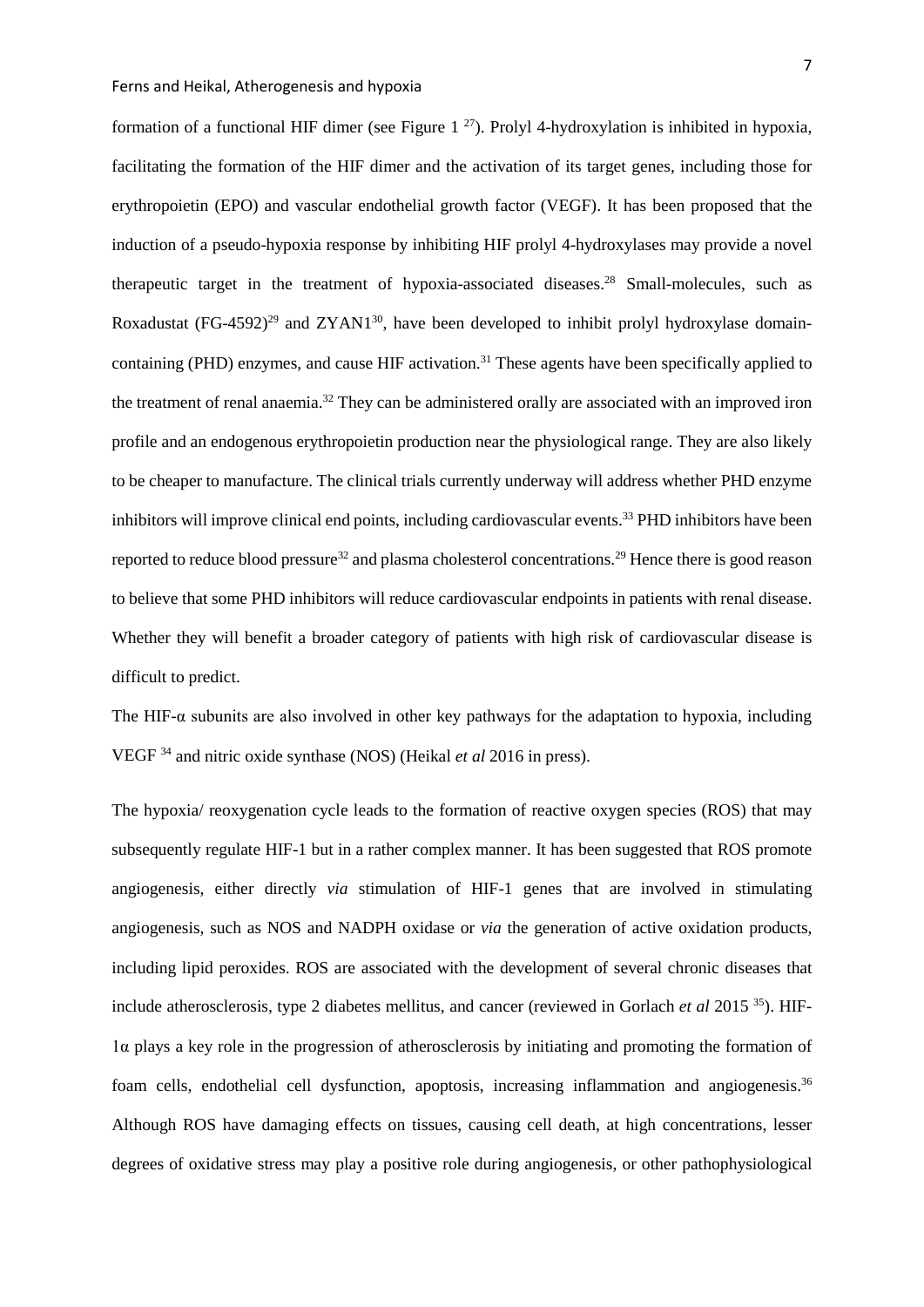processes. Angiogenesis induced by oxidative stress involves vascular endothelial growth factor (VEGF) signalling, although VEGF-independent pathways have also been identified[.37](#page-43-3)

It has been proposed that the state of hypoxia, present in the atherosclerotic plaques of mice deficient in apolipoprotein E (ApoE-/- mice), may promote lipid synthesis, and reduce cholesterol efflux through the ABCA1 pathway; processes that are known to be mediated by HIF-1 $\alpha$ <sup>[23](#page-42-1)</sup> Hypoxia has also been reported to increase the formation of lipid droplets in macrophages to promote the secretion of inflammatory mediators, and atherosclerotic lesion progression by exacerbating ATP depletion and lactate accumulation in this model of atherosclerosis.<sup>38</sup>

Systemic hypoxia that is, for example associated with obstructive sleep apnoea (OSA) also promotes atherosclerosis. The processes by which it may do this include effects on lipid metabolism and efflux, inflammation, altered macrophage polarization and glucose metabolism.<sup>39</sup> The effect of hypoxia on other mediators will be discussed further below.

## **Models used to assess the effects of mediators on HIF-1 expression**

### **1.** *In vitro* **models**

### *Endothelial and Endothelial Progenitor cells*

Endothelial dysfunction is one of the first manifestations of atherosclerosis. [40](#page-43-6) It is associated with a deficiency of biologically active nitric oxide (NO).<sup>41</sup> After chronic inhibition of endothelial nitric oxide synthase (eNOS), either pharmacologically using  $N<sup>G</sup>$ -Nitro-L-arginine methyl ester (L-NAME) or using RNA interference, HUVECs were found to have a higher migratory capability, which was accompanied by an increased expression of VEGF and the VEGF receptor-2 (kinase insert domain receptor, KDR). Inhibition of eNOS, induced a state of pseudohypoxia (a state under which cells activate a hypoxic response in the presence of oxygen), evidenced by stabilization of HIF-1α. Furthermore, reduced NO expression was associated with significant mitochondrial dysfunction with a consequential decrease in energy production and oxygen consumption. The basal release of NO may act as a negative regulator of HIF-1 $\alpha$  levels, and this may have important consequences for endothelial cell physiology.<sup>42</sup> The reported effects of NO on HIF-1 expression have been inconsistent.<sup>[43,](#page-43-9) [44](#page-43-10)</sup> Nitrate and nitrite can be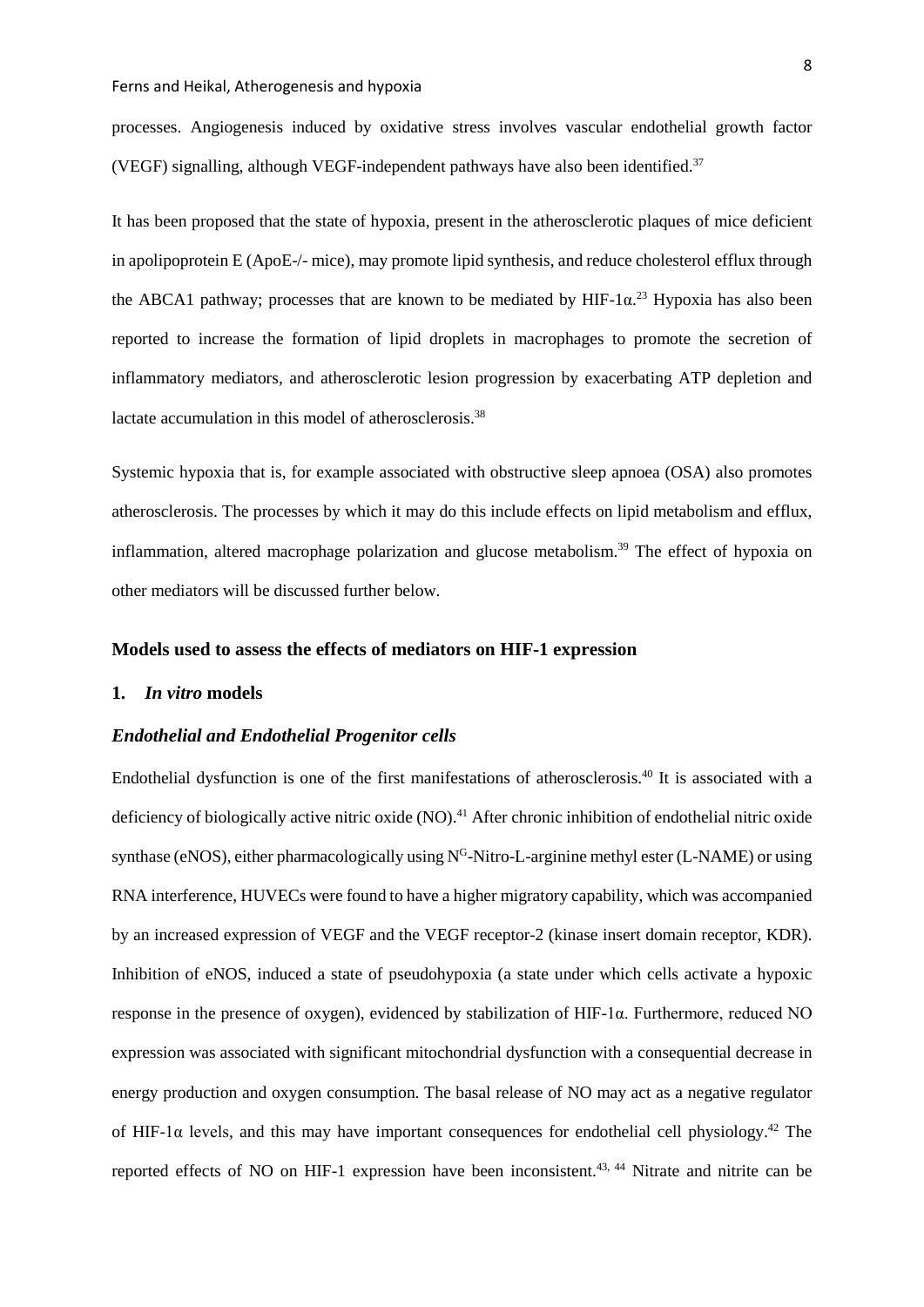metabolized *in vivo* to form NO and other bioactive nitrogen oxides, providing an important alternative source of NO during hypoxia when the oxygen-dependent L-arginine-NO pathway may be altered (see Figure  $3$ ).<sup>45</sup>

Nuclear factor-kappa B (NF-kappa B); is a redox-sensitive transcriptional factor. NF-kappa B and HIF-1 are both implicated in the expression of pro-inflammatory cytokines during intermittent hypoxia/ reperfusion (IHR). IHR is a feature of obstructive sleep apnoea (OSA) and an independent risk factor for the development of coronary and cerebral vascular diseases. *In vitro s*tudies using EA.hy926 cells (a human vascular endothelial cell line), showed that IHR induced the activation of NF-kappa B and HIF-1, enhanced the mRNA expression of pro-inflammatory cytokines and increased the activation of p38 MAPK which is critical for the production of NF-kappa B. Propofol (2,6‑di-isopropylphenol), is a potent intravenous anaesthetic agent that attenuates the IHR-induced activation of NF-kappa B dosedependently. This effect was accompanied by decreased levels of pro-inflammatory cytokines without changing the activation of HIF-1. This effect is likely to be mediated *via* the inhibition of the p38 MAPK signalling pathway. Hence Propofol may have the potential to prevent atherosclerosis in patients with OSA by inhibiting NF-kappa B mediated inflammation in the vascular endothelium. [46](#page-44-0)

Endothelin-1 (ET-1) is a potent vasoconstrictor that is predominantly expressed in vascular endothelial cells, as well as by other cells and tissues. Increased plasma levels of ET-1 are associated with atherosclerosis. Hypoxia is one of the most potent inducers of ET-1 gene expression in endothelial cells and may be the primary cause of the increased production of ET-1 during myocardial ischemia. Hypoxia induces the synthesis and secretion of ET-1 in isolated endothelial cells by a mechanism that is antagonized by NO and carbon monoxide and mimicked by transition metals. The induction of ET-1 by hypoxia *in vitro* has been reported to occur exclusively in early passage endothelial cells where it requires endothelial cell specific factors, new protein synthesis (synthesis inhibited by a protein synthesis inhibitor; cycloheximide) and may involve a non-heme oxygen binding enzymes.<sup>[47](#page-44-1)</sup>

Intercellular adhesion molecule-1 (ICAM-1) is a cell surface glycoprotein typically expressed on endothelial cells, but found as a soluble form (sICAM-1) in plasma. It is thought to be a key molecule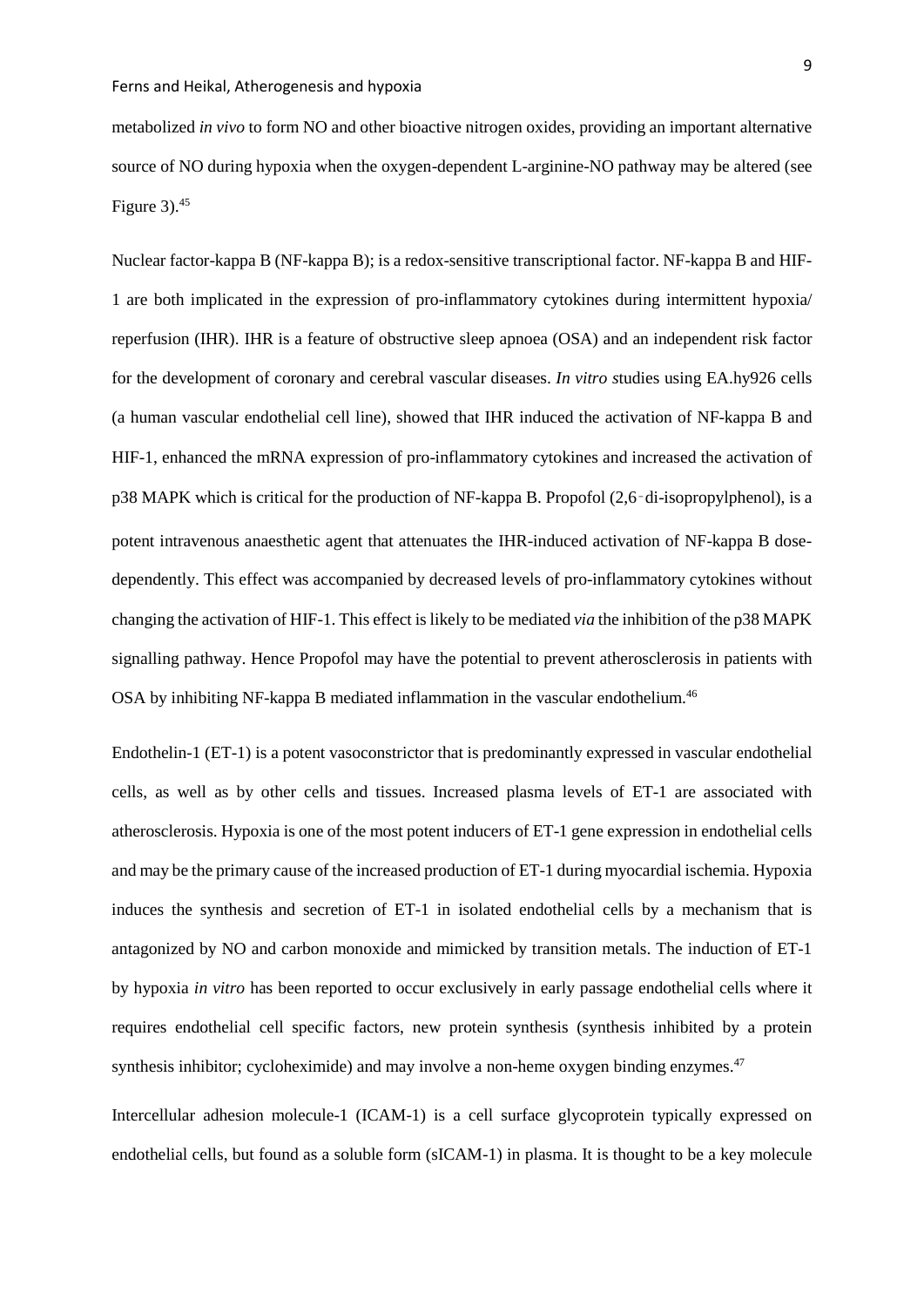involved for the attachment of circulating monocytes to the endothelium and their subsequent transmigration into the intima. Its levels in plasma are related to the severity of atherosclerosis and can predict future cardiovascular events. Increased expression of endothelial ICAM-1 is also related to the chronic effects of oxidative stress. Ziegelstein *et al.* found that when human aortic endothelial cells (HAECs) were exposed to hypoxia/ re-oxygenation (H/R), hypoxia alone was insufficient to increase either ROS production or ICAM-1 mRNA levels, but a 2.5-fold increase in ICAM-1 mRNA was noted after 30 min of re-oxygenation. This was not observed in a  $Ca^{2+}$  free buffer or in cells treated with a ROS inhibitor; diphenyleneiodonium. Thus, H/R upregulates ICAM-1 mRNA in HAEC *via* a Ca<sup>2+</sup> and ROS-dependent mechanism. The characterization of the signalling pathways involved in H/R-induced adhesion molecule expression may result in a better understanding of the pathobiology of atherosclerosis and of the vascular biology of normal aging.<sup>[48,](#page-44-2) [49](#page-44-3)</sup>

AMPK (AMP-activated protein kinase) is a key enzyme in the regulation of cellular energy and has cardiovascular protective effects.<sup>50</sup> It can detect changes in AMP levels, but may also be activated in endothelial cells by an AMP-independent mechanism, involving mitochondrial ROS, generated as a result of the interaction between NO and mitochondrial cytochrome c oxidase at low oxygen concentrations. In hypoxia, a reduction in ATP, and the breakdown of ADP to AMP could also activate AMPK $<sup>51</sup>$  AMPK $<sub>0</sub>1$  is responsible for the expression of genes involved in antioxidant defence,</sup></sub> including: manganese superoxide dismutase (MnSOD), catalase, gamma-glutamylcysteine synthase and thioredoxin. Silencing of AMPKα1 has been reported to reduced mitochondrial and eNOS content, reduced cell proliferation, increased accumulation of ROS and apoptosis. Thus in HUVECs, AMPKα1 regulates both their mitochondrial content and their antioxidant defences, and is therefore likely to be beneficial in those conditions mediated by oxidative stress, and where dysfunction of AMPK may contribute to the initiation and progression of atherosclerosis.<sup>52, [53](#page-44-7)</sup>

Vascular endothelial cells synthesize heparan sulphates. Heparan sulphates expressed on the surface of endothelial cells, contribute to their antithrombotic properties by facilitating thrombin inactivation by anti-thrombin III; this is mediated by the heparin-like sequences within the heparan sulphate chains to which both anti-thrombin and thrombin may bind. Macrophages are proposed to be a major source of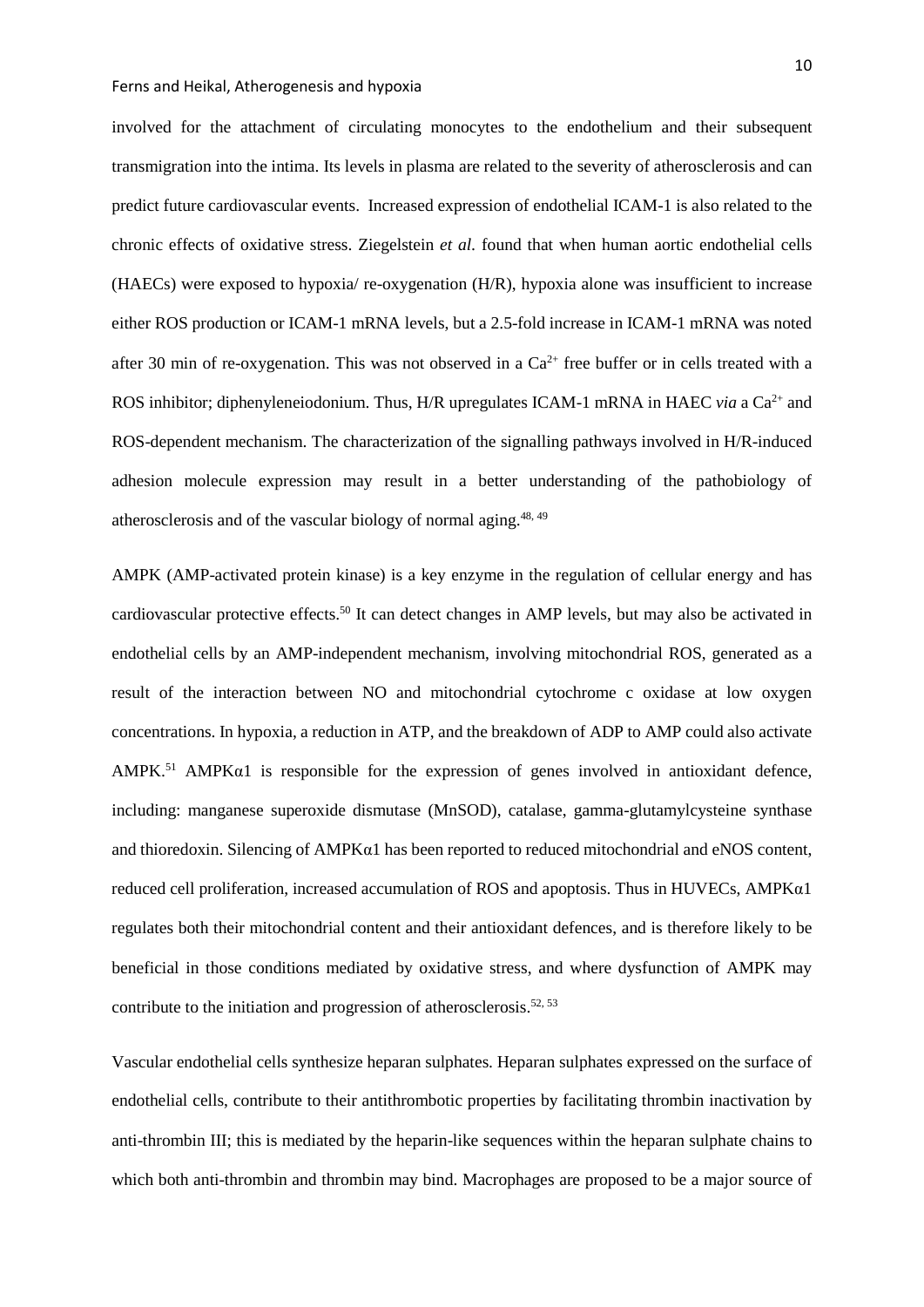heparan sulphate in atherosclerotic lesion, and this may be modulated by oxygen tension.<sup>54</sup> Furthermore, Karlinsky *et al.* showed that when bovine aortic and pulmonary endothelial cells were cultured under hypoxic conditions (3% oxygen), cell layer-associated heparan sulphate was reduced substantially (>45%). The degradation of heparan sulphate was not affected by hypoxia, however, the percentage of the heparan sulphate that bound to antithrombin III was increased significantly (>33%). The total quantity of heparan sulphates synthesized by the cultured endothelial cells was also affected during exposure to 3% oxygen, but not to the same extent; the authors therefore concluded that hypoxia may differentially influence the chain length and anti-thrombin III-binding capacity of heparan sulphate species. This would be important in helping to maintain a non-thrombogenic surface under hypoxic conditions and the hypoxia-induced modification of heparin sulphate may therefore be of relevance to the development of atherosclerotic lesions. [55](#page-44-9)

Endothelial progenitor cells EPCs, contribute to vascular repair. They are released into the circulation from the bone marrow, and can adhere to the endothelium at sites of injury and hypoxia.<sup>[56](#page-44-10)</sup> They can also contribute to the formation of new vessels following their differentiating into endothelial cells (ECs). Apelin is an endogenous ligand for the G protein-coupled receptor APJ, and apelin/ APJ signalling appears to be involved in a wide range of physiological and pathological functions in the cardiovascular system. It is also involved in the regulation of EPC proliferation in hypoxic conditions. [57](#page-45-0) HIF-1 $\alpha$  promotes the expression of apelin and APJ, which then activate the downstream PI3K/ Akt signalling pathway, a key promoter of EPC proliferation. Apelin is therefore proposed to be a novel factor in the development of atherosclerosis.<sup>[57,](#page-45-0) [58](#page-45-1)</sup>

EPO is a 30,400-dalton glycoprotein that regulates red blood cell production. It circulates in plasma and controls the oxygen carrying capacity of the blood[.59](#page-45-2) EPO is produced primarily in the adult kidney and foetal liver. However it is now well established that several cell types express EPO or its receptor  $(EPOR)$ ,<sup>60</sup> including vascular smooth muscle <sup>61</sup> and endothelial cells.<sup>62</sup> In these cells EPO exerts a number of effects including protection against apoptosis, <sup>[63](#page-45-6)</sup> mitogenic and chemotactic effects (reviewed by Ribatti *et al.* [64\)](#page-45-7). It also stimulates a significant increase in circulating endothelial progenitor cells. EPO plays an important role in regulating angiogenesis[.65](#page-45-8) Whilst EPO enhances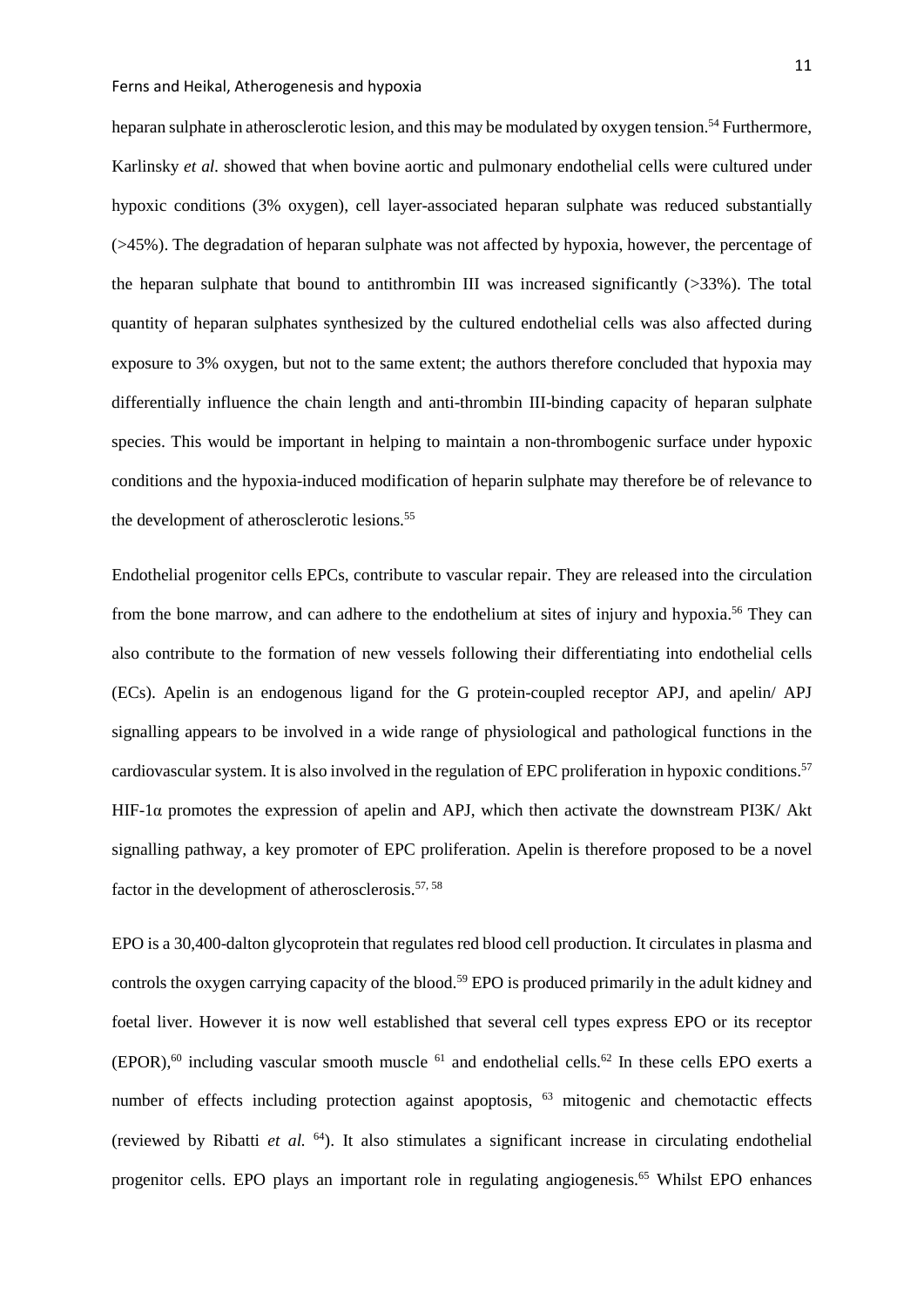endothelial repair in models of vascular injury, its reported effects on neo-intima formation in animal models has been inconsistent, with some investigators reporting enhanced neo-intima formation despite complete re-endothelialization, [66](#page-45-9) and others reporting an inhibition of neo-intima formation that was NO-dependent.<sup>67</sup> In human studies EPO treatment was associated with an increase in neo-intima generation in patients treated with percutaneous coronary intervention[.68](#page-46-0) Furthermore, EPO retards the progression of atherosclerosis. EPO and one of its non-erythropoeitic analogues (HBSP; 30 µg/Kg body weight) reduces the cholesterol ester content of aortic tissue in the Watanabe heritable hyperlipidemic (WHHL) rabbits and the intima-media thickness in renal patients undergoing haemodialysis. EPO (5 U/mL) has been shown to suppress foam cell formation in murine macrophages by promoting the efficacy of cholesterol efflux[.69-71](#page-46-1) EPO also has protective effects against stress that are related to energy metabolism where it is involved in the regulation of metabolic cell activity, cellular respiration and mitochondrial function via important energy regulation factors such as AMPK[.72](#page-46-2)

Tissue hypoxia is the main stimulus of EPO production. Oxygen-dependent regulation of EPO gene expression is controlled primarily by the transcription factor HIF-2 $\alpha$  rather than HIF-1 $\alpha$ <sup>73</sup>The response of vascular endothelial cells to EPO is enhanced at a low oxygen concentrations (5% or 2%); this has in particular been shown for its effect on NO release. EPOR is inducible by EPO (5 U/mL) in primary human umbilical vein endothelial cells (HUVECs) and artery (HUAECs) and cells derived from a human bone marrow microvascular endothelial line (TrHBMEC).

Hypoxia can also induce the mobilization of EPCs *via* a NADPH oxidase (Nox2) dependent pathway. Nox2 is an important source of ROS. This response is abolished in Nox2 knockout mice Nox2(y/-). EPO is also known to induce EPC mobilization and this too appears to be Nox2 dependent. ROS are the product of the enzymatic reaction catalysed by Nox2, and EPO was found to increase ROS production, and the migration and proliferation of EPCs derived from WT mice, but no increase of ROS formation was observed in Nox2-deficient EPCs. Furthermore, re-endothelialisation of the injured mouse carotid artery was enhanced by hypoxia, or EPO, and this effect was not observed in  $N\alpha\alpha(y/-)$ mice or after transplantation of Nox2(y/-) bone marrow cells. Over-expression of the EPO receptor can increase EPO-dependent signalling. Ligand-induced EPO receptor dimerization, allows binding of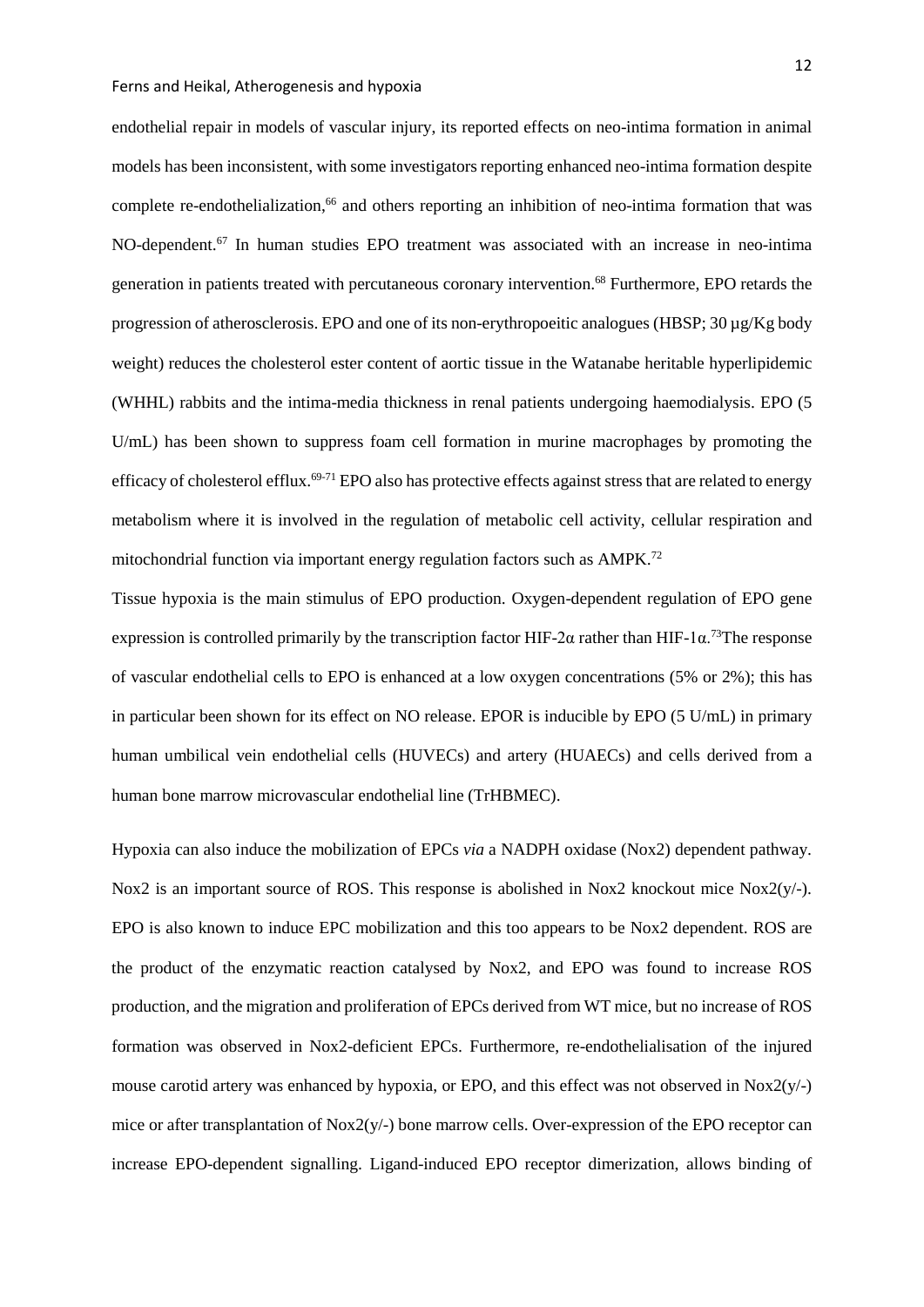JAK2. JAK2 then creates SH2 binding sites by phosphorylating tyrosine residues on the EPO receptor. Phosphorylation of the receptor activates Rac1 and PI3K which in turn leads to the assembly of Nox2 containing NADPH oxidase that subsequently synthesize superoxide anions. STAT5 also binds to the SH2 domains of the EPO-receptor, where it is phosphorylated, dimerizes, and eventually translocates to the nucleus. It then initiates the transcription of several target genes and leads to cell proliferation, migration, and mobilization. In the absence of ROS production by Nox2, STAT5 is dephosphorylated before STAT5- mediated signalling can occur. siRNA against the redox-sensitive phosphatase SHP-2 restored EPO-mediated STAT5 induction and inhibition of SHP-2 restored EPO-induced migration in Nox2-deficient cells. It therefore appears that Nox2-derived ROS inactivate SHP-2 and thereby facilitate EPO signalling in EPCs to promote hypoxia-induced mobilization and vascular repair by these cells. [74](#page-46-4)

Endothelial cells release ATP in response to changes in blood flow (producing shear stress), or hypoxia, where it acts on ATP receptors (P2X and P2Y) on the endothelial cells to produce NO,  $PGI<sub>2</sub>$  and endothelium-derived hyperpolarizing factor (EDHF), which contribute to blood vessel dilatation. ATP is also released from sensory-motor nerves during anti-dromic reflex activity to produce relaxation of some blood vessels. The purine and pyrimidine nucleosides and nucleotides have long-term (trophic) actions in promoting migration and proliferation of both vascular smooth muscle and endothelial cells *via* adenosine receptor (P1) and ATP receptors (P2Y) during angiogenesis and vessel remodelling during restenosis after angioplasty.<sup>[75,](#page-46-5) [76](#page-46-6)</sup>

Endothelial cells express receptors for very low density lipoprotein (VLDLr). In addition to their function as peripheral lipoprotein receptors, VLDLrs have other possible biological roles including in signal transduction, angiogenesis, and tumour growth. Some recent studies suggest that the VLDLr has a regulatory role in endothelial pathology. The activation of retinal vascular endothelial cells and promotion of angiogenesis are mediated through the VLDLr. Hypoxia can trigger endothelial endoplasmic reticulum (ER) stress and apoptosis, and induce the expression of VLDLr through the interaction of HIF-1 $\alpha$  with the hypoxia responsive element (HRE) at the VLDLr promoter. VLDLr then mediates the ER stress response and apoptosis[.77](#page-46-7)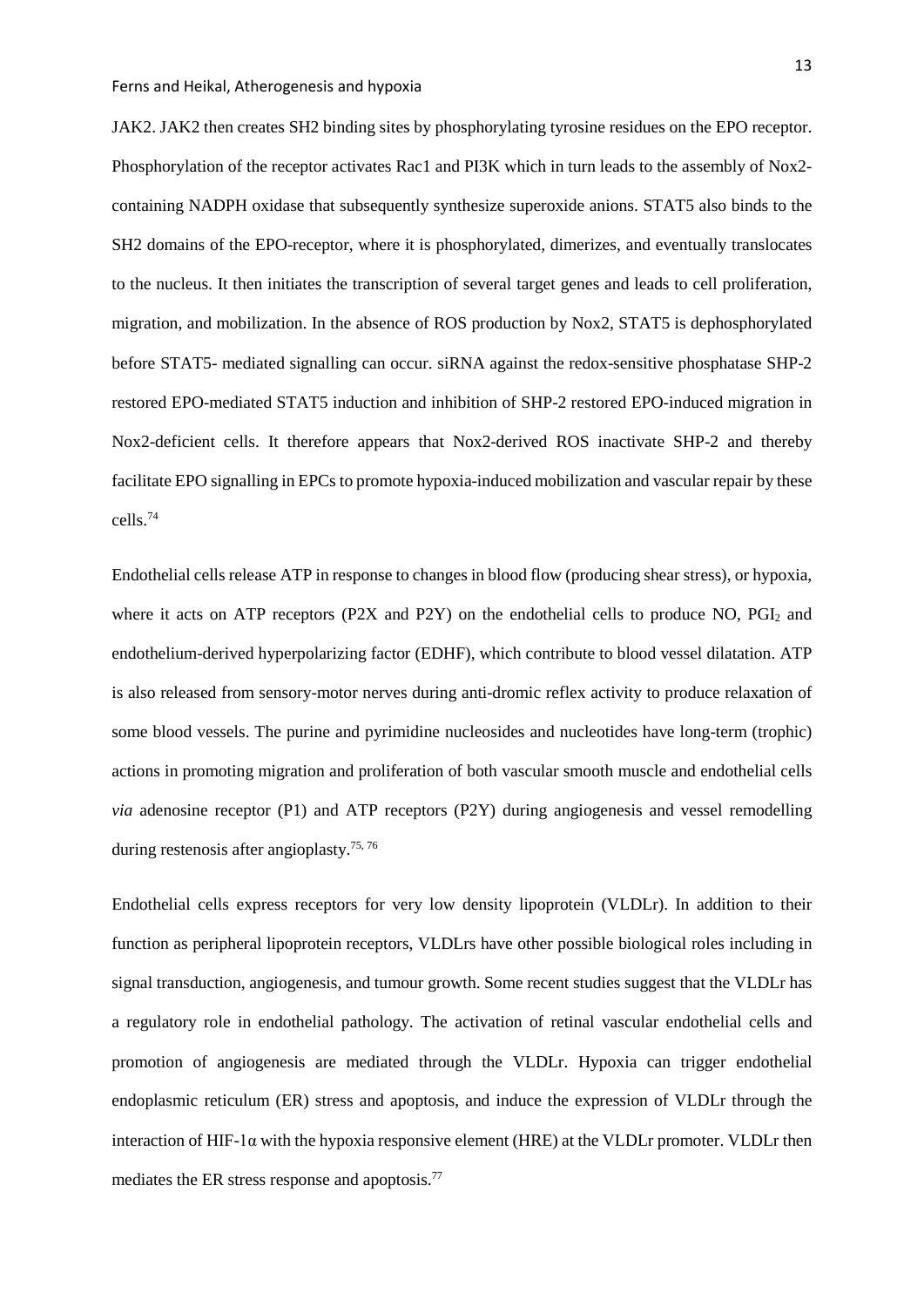High density lipoproteins (HDLs) are thought to be involved to reverse cholesterol transport (transporting cholesterol from peripheral tissue back to the liver), and have therefore been proposed to have a protective role in atherosclerosis.<sup>78</sup> HDLs also appear to promote hypoxia-induced angiogenesis[.79](#page-47-0) In hypoxia, recombinant HDL (rHDL) augments the HIF-1/VEGF pathway *via* scavenger receptor class B type 1 (SR-BI), leading to the modulation of the post-translational regulators of HIF-1 (PI3K/ Siahs/PHDs); crucial mediators in angiogenesis. Despite strong epidemiological and pre-clinical evidence for the athero-protective effects of HDL, recent HDL-raising clinical trials have been unable to show cardiovascular benefits.<sup>[79](#page-47-0)</sup> Augmentation of angiogenesis and the HIF-1/VEGF pathway in hypoxia may have important implications for the targeting of HDL-raising therapies, particularly for the prevention of ischemic injury after myocardial infarction.<sup>[80](#page-47-1)</sup>

CD40 and its ligand (CD40L) have been implicated in the pathogenesis of atherosclerosis; the interaction between CD40 and CD40L is involved in the activation of antigen presenting cells, such as macrophages. This interaction modulates the generation of endothelial ROS. It has been found that hypoxia enhances the inflammatory effect of CD40L in both endothelial and monocytic cells (THP1) and induces ROS production, the synthesis of ICAM1 and activates stress response proteins (p38 MAP kinase and HSP27), indicating that CD40L mediates the induction of oxidative stress in these cells. The interaction between CD40–CD40L is augmented in hypoxia playing a potentially important role in vascular inflammation, cellular adhesion and angiogenesis; processes involved in atherosclerosis.<sup>[81](#page-47-2)</sup>

The retinoic acid-related orphan receptor  $\alpha$  (ROR $\alpha$ ) is involved in regulating inflammatory and immune responses and lipid metabolism. RORα mRNA has been detected in endothelial cells and smooth muscle cells. Its expression is significantly decreased in atherosclerotic plaques. Plasma and intracellular levels of cholesterol may be important in the regulation of the transcriptional activity for RORα. Hypoxic conditions induce the expression of ROR $\alpha$  and when cells were treated with ROR $\alpha$ , the transcriptional activity of HIF-1 $\alpha$  was enhanced. ROR $\alpha$  was reported to be physically associated with HIF-1 $\alpha$  *via* its DNA binding domain, and this was required for the  $ROR\alpha$ -induced stabilization and transcriptional activation of HIF-1α. *In vitro*, ROR ligands enhance the formation of capillary tubes by human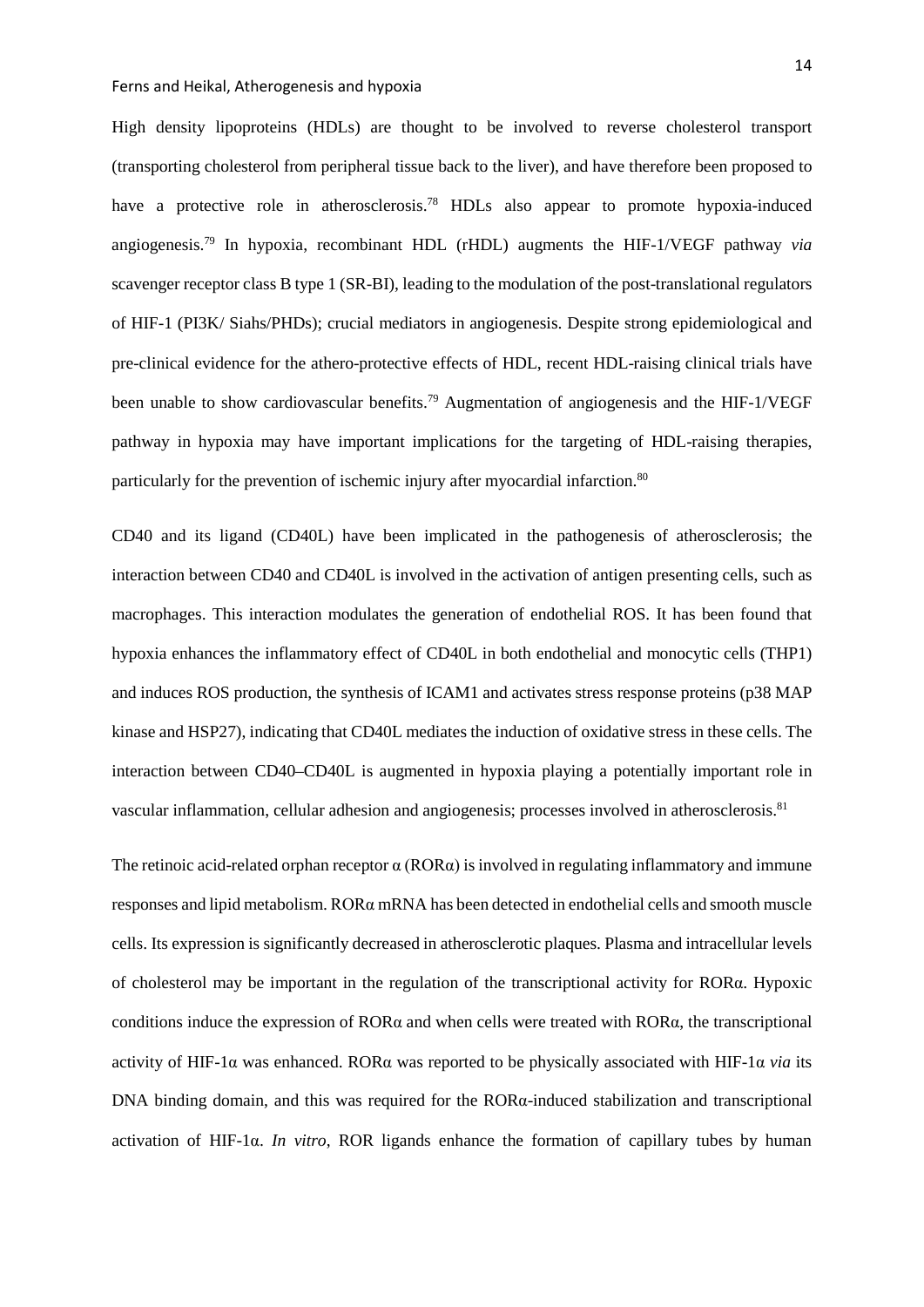umbilical vascular endothelial cells suggesting a potential involvement of ROR and its ligands in the major clinical endpoints associated with atherosclerosis.<sup>[82,](#page-47-3) [83](#page-47-4)</sup>

Atherosclerosis is associated with decreased endothelial NO production. NO normally reduces cellular oxygen consumption by competitively inhibiting cytochrome c oxidase. Endothelial NO, can therefore modulate  $O_2$  consumption in conductance vessels and the microcirculation, and appears to regulate  $O_2$ distribution to the surrounding tissues. Removal of NO abolishes this regulatory function. Hence endothelial NO plays a major role in facilitating the distribution of  $O_2$ , which is crucial for the adaptation of tissues, including the vessel wall itself, to hypoxia. $84-86$ 

## *Vascular smooth muscle cells*

Smooth muscle cell proliferation is increased in pathological conditions, including atherosclerosis, resulting in the thickening of the vessel walls.<sup>[87](#page-47-6)</sup> The migration of vascular smooth muscle cells (VSMCs) from the tunica media to the intima and their proliferation under the influence of growth factors such as platelet-derived growth factor is a critical step in atherogenesis.<sup>88</sup> The proliferation and migration of vascular smooth muscle cells is also involved in new vessel formation (angiogenesis) and this is co-ordinated by a number of factors that include VEGF.<sup>[89](#page-47-8)</sup>

VEGF is a hypoxia-inducible angiogenic factor. It also mediates the angiogenic effects of other growth factors that are not themselves direct endothelial cell mitogens. Exposure of VSMCs to a threshold hypoxic stimulus  $(2.5\% \text{ O}_2)$  causes a modest increase in VEGF mRNA levels. These effects of hypoxia are synergistic with basic fibroblast growth factor (bFGF) which also plays a role in inducing angiogenesis. This synergistic effect on VEGF expression appears to be specific as hypoxia has not been found to enhance the bFGF-induced expression of the proto-oncogene c-myc (the gene responsible for cell proliferation). bFGF may therefore promote angiogenesis both by a direct effect on endothelial cells and indirectly by the up-regulation of VEGF in VSMCs. The synergy demonstrated between hypoxia and bFGF suggests that multiple diverse stimuli may interact *via* the up-regulation of VEGF expression in VSMCs to amplify the angiogenic response.<sup>90</sup> The increased expression of VEGF following exposure to hypoxia is also enhanced by platelet-derived growth factor-BB (PDGF-BB). The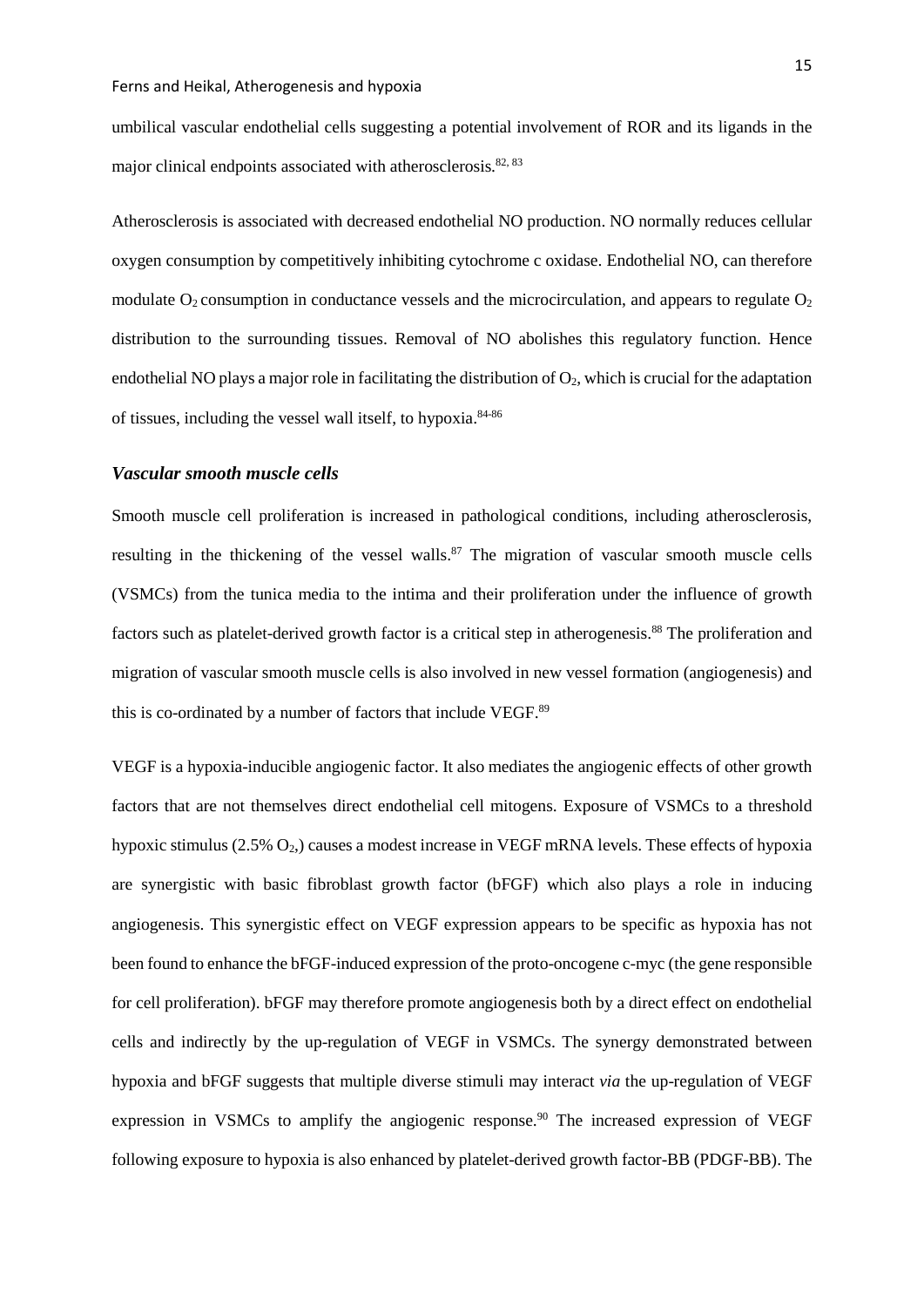synergy between hypoxia and PDGF-BB was again found to be selective for VEGF expression as hypoxia had no effect on the PDGF-induced upregulation of the proto-oncogene c-myc.<sup>[91](#page-48-0)</sup>

Moderate hypoxia  $(5\% \text{ O}_2)$  has also been reported to enhance the proliferative responses of human pulmonary artery SMC (HPASMC) to mitogens including PDGF, bFGF, and epidermal growth factor (EGF). Moderate hypoxia also elicited increased cellular HIF-1α levels, and enhanced PDGF-, bFGF, and EGF-induced expression of HIF-1α. These effects were abrogated by the knocking-down of HIF-1α using specific small interfering RNAs but this failed to inhibit the co-mitogenic effect of hypoxia. Hence HIF-1α promotes proliferative responses of human VSMC to bFGF, PDGF, and EGF by mechanisms that may involve HIF-1 dependent expression of cyclin A, but HIF is apparently not crucial to the enhancement of bFGF, PDGF, and EGF-induced proliferation of VSMC that occurs during hypoxia[.92](#page-48-1)

Hypoxia increases cytosolic calcium concentration, enhances prostaglandin (PG) release and synthesis of platelet-activating factor (PAF) in endothelial cells and increases neutrophil adherence. Hypoxia may also change the balance between endothelial cell-derived growth inhibitors and activators for SMCs, shifting it to a more pro-proliferative activity which could explain the proliferation of SMCs observed *in vivo* in some pathological conditions, such as atherosclerosis. Michiels *et al.* investigated the influence of hypoxic endothelial cell-conditioned media on SMC proliferation. HUVECs exposed to hypoxia, elaborate mitogenic factors that had a pro-proliferative effect on SMC that was not inhibited if the HUVECs were treated with the protein synthesis inhibitor, cycloheximide, but was blocked if prostaglandins (PGs) synthesis was inhibited during hypoxia. Therefore it appears that PGs and bFGF are responsible for this pro-proliferative activity and their effect is additive. $87$ 

Proteoglycan are important constituents of the arterial wall extracellular matrix, and participate in normal vascular homeostasis and function, as well as in the trapping and modification of serum-derived lipoproteins. The majority of proteoglycans in the artery wall are produced by vascular endothelial cells and SMCs. The proteoglycans secreted by smooth muscle cell cultures exposed to hypoxia/ reoxygenation are increased substantially compared to cells exposed to continuous normoxia. The newly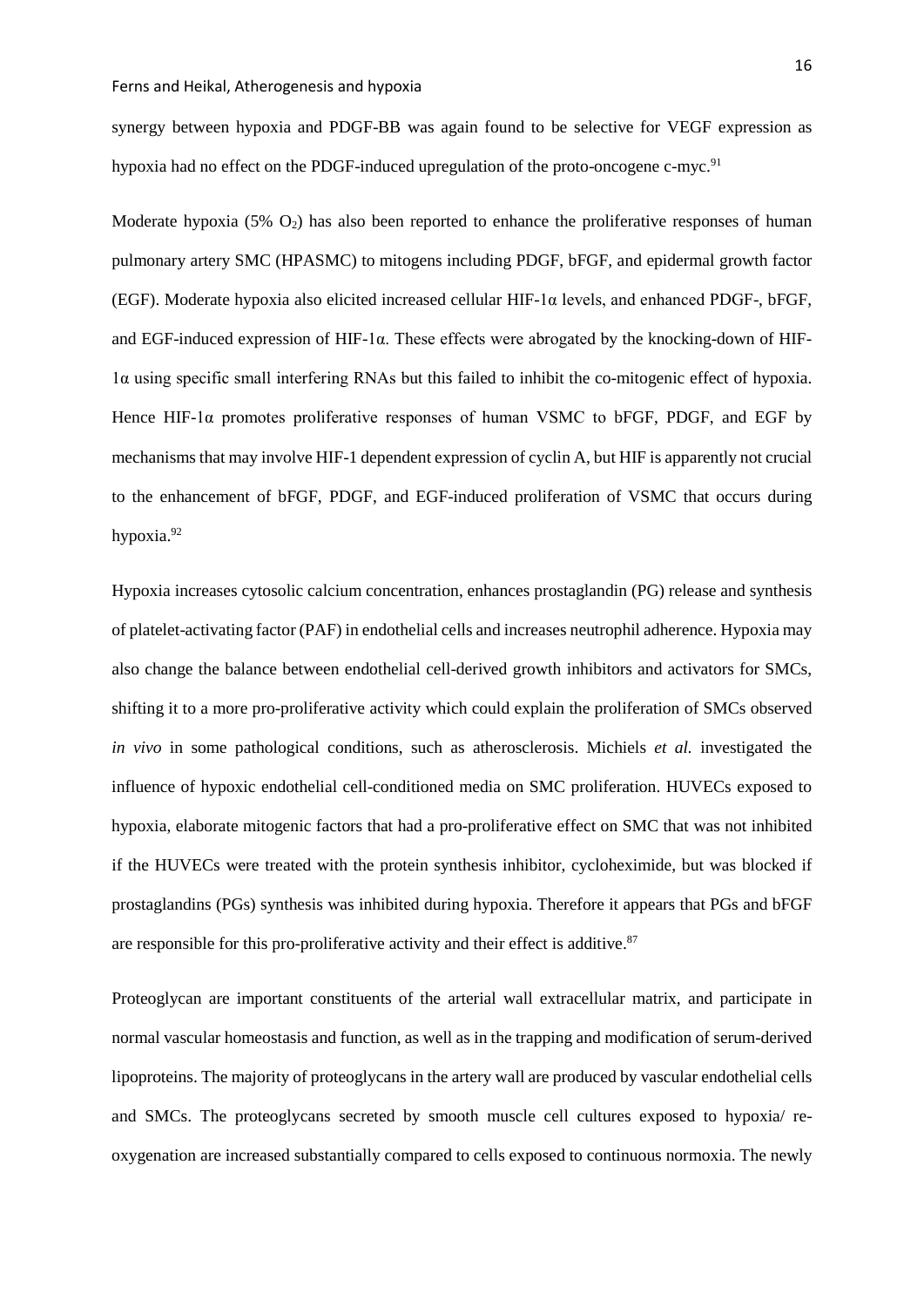synthesized proteoglycans synthesized by SMCs exposed to either condition did not differ in their charge densities or molecular weight but did differ in glycosaminoglycan (GAG) composition. In the cells exposed to hypoxia /reoxygenation there was a 60% increase in a proteoglycan sub-fraction that bound LDL with very high affinity. Hypoxia followed by re-oxygenation is perhaps a more important signal for smooth muscle cell changes, including induction of synthesis of a proteoglycan species with very high affinity binding for plasma LDL[.93](#page-48-2)

Human coronary artery smooth muscle cells (CASMCs) cultured under hypoxic conditions (1% O2, 5% CO2) have been found to express increased levels of VEGF, VEGF receptor-1 (VEGFR-1) and HIF-1 $\alpha$ . Hypoxia was associated with enhanced [H<sup>3</sup>]-thymidine incorporation, which was completely inhibited by a neutralizing antibody against VEGF and attenuated by a neutralizing antibody against NADPH-cytochrome P-450 reductase (NPR), which contributes to the stabilization of HIF-1α. The effects of hypoxia were also attenuated in NPR-knock down cells, and enhanced in NPR-overexpressing cells. Hypoxia-induced proliferation of CASMCs is mediated by an increased expression of VEGF and VEGFR-1, acting via an autocrine mechanism. The expression of these two molecules is dependent on the stabilization of HIF-1 $\alpha$ , which is regulated by NPR. It has therefore been suggested, that hypoxia as well as NPR are implicated in the pathogenesis of progressive atherosclerosis[.94](#page-48-3)

Thrombospondin-1 (TSP-1) is also associated with the formation of atherosclerotic lesions, acute vascular injury, hypercholesterolemia, and hypertension. The administration of antibodies against TSP-1 has been shown to significantly accelerate re-endothelialization and reduce neo-intima formation in balloon-injured rat arteries. TSP-1 has been reported to be a potent inducer of the migration of bovine pulmonary artery smooth muscle cells and human vascular smooth muscle cells (VSMCs). When human coronary artery smooth muscle cells (CASMCs) were cultured under hypoxic conditions, mRNA and protein levels of thrombospondin-1 (TSP-1), and mRNA levels of integrin  $\beta$ (3) were increased with the increase in HIF-1α protein. DNA synthesis and migration of the cells were stimulated under these conditions, and a neutralizing anti-TSP-1 antibody apparently suppressed the migration, but not DNA synthesis. The migration was also inhibited by the tripeptide Arg-Gly-Asp (RGD) that binds to integrin  $\beta$ (3). Furthermore, the migration was completely suppressed in HIF-1 $\alpha$ -knockdown cells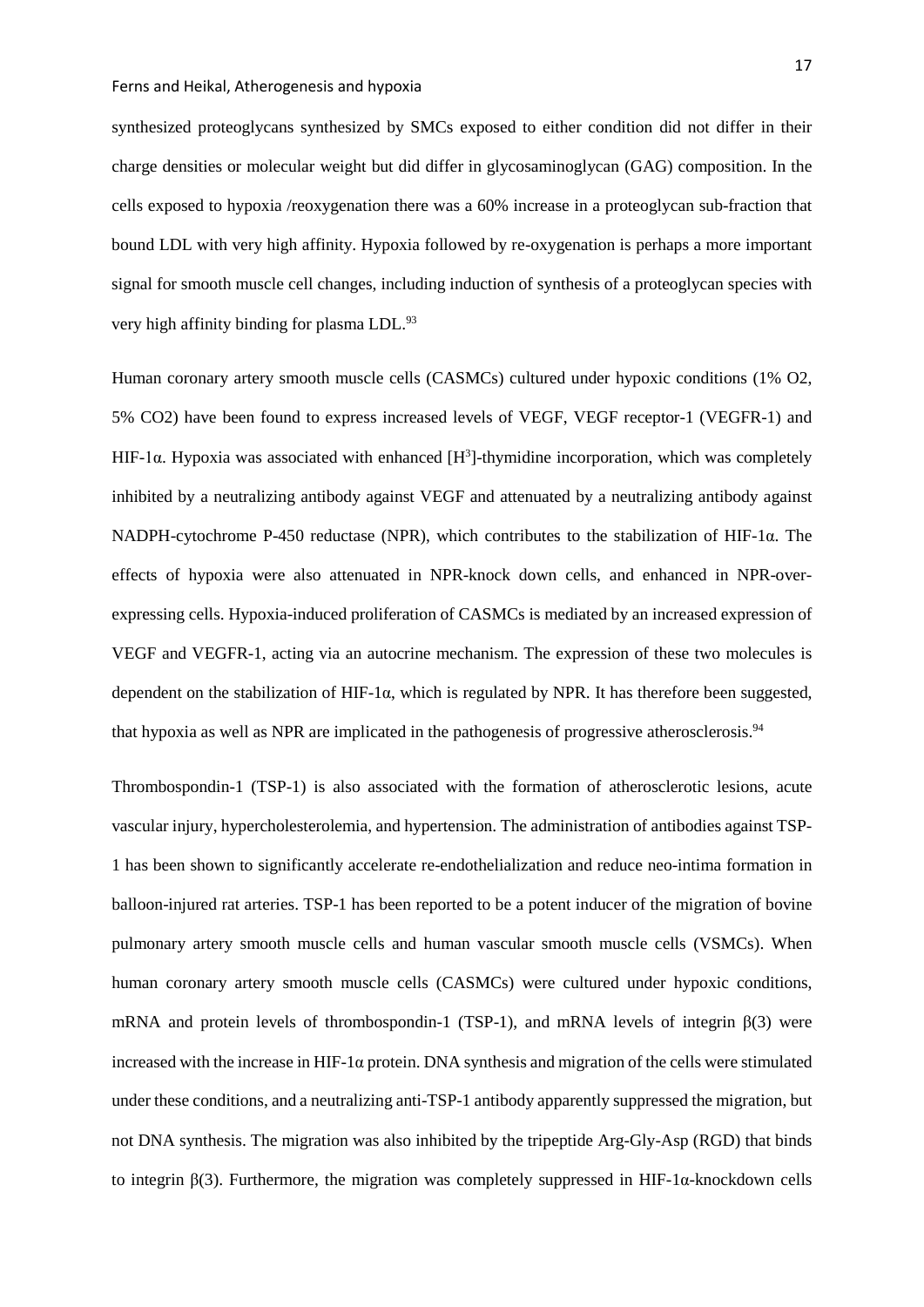exposed to hypoxia and enhanced in HIF-1 $\alpha$ -overexpressing cells. These results suggest that hypoxia enhances the migration of CASMCs, and that the migration is elicited by TSP-1, the induction of which is dependent on the stabilization of HIF-1 $\alpha$ .<sup>[95](#page-48-4)</sup>

Macrophage migration inhibitory factor (MIF) has emerged as a key factor in vascular re-modelling and in the development and progression of atherosclerosis. MIF is an essential, upstream component of the inflammatory cascade and has a critical role in several inflammatory conditions. It can be expressed by vascular endothelial cells, VSMCs and macrophages. Increased expression of vascular MIF is associated with foam cell transformation during atherogenesis. MIF is expressed in atherosclerotic lesions, and it has been suggested to be involved in atherosclerotic plaque development. Several proatherosclerotic mediators such as oxidized LDL, CD40-L and angiotensin II are able to stimulate MIF expression. MIF mRNA and protein were found to be up-regulated early after exposure to moderate hypoxia (3% O<sub>2</sub>) in cultured human VSMCs. This is HIF-1α dependent, since knockdown of HIF-1α was found to inhibit the hypoxia induced induction of MIF gene and protein expression. This upregulation of MIF was attenuated by antioxidant treatment and by inhibition of extracellular signalregulated kinase (ERK). Under moderate hypoxia (3% O2), both cell proliferation and cell migration were increased in VSMC cells. Blocking the MIF by specific small interference RNA to MIF (MIF-shRNA) resulted in the suppression of proliferation and migration of VSMCs.<sup>[96](#page-48-5)</sup>

Leptin is a adipose tissue derived hormone involved in weight regulation.<sup>97</sup> Leptin has now been reported to be hypoxia-inducible [98](#page-48-7) and may be involved in the pathogenesis of atherosclerosis by initiating leukocyte and macrophage recruitment to the endothelium. [99](#page-48-8) Leptin also has several other proatherogenic properties; it stimulates the proliferation of VSMCs and their production of metalloproteinase. In addition, leptin promotes the production of proliferative and inflammatory cytokines, it increases platelet aggregation and enhances the secretion of pro-atherogenic lipoprotein lipase by cultured human and rodent macrophages causing endothelial dysfunction through the induction of AngII, ROS, and the JNK pathway.<sup>[100](#page-49-0)</sup>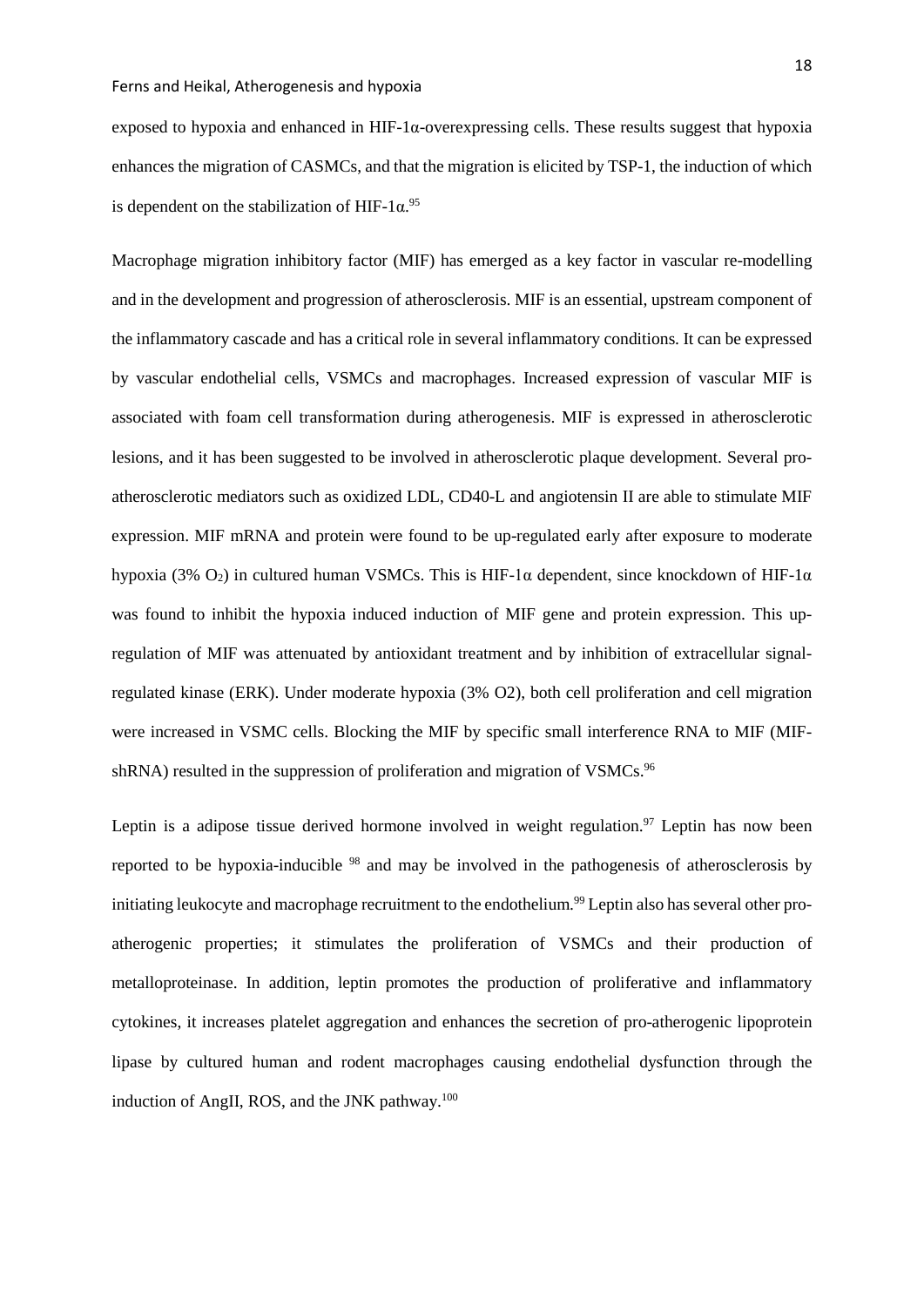An adverse intrauterine environment during a critical period in foetal development may increase subsequent risk of cardiovascular disease in adulthood.<sup>101</sup> Chronic hypoxia during gestation is considered to be one of the most common intrauterine stressors and Lv *et al.* showed that exposure of neonatal rat aorta smooth muscle cells (NRSMCs) to 2% oxygen enhanced their proliferation in a timedependent manner, and decreased their rate of apoptosis. This was associated with reduced levels of levels of the pro-apoptotic proteins, BNIP3 and bax, and an increase in the anti-apoptotic factor bcl-2 under hypoxic conditions. Specific down-regulation of HIF-1α partly abolished the proliferative effect of hypoxia[.102](#page-49-2)

Dipeptidyl peptidase 4 (DPP4) is a 110 kDa glycoprotein, expressed on several cell types and the expression of which is upregulated following exposure to moderate hypoxia  $(3\%$  O<sub>2</sub>) Matrix metalloproteinase (MMP)-1, -2 and 14 are involved in the shedding of DPP4 from human vascular smooth muscle cells both constitutively as well as under hypoxic conditions. It has been reported that increased DPP4 shedding from SMC occurs due to a complex interplay between different MMPs in cell type-specific manner [103,](#page-49-3) [104,](#page-49-4) and that DPP-4 inhibitors, such as alogliptin have anti-atherosclerotic propertie[s.105](#page-49-5)

Obstructive sleep apnoea (OSA) is characterized by intermittent hypoxia (IH), and is associated with an increased risk of cardiovascular disease. IH induces VSMC proliferation, possibly mediated in part by members of the epidermal growth factor family (EGF), such as epiregulin (ER), amphiregulin (AR) and neuregulin-1 (NRG1), and the EGF receptor (erbB2) may be involved in the IH-induced VSMC proliferatio[n.106](#page-49-6) IH induces the expression of HIF-1 dependant genes, including VEGF and NF-Kappa B as well as the release of reactive oxygen species.<sup>107</sup> However, there is still debate as to whether HIF- $1\alpha$  is activated during OSA and IH.

Low-density lipoprotein receptor-related protein (LRP1, also termed the apoE receptor) plays an important role in lipoprotein metabolism and vascular function. In VSMCs exposed to hypoxia  $(1\% O_2)$ there was a time-dependent induction of LRP1 mRNA and protein expression, with maximum levels being observed at 12 to 24 hours following exposure. This effect was mediated by HIF-1 $\alpha$  and was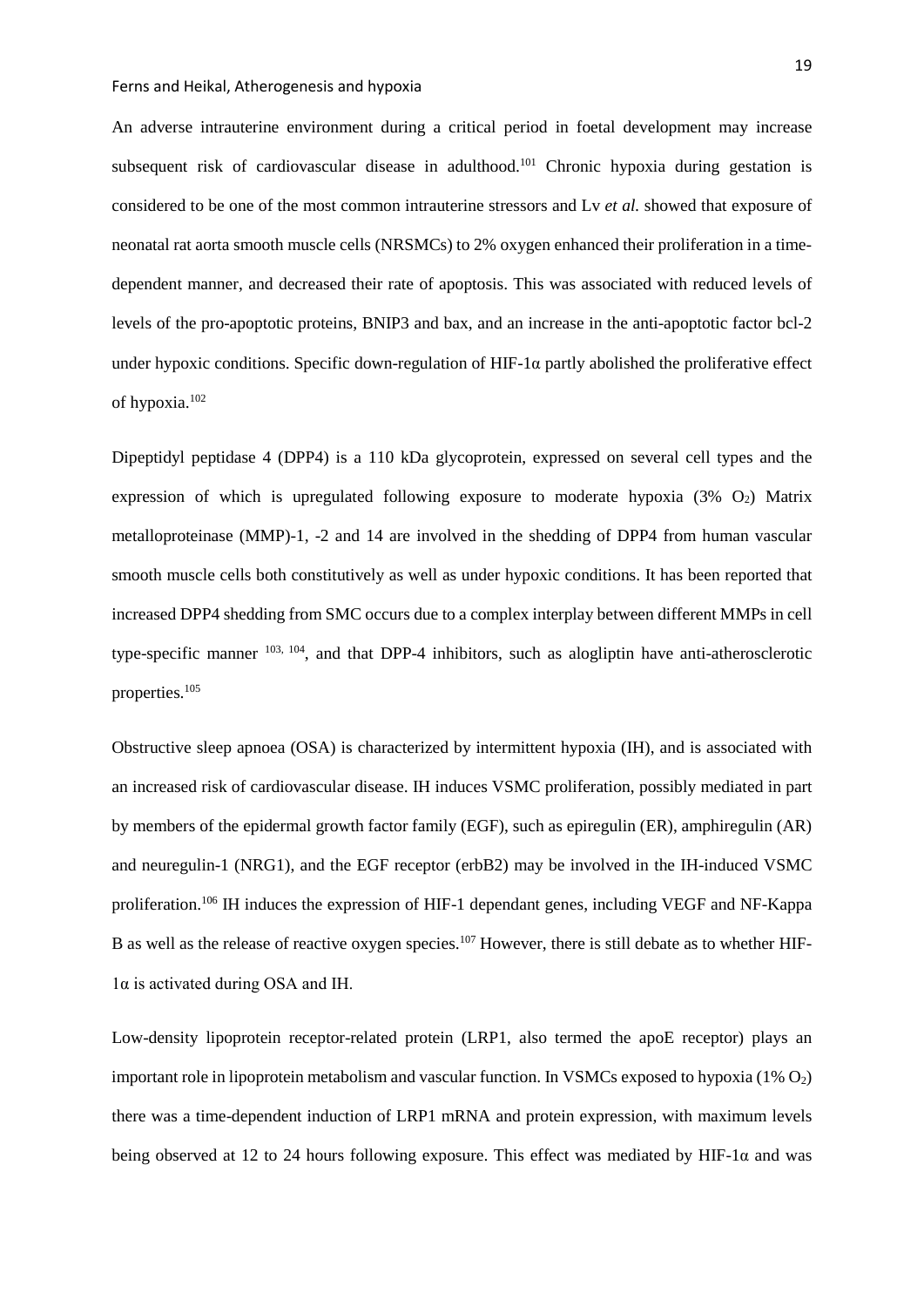found to result in increased cholesteryl ester (CE) accumulation due to an increased uptake of modified (aggregated) low-density lipoprotein (agLDL). Blockade of HIF-1 $\alpha$  expression inhibited the upregulatory effect of hypoxia on LRP1 expression and agLDL-derived intracellular CE accumulation, suggesting that both LRP1 overexpression and increased CE accumulation in hypoxic VSMCs are dependent on HIF- $1\alpha$ .<sup>[108](#page-49-8)</sup>

Resistin is a [cysteine-](https://en.wikipedia.org/wiki/Cysteine)rich [adipose-derived](https://en.wikipedia.org/wiki/Adipose-derived_hormones) [peptide hormone](https://en.wikipedia.org/wiki/Peptide_hormone) that in humans is encoded by the *RETN* [gene.](https://en.wikipedia.org/wiki/Gene)<sup>[109](#page-49-9)</sup> It produces pro-inflammatory effects in the vascular wall.<sup>[110,](#page-50-0) [111](#page-50-1)</sup> It promotes endothelial cell activation and causes endothelial dysfunction of porcine coronary arteries. Resistin was reported to have a potential pro-atherogenic effect by increasing the expression of pro-inflammatory cytokines in vascular endothelial cells, and through its promotion of VSMC proliferation. Hypoxia significantly increases the expression of resistin protein and mRNA in rat aortic SMCs. The specific extracellular signal-regulated kinase (ERK) inhibitor PD98059, antioxidant N-acetylcysteine, and ERK siRNA all attenuated the induction of resistin protein by hypoxia. Resistin also increases reactive oxygen species production that could be blocked by pre-treatment with N-acetylcysteine. Hence it appears that the hypoxia-induced increase in resistin is mediated through ROS, ERK mitogen-activated protein (MAP) kinase and nuclear factor of activating T cells pathway.<sup>[112](#page-50-2)</sup>

# *Monocyte/ macrophage*

Angiogenesis is increased in lipid-rich plaque. Oxidized low-density lipoprotein (ox-LDL) is generated in lipid-rich plaque by oxidative stress. It triggers an inflammatory response to cause endothelial dysfunction. However, ox-LDL can activate HIF-1α in monocytes in a hypoxia-independent manner. It has been hypothesized that HIF-1α activation in monocyte-macrophages could transmit pro-angiogenic effects of ox-LDL linking hyperlipidemia, inflammation, and angiogenesis in atherosclerosis. Ox-LDL has been reported to strongly induce  $HIF-1\alpha$  and VEGF in monocyte-macrophages and increase endothelial tube formation in co-cultured endothelial cells. HIF-1α inhibition reversed this effect. There was a direct pro-angiogenic effect of ox-LDL in an *in vivo* angiogenesis assay. Again, HIF-1α inhibition abrogated the pro-angiogenic effect of ox-LDL. In a rabbit model, administration of a low-lipid diet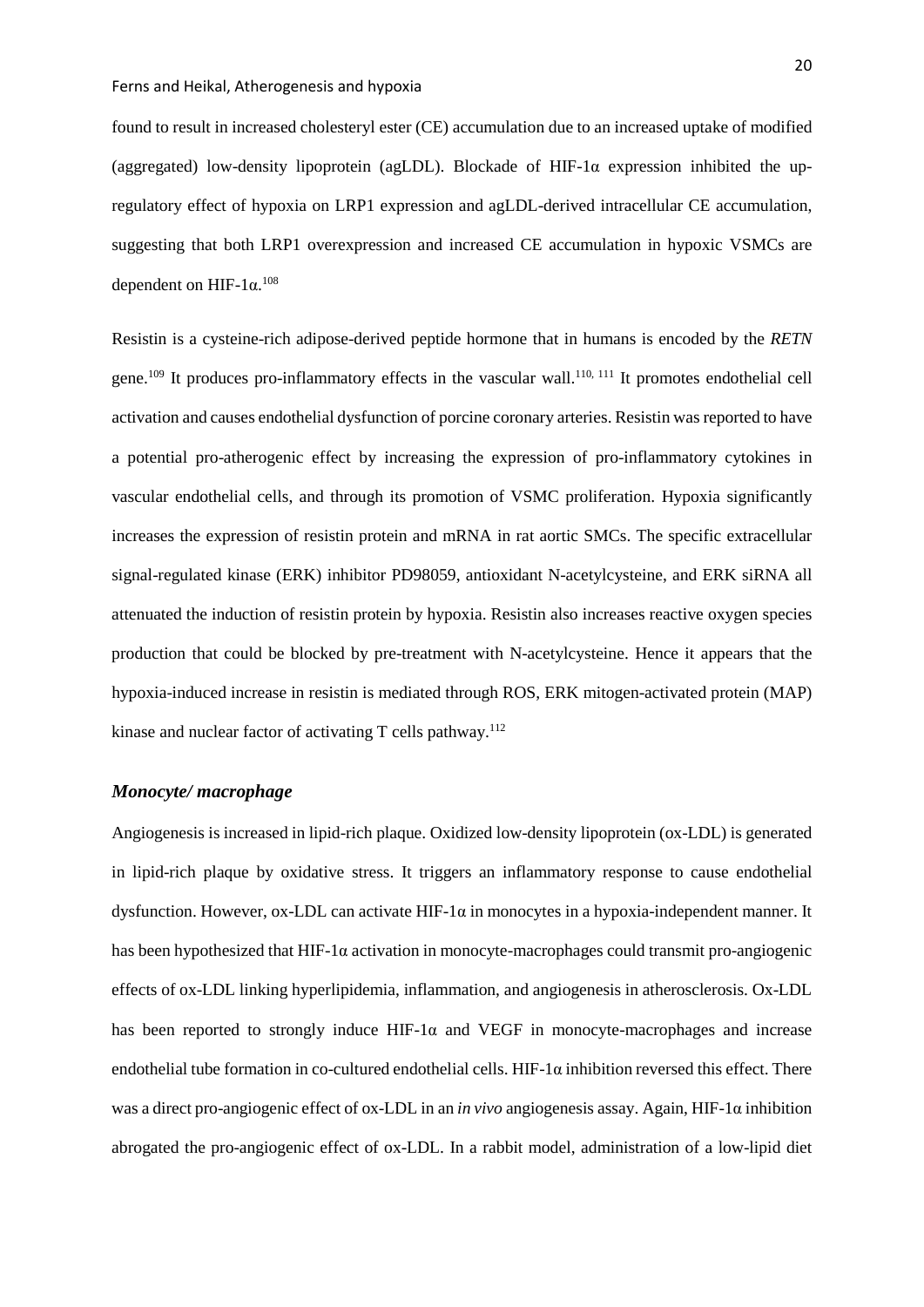significantly reduced the expression of both HIF-1 $\alpha$  and VEGF, resulting in decreased plaque neovascularization.  $0x$ -LDL appears to be a pro-angiogenic agent linking hyperlipidaemia, inflammation, and angiogenesis in atherosclerosis. Hence this effect is dependent on macrophages and on the induction of the HIF-1α pathway converting monocyte–macrophages into potent pro-angiogenic cells. This mechanism could underlie the previously reported property of ox-LDL as a marker of atherosclerosis progression in patients with coronary artery disease. [113](#page-50-3)

Monocytes migrate from the circulating blood where the oxygen tension is high, to the arterial wall where the oxygen tension is low. This change in the micro-environmental oxygen concentration may affect the metabolism of LDL by the monocyte-derived macrophage. Whilst the specific binding and association of LDL are not changed by hypoxia, the degradation of LDL is reduced to 60% of its rate in normoxia, and the rates of cholesterol esterification and cellular accumulation are increased. The secretion of ApoE is not altered under hypoxia, and therefore it is likely that ApoE-independent cholesterol efflux isreduced. Therefore, hypoxia affects the intracellular metabolism of LDL, stimulates cholesterol esterification, and enhances cholesteryl ester accumulation in macrophages. [114](#page-50-4)

Transmigration of monocyte-derived macrophages into the sub-endothelial space is also a crucial step in atherogenesis. Pro-inflammatory macrophages ingest ox-LDL *via* scavenger receptors and become foam cells, thereby promoting plaque formation. Foam cell formation is a key event in both early and late atherosclerotic lesions.<sup>[18](#page-41-5)</sup> Although a number of proteins may contribute to this process, scavenger receptors A (SRA), lectin-like ox-LDL receptor (Lox-1), and cluster of differentiation 36 (CD36) have been demonstrated to be the most relevant for cholesterol uptake.<sup>[115](#page-50-5)</sup> mRNA and protein expression of SRA and CD36 are upregulated by ox-LDL, but are decreased following exposure of macrophages to hypoxia.<sup>[116](#page-50-6)</sup> In contrast, Lox-1 mRNA and protein levels were shown to be upregulated under hypoxic conditions.<sup>[116](#page-50-6)</sup> In this study it was also shown that there was an increase in the lipid content of macrophages after exposure to 0.2% oxygen or treatment with the hypoxia-mimetic dimethyloxalylglycine (DMOG). Blocking of the Lox-1 receptor decreased the hypoxic induction of ox-LDL uptake and lipid content of macrophages. RNAi-mediated knock-down of HIF-1 $\alpha$  in macrophages was found to attenuate the hypoxic induction of Lox-1. Hence hypoxia increases the lipid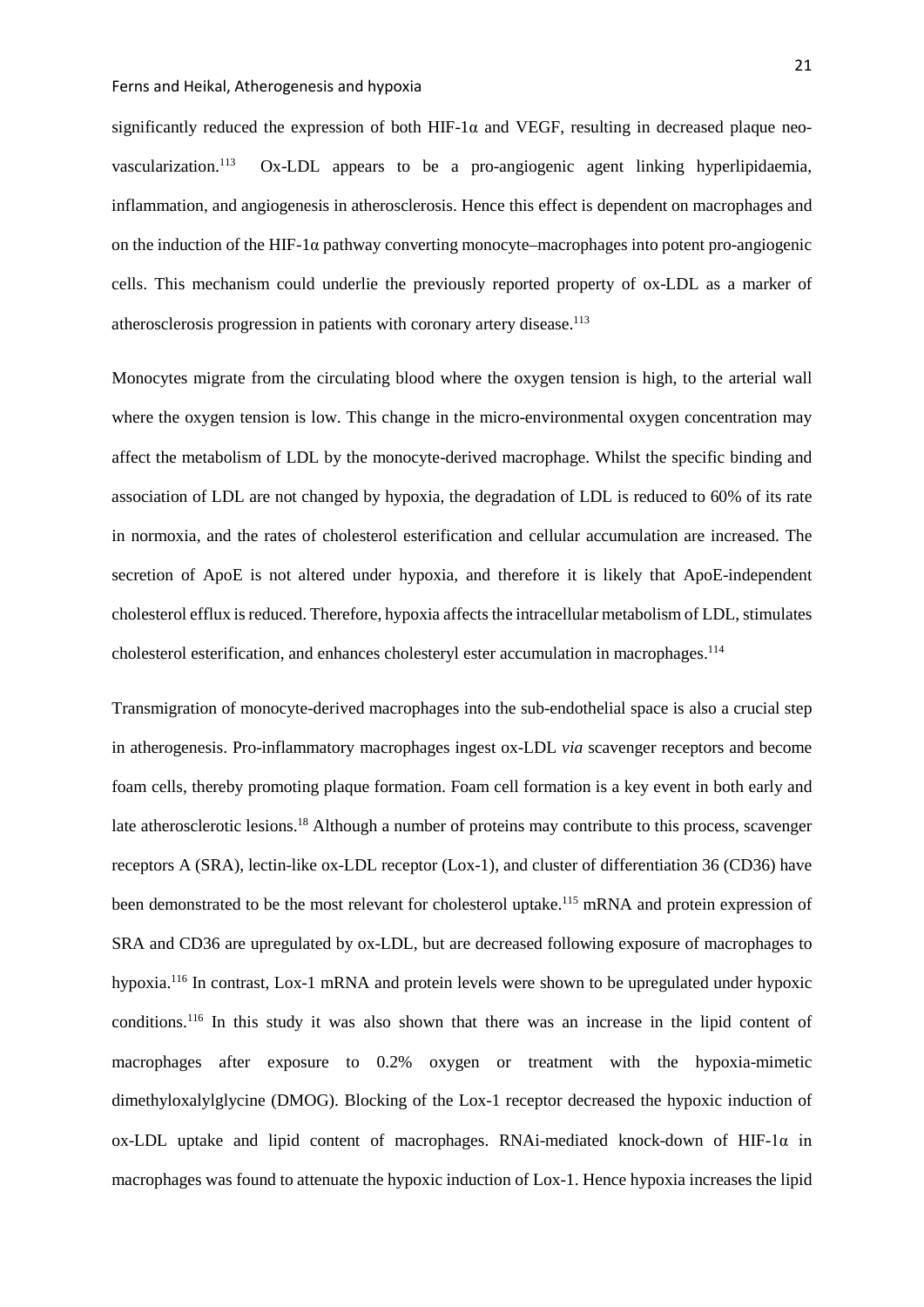uptake by macrophages and differentially regulates the expression of ox-LDL receptors. Lox-1 plays a major role in hypoxia-induced foam cell formation which is, at least in part, mediated by HIF-1α. It has been proposed that HIF-1 $\alpha$  is involved in Lox-1 upregulation, thereby enhancing ox-LDL uptake. <sup>116</sup>. Furthermore, Burke *et al* showed that RNA interference for HIF-1α (HIF-1α-siRNA) inhibited foam cell formation in the human monoblastic cell line (U937) treated with ox-LDL while several atherosclerosis-related genes, such as cyclooxygenase-2 (COX-2), vascular cell adhesion molecule-1 (VCAM-1) and interleukin-1  $\beta$  (IL-1  $\beta$ ) were down regulated. Hence the induction of HIF-1 $\alpha$  by atherogenic factors may be involved in coordinating the cellular events that culminate in the formation of atherosclerotic lesions.<sup>117</sup>

ATP-binding cassette transporter A1 (ABCA1) plays an important role in reverse cholesterol transport (RCT), a process that is involved in atherogenesis. During atherogenesis, lipid loaded macrophages are exposed to regions of local hypoxia that may influence RCT and affect the lipid efflux of macrophages in the arterial wall. HIF-1 binds to the HRE region of the ABCA1 promoter and the HIF-1 complex increases ABCA1 promoter activity and ABCA1 expression. Primary human macrophages exposed to hypoxia or constitutively expressing active HIF-1 $\alpha$  have been found to respond with a potent change in ABCA1 expression, which shows a strong correlation with HIF-1β expression. Furthermore, ABCA1 mediated cholesterol efflux was found to be regulated by HIF-1β under hypoxia*. In vivo*, in macrophages prepared from human atherosclerotic lesions, HIF-1β acted as a major regulator of ABCA1 expression under hypoxia. HIF-1β availability could therefore determine ABCA1 expression and cholesterol efflux in macrophages under hypoxia.<sup>118</sup>

The AMP-activated protein kinase (AMPK) was initially identified as the kinase that phosphorylates 3 hydroxy 3-methylglutaryl coenzyme A reductase (HMGCoA reductase, the rate-limiting enzyme for cholesterol biosynthesis). AMPK is activated by increased concentration of AMP. Hypoxia stimulates AMPK in activated monocytes. Stimulation of macrophages with the anti-inflammatory cytokines interleukin-10 and transforming growth factor-β (TGFβ) resulted in the rapid phosphorylation of AMPK, whereas stimulation of macrophages with lipopolysaccharide resulted in AMPK dephosphorylation and inactivation. AMPK directs signalling in macrophages in a way that suppresses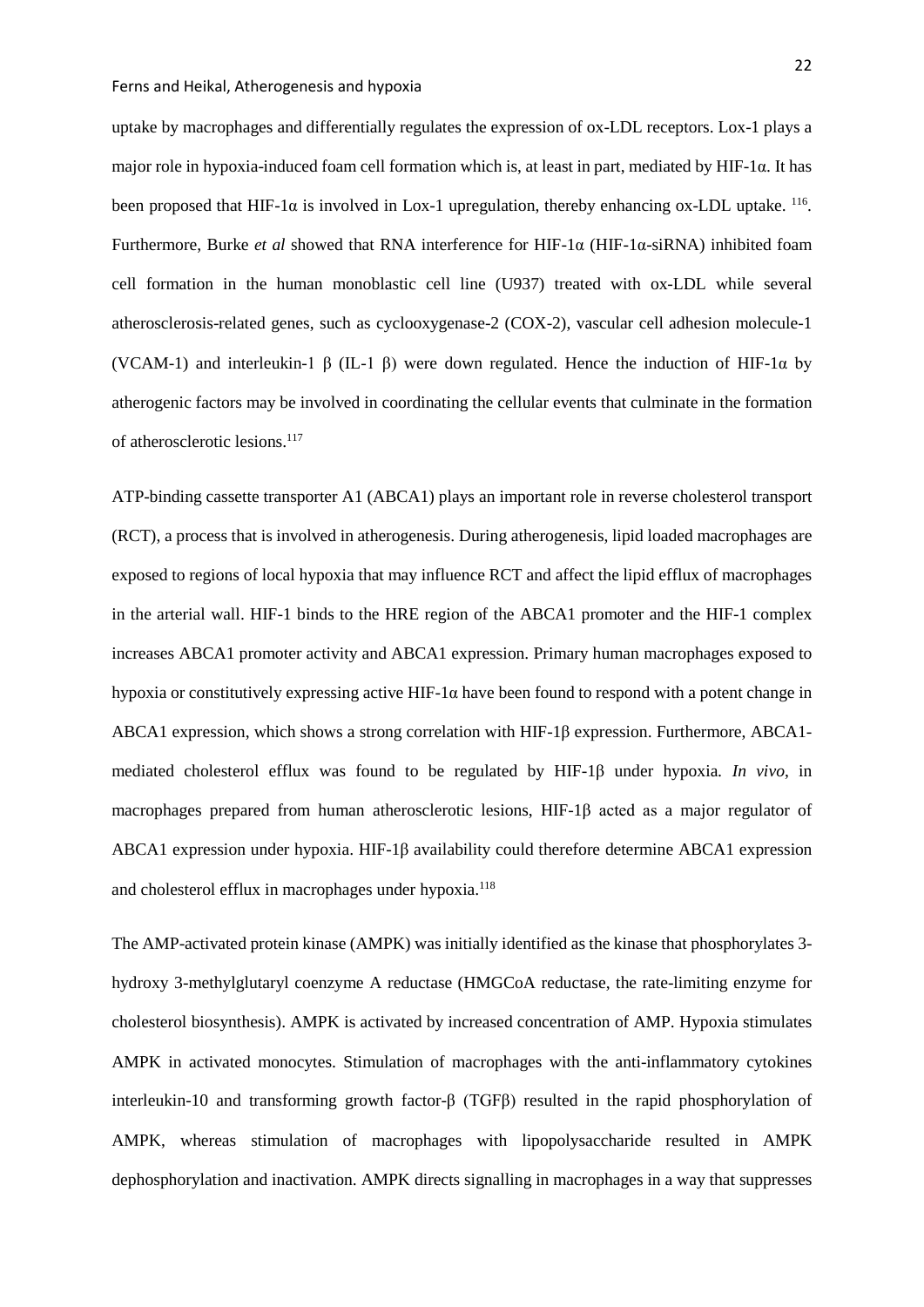pro-inflammatory responses and promotes macrophage polarization to an anti-inflammatory functional  $(M2)$  phenotype.<sup>119</sup>

Several mechanisms are involved in controlling monocyte and macrophage motility in response to hypoxia. Chemokinesis (the motility of cells) is enhanced in human monocyte derived macrophages (HMDM) after 24 h exposure to low  $O_2$  tension (0.5%) compared to cells grown under normoxia. Cell surface heparan sulphate proteoglycan (HSPG) bind cytokines, chemokines, and growth factors and regulate a wide variety of biological activities, including cell migration, cell adhesion, proliferation, receptor interaction, coagulation, and lipoprotein binding and uptake. Macrophages appear to play a role in the synthesis of cell membrane HSPG associated with CVD. There are two types of cell membrane HSPG; the transmembrane syndecans and the GPI-anchored-glypicans. HMDM exposed to hypoxia for 24 hours had a lower mRNA expression of syndecan-1 and -4 compared with cells exposed to normal cell culture conditions. Protein levels of syndecan-1 were also decreased significantly and cells exposed to hypoxia had lower mRNA expression for key enzymes involved in HS biosynthesis.<sup>[54](#page-44-8)</sup>

A critical step in the development of atherosclerotic plaques appears to be the retention of apoB-100 containing lipoproteins in the arterial wall, and this is partially mediated by the interaction between positively charged regions of apoB-100 and the negatively charged glycosaminoglycan (GAG) chains of proteoglycans (PG) in the intima. Macrophages secrete PG, such as versican, that can alter the retention of lipoproteins and the activity of enzymes, cytokines, and growth factors involved in atherogenesis. They can secrete other PG including perlecan and serglycin, and macrophage colony stimulating factor (MCSF). Versican has been found to be co-localized with HIF-1 $\alpha$  in macrophagerich areas in human advanced atherosclerotic lesions. *In vitro*, versican and perlecan mRNA expression increased after exposure to hypoxia. Furthermore, siRNA knockdown of HIF-1 $\alpha$  and HIF-2 $\alpha$  in the THP-1 cell line showed that hypoxia-induced versican and perlecan mRNA expression were inhibited, and this was mediated *via* HIF signalling. Versican expression was co-regulated by HIF-1 $\alpha$  and HIF-2α but expression of perlecan was influenced only by HIF-1α. Hence oxygen concentration is an important modulator of PG expression in macrophages, partially explaining the pro-atherogenic role of macrophages in atherosclerotic lesions.<sup>120</sup> Furthermore the secreted GAGs from human monocyte-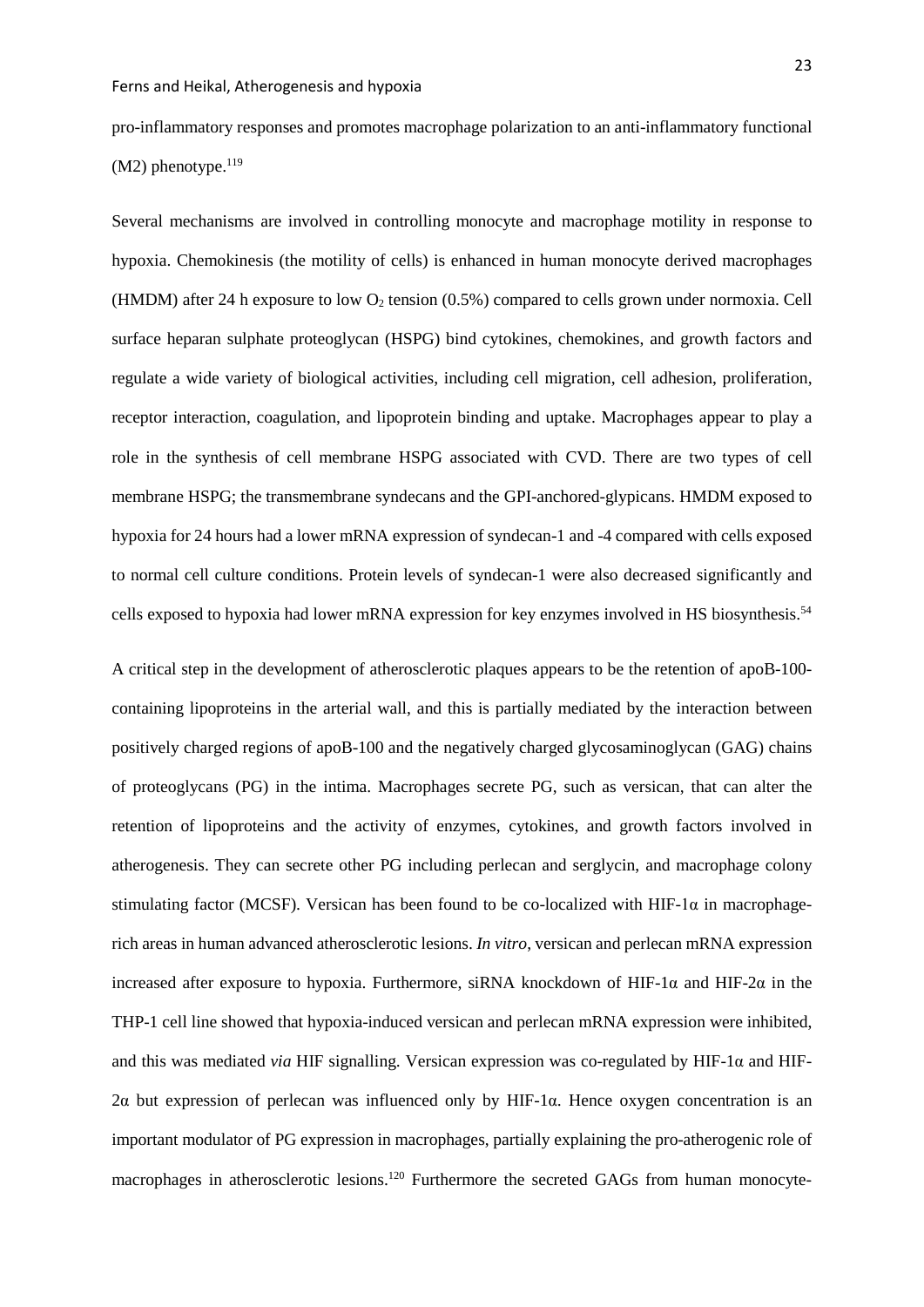derived macrophage (HMDM) exposed to hypoxia, were longer, more sulphated and had a higher affinity for LDL compared to those produced under normoxia. These results indicate that hypoxia induced changes in macrophage GAG biosynthesis which have important consequences for the interaction with LDL and may contribute to the development of atherosclerosis in the hypoxic intima[.121](#page-51-0)

Within inflamed tissues such as atherosclerotic plaques, macrophages are chronically exposed to hypoxic conditions. In stress conditions, such as those associated with inflammation, Akt regulates several signalling pathways and mediates cell survival. Macrophages also express metalloproteinases (MMP) that promote matrix remodelling and atherosclerotic plaque instability. Whilst moderate hypoxia (approximately 2% to 5% O2) does not affect macrophage differentiation (assessed by scavenger receptor expression), it was found to be associated with activated Akt and inactivated glycogen synthase kinase (GSK)-3 (a negative effector of Akt), allowing nuclear translocation of βcatenin. Catenin is a transcriptional factor that plays a critical role in a variety of cell processes including angiogenesis. Hypoxia was associated with an induction of mRNA expression of the β-cateninassociated genes, including: MMP-7, CD44, and c-Myc. RNAi of TCF7L2, a cofactor of β-catenin, was found to suppress MMP-7 expression induced by hypoxia. Inhibition of Akt phosphorylation by the PI3 kinase inhibitor, LY294002, abolished hypoxia induced GSK-3 β inactivation, β-catenin activation, and MMP-7 expression. Macrophages under hypoxia were found to be more resistant to ox-LDL-induced apoptosis. Therefore the induction of macrophage products in chronically hypoxic tissues such as atherosclerotic plaques and adipose tissue may further amplify the pro-inflammatory milieu within these tissues.<sup>[122](#page-51-1)</sup>

Toll-like receptors (TLRs) play an important role in triggering immune and inflammatory responses by detecting invading microbial pathogens and endogenous danger signals. They elicit both potentially protective and detrimental effects in atherosclerosis where the outcome of TLR signalling is dependent on the agonist and responding cell type[.123](#page-51-2) Increased expression of TLR4 is implicated in exacerbating the inflammatory responses in ischemic tissue injury and chronic diseases. TLR4 expression is upregulated by hypoxic stress mediated by  $HIF-1\alpha$  in macrophages. PI3K/Akt was shown to be necessary for HIF-1α stabilization on the early stage of hypoxia through inhibition of GSK-3β.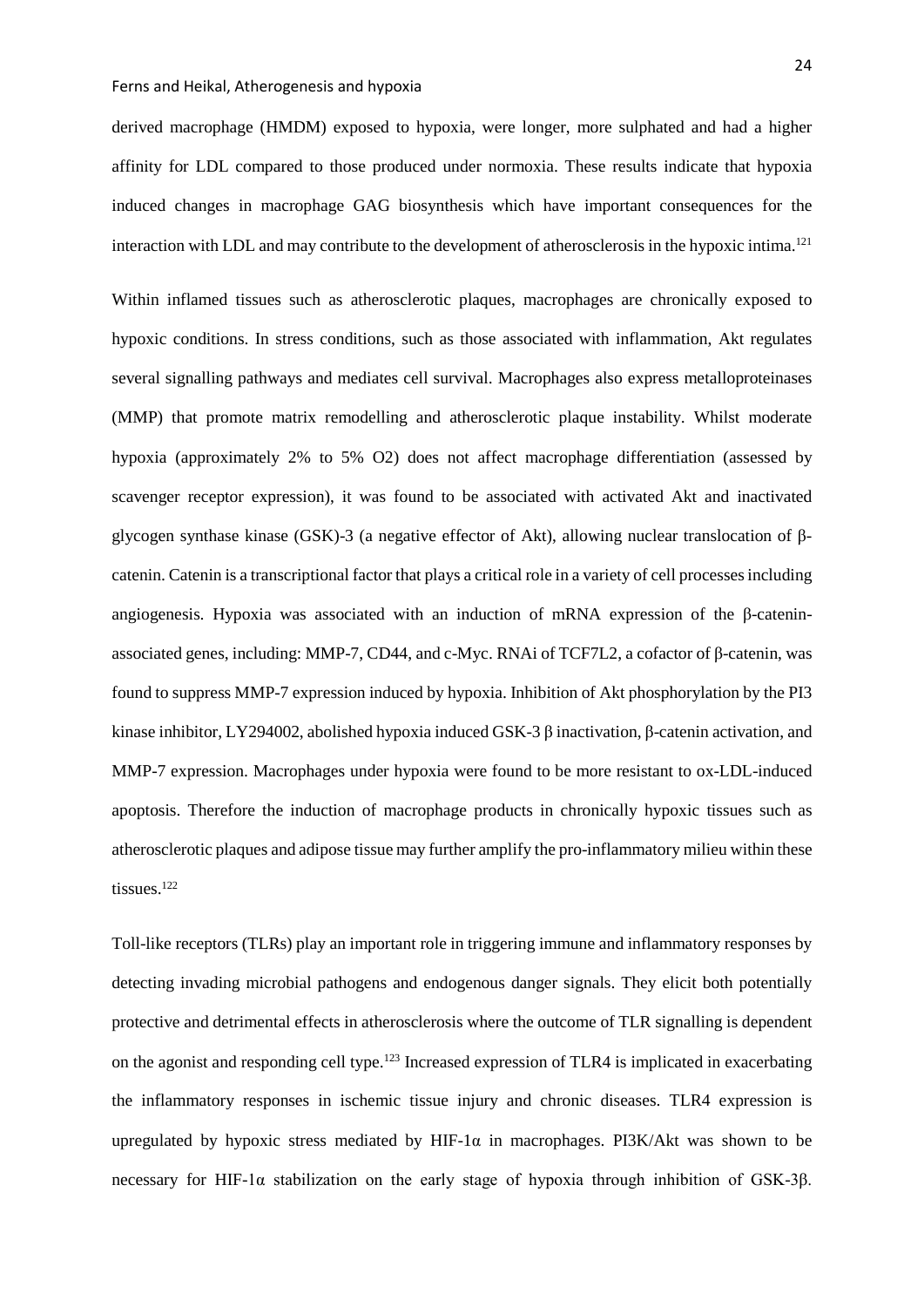Treatment with pharmacological inhibitors of PI3K and Akt, or knockdown of Akt expression by siRNA, were found to block the increase of TLR4 mRNA and protein levels in macrophages exposed to hypoxia. Phosphorylation of Akt by hypoxic stress preceded the nuclear accumulation of HIF-1α. HIF-1α-mediated up-regulation of TLR4 expression was blocked by LY294002. Furthermore, the antioxidant, sulforaphane (SFN) suppressed hypoxia induced up-regulation of TLR4 mRNA and protein by inhibiting PI3K/Akt activation and the subsequent nuclear accumulation and transcriptional activation of HIF-1α. However, p38 was not involved in HIF-1α activation and TLR4 expression induced by hypoxic stress in macrophages. These data indicate that PI3K/Akt contributes to the hypoxia-induced increase in TLR4 expression in macrophages at least partly through the regulation of HIF-1 activation and that SFN contributes to protection against ischemic tissue injury by downregulation of TLR4 expression in macrophages. $124$ 

Inflammation is involved in all phases of atherogenesis, and proinflammatory cytokines and chemokines secreted from the immune cells involved in the inflammatory response are involved in the progression of the atherosclerotic process.<sup>[125](#page-51-4)</sup> Among the cytokines that have received particular attention are interleukin-1α (IL-1α) and IL-1β.<sup>[126](#page-51-5)</sup> Hypoxia enhances pro-IL-1 β protein, but not mRNA expression in lipopolysaccharide (LPS)-stimulated human macrophages. It also retards the autophagic degradation of pro-IL-1 β, and thus prolongs its effective half-life, promoting its intracellular accumulation. Furthermore, hypoxia increases the expression of NLRP3, and augments caspase-1 activation in LPS-primed macrophages. Consequently, human macrophages exposed to hypoxia, secrete increased levels of mature IL-1 β compared to normoxic macrophages after treatment with crystalline cholesterol. In human atherosclerotic plaques, derived from carotid endarterectomy specimens, IL-1 β was localized predominantly in macrophage-rich regions that also express activated caspase-1 and the hypoxia markers  $HIF-1\alpha$  and hexokinase-2. Hence hypoxia appears to potentiate the expression of IL-1  $\beta$  in the context of atheroma.<sup>[127](#page-51-6)</sup>

The link between macrophage glycolysis and their pro-inflammatory activity is probably mediated by HIF-1 $\alpha$  and the transcriptional induction of 6-phosphofructo-2 kinase, 2, 6-biphosphatase (PFKFB3).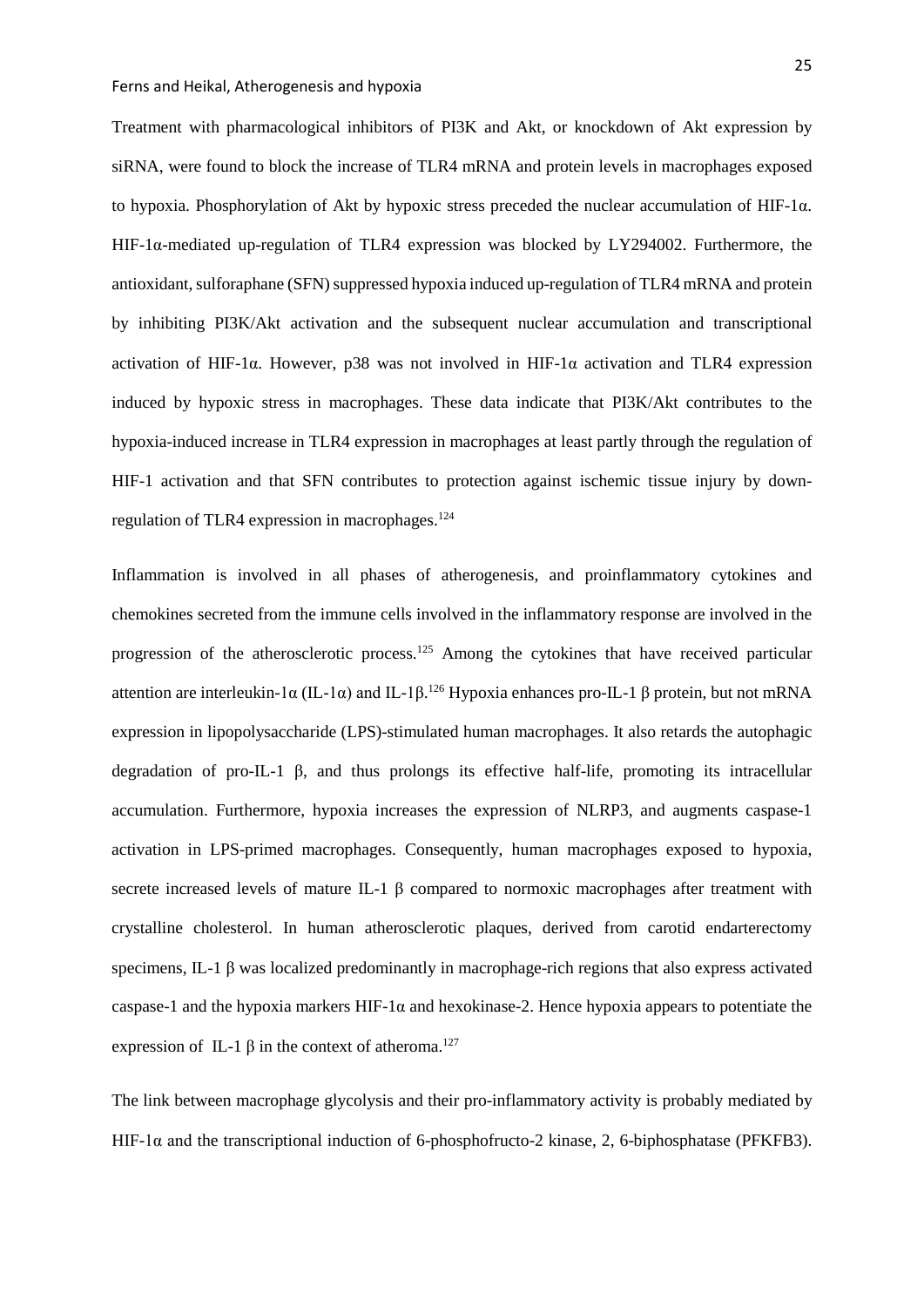Tawkol *et al* showed that hypoxia could potentiate macrophage glycolytic flux and a proportional upregulation of pro-inflammatory activity, that is dependent on both HIF-1 $\alpha$  and PFKFB3.<sup>[128](#page-51-7)</sup>

In macrophages exposed to hypoxia, there is an up-regulation of several genes, including: VEGF, the glucose transporter 1 (GLUT-1), matrix metalloproteinase-7 (MMP-7), neuromedin B receptor, and the DNA-binding protein inhibitor. These genes may be important for the survival and functioning of macrophages in hypoxic diseased tissues.<sup>129</sup> Other immune cells are found within atherosclerotic lesions, namely dendritic cells (DCs) and T cells, and are also proposed to contribute to atherogenesis.<sup>[125](#page-51-4)</sup> DCs can be found in healthy arterial vessels but accumulate especially in the areas of atherosclerotic plaque. In atherosclerosis, DCs are thought to play an important role in controlling cell recruitment, migration, lipid uptake, and T-cell responses. Hypoxia, ox-LDL, tumor necrosis factor-α, and inhibition of endothelial NO synthase may all augment adhesion of DC to the endothelium where HIF-1 triggers DC activation.<sup>130, [131](#page-51-10)</sup>

miRNAs are a class of endogenous small RNAs that act as inhibitors of post-translational gene expression or promote RNA degradation by duplex-formation within the 3'-UTR of target mRNAs. They play an important role during a wide range of cellular processes by fine-tuning gene expression.<sup>[132](#page-51-11)</sup> Monocytes migrate from the circulation, where the oxygen tension is high, into areas with a high inflammation, such as the atherosclerotic plaque. There, they differentiate into macrophages. During this process there is a change in the expression pattern of the HIF-1 $\alpha$  and HIF-2 $\alpha$  genes. This is associated with a down-regulation of microRNAs encoded by the miR-17-92 cluster. miRNAs from the miR-17-92 cluster (mi-17 and -20a), can regulate HIF-1 $\alpha$  and HIF-2 $\alpha$  by targeting their 3'-UTR. These miRNAs are repressed during the differentiation of monocytes into-macrophages. miR-over-expression in human macrophages demonstrates the important role of this microRNA-mediated regulation of the HIF-system for adaption of macrophages to hypoxia. The HIF-system is activated during the differentiation of monocyte into macrophages. This activation is in part mediated by a miRNA-dependent mechanism, which seems to be crucial for the adaption of macrophages to hypoxia.<sup>[133](#page-52-0)</sup>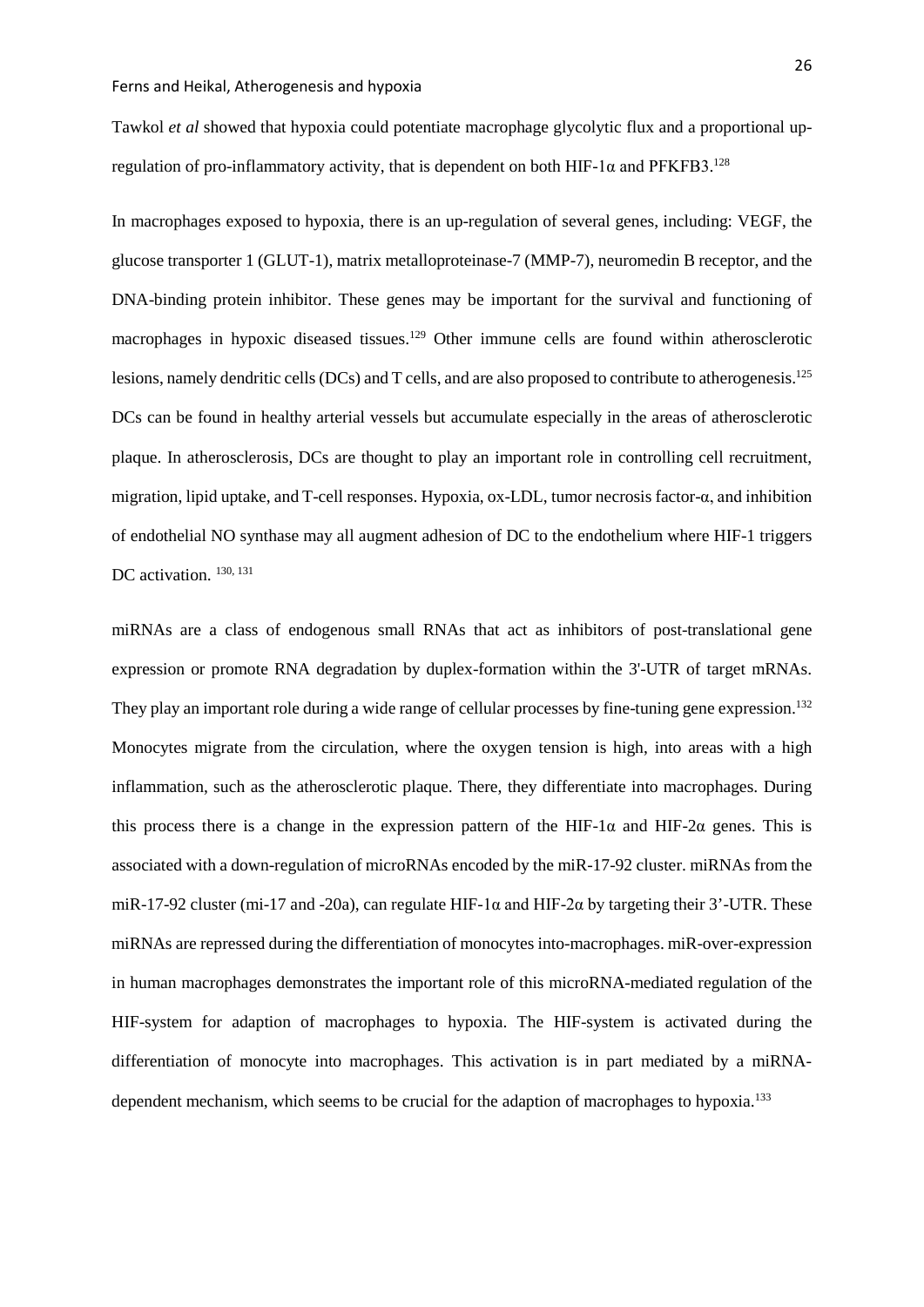# **2. Animal models**

# *Rodent models*

### *a. Altering HIF-1 expression*

HIF-1 $\alpha$  is the regulatory subunit of a transcriptional complex, which controls the recruitment of multipotent progenitor cells and tissue repair in ischemic tissue by inducing stromal cell- derived factor (SDF)-1  $\alpha$  expression. In VSMCs, HIF-1 $\alpha$  can be activated under normoxic conditions by platelet products. Previous studies have investigated the effect of altering the local expression of HIF on atherosclerotic plaque development in murine vascular injury models.

The expression of HIF-1 $\alpha$  has been investigated in a wire-induced vascular injury model in the hyperlipidaemic ApoE(-/-) mice. In this model, HIF-1 $\alpha$  expression was increased in the tunica media, predominantly in the SMCs, as early as 1 day after injury. Nuclear translocation of HIF-1 $\alpha$  and colocalization with stromal cell derived factor (SDF-1α; a pro-inflammatory chemokine upregulated in injured vessels and responsible for cell migration and recruitment of new smooth muscle progenitor cells) was detected in neo-intimal cells after 2 weeks. HIF-1α mRNA expression was induced at 6 hours after injury as determined by real-time RT-PCR. Inhibition of HIF-1α expression by local application of HIF-1α-siRNA reduced the neo-intimal area by 49% and significantly decreased the neo-intimal SMCs content compared to treatment with the control- siRNA. The expression of HIF-1 $\alpha$  and SDF-1 $\alpha$ were reduced in neo-intimal cells of the HIF-1 $\alpha$ -siRNA treated arteries. HIF-1 $\alpha$  expression therefore appears to be directly involved in the formation of the neo-intimal after vascular injury and mediates the up-regulation of SDF-1 $\alpha$ , which may affect the stem cell-dependent repair of injured arteries.<sup>134</sup> In experiments in which the local expression of the different HIF-subunits (HIF-1 $\alpha$ , HIF-2 $\alpha$ ) was increased using adenoviral infection, or reduced by using a dominant-negative mutant, the extent of neo-intima formation was reduced in the dominant negative mutant mice, and this was associated with decreased expression of several established HIF-target genes, including: VEGF-A and its receptors Flt-1 and Flk-1. In contrast, the local overexpression of HIF-1α and HIF-2α was associated with a further increase in the injury induced neo-intima formation. [135](#page-52-2)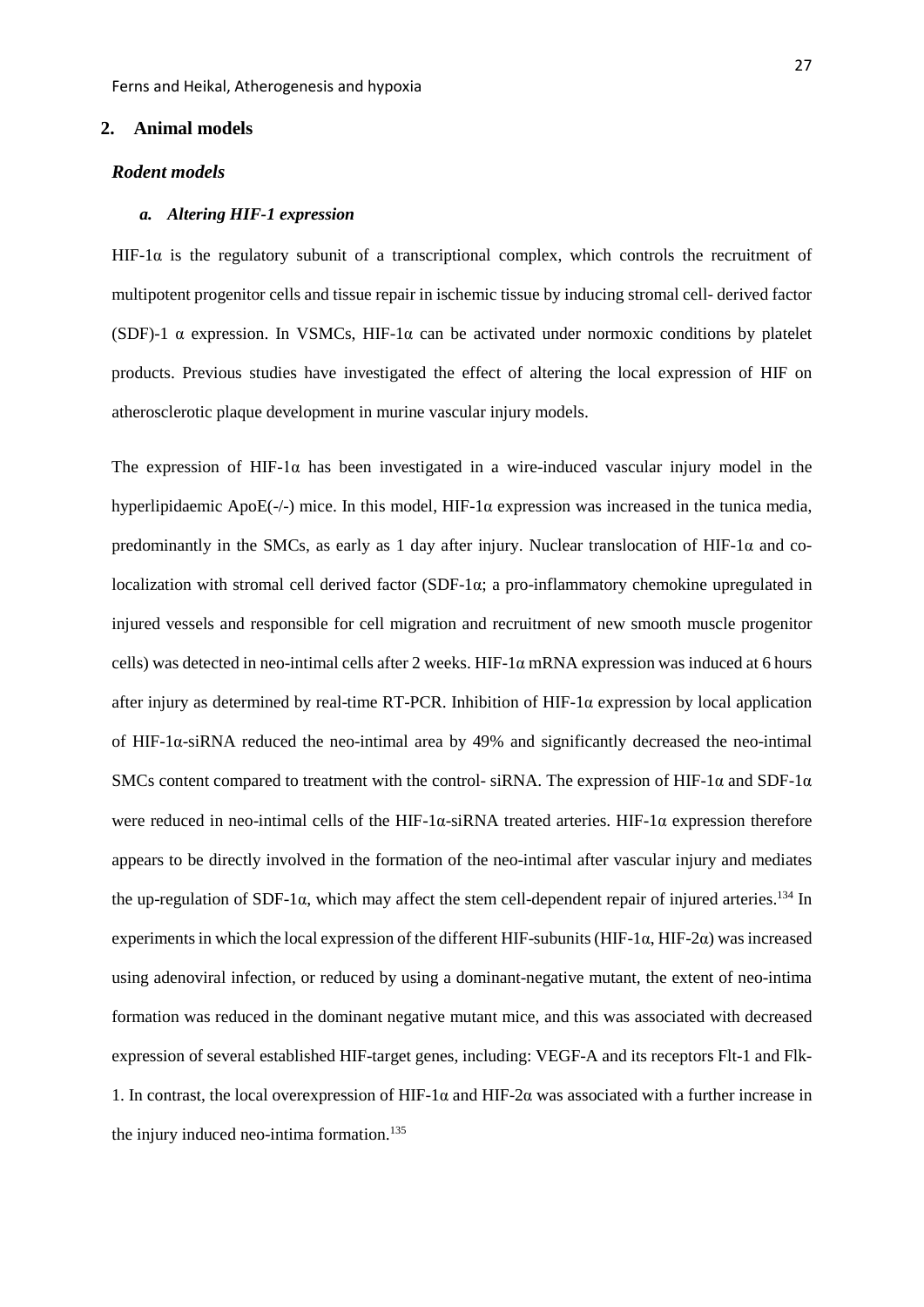HIF-1 is detectable in the nuclei of endothelial cells (ECs) covering murine and human atherosclerotic lesions. When the HIF-1 $\alpha$  gene was specifically deleted in the ECs from ApoE knockout mice (EC-HIF-1 $\alpha$  (-/-)), the degree of atherosclerotic lesions, the lesional content of macrophages, and the expression of CXCL1 (responsible for the accumulation of macrophages in the atherosclerotic lesion) in ECs were all reduced in the lesions produced by partial ligation of the carotid artery or in the aorta following diet-induced atherosclerosis in EC-HIF-1α (-/-) compared with control mice. In parallel *in vitro* studies, it was reported that mildly ox-LDL or lysophosphatidic acid 20:4 increased endothelial CXCL1 expression and monocyte adhesion in the atherogenic lesion *via* the induction of HIF-1. In the mice with endothelial HIF-1 $\alpha$  deficiency there was a down-regulation of the micro RNA miR-19a, which controls endothelial function and neo-vascularization; and HIF-1-induced miR-19a expression that mediated the up-regulation of CXCL1 in mildly ox-LDL-stimulated ECs.<sup>[136](#page-52-3)</sup>

HIF-1 has also been reported to attenuate the inflammatory response by regulating T cell activation and cytokine production. When HIF-1 $\alpha$  was over-expressed in ApoE knockout murine lymphocytes, antibody array analysis revealed a pattern consistent with a shift in the cytokine translation pattern from a T helper 1 to T helper 2 phenotype. Normally, the mice in this model develop atherosclerotic lesions within the aortic sinus and these lesions were reduced in the mice with T cells over-expressing HIF-1α. These findings were associated with a reduced expression of IFN-gamma in CD4+ spleen-derived lymphocytes and aortae of these mice representing a novel immune-modulatory approach in atherosclerosis. [137](#page-52-4)

It has been also reported that HIF-1 expression is upregulated in  $CD11c(+)$  antigen presenting cells (APCs) within atherosclerotic plaques of LDL receptor-deficient ( $Ldir(-/-)$ ) mice and that conditional deletion of HIF-1 $\alpha$  in CD11 $c$ (+) APCs in high-fat diet-fed Ldlr(-/-) mice increased the formation of atherosclerotic plaques, and increased lesional T-cell infiltration. This suggests HIF-1 has a protective role during atherogenesis. It was further reported that HIF-1 directly modulates Signal Transducers and Activators of Transcription 3 (Stat3). A reduction in STAT3 expression was found in HIF1-deficient APCs and aortic tissue, together with an upregulated interleukin-12 expression and expansion of type 1 T-helper (Th1) cells. Over-expression of STAT3 in bone marrow cells of HIF-1α-deficient APCs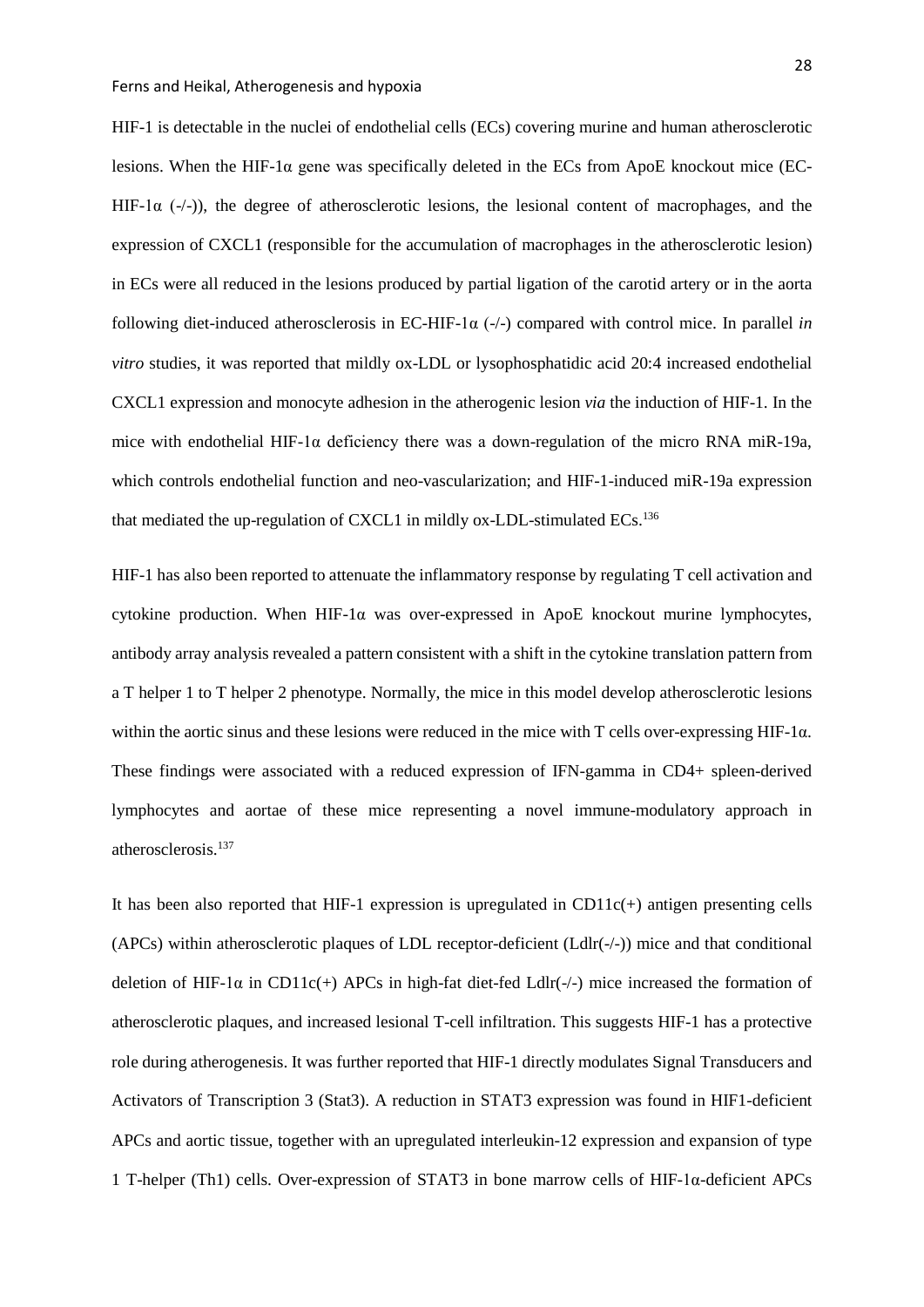reversed the enhanced atherosclerotic lesion formation and reduced Th1 cell expansion in chimeric Ldlr  $(-/-)$  mice. Furthermore, deletion of HIF-1 $\alpha$  in the lysine motif; LysM  $(+)$  bone marrow cells (the most prominent motif for binding to peptidoglycans) in Ldlr (-/-) mice, did not affect lesion formation or Tcell activation. In human atherosclerotic lesions, HIF-1, STAT3, and interleukin-12 protein were found to co-localize with APCs. HIF-1 therefore appears to inhibit APC activation and Th1 T-cell polarization during in Ldlr(-/) mice and to attenuate the progression of atherosclerosis.<sup>138</sup>

Vascular injury can be induced by placement of an external vascular polyethylene cuff, which is associated with the formation of a neo-intima.<sup>[139](#page-52-6)</sup> When this model of vascular injury was used in HIF-1-(T-cell)-deficient mice, there was an enhanced neo-intimal response in the mutant mice, and significantly greater infiltration of inflammatory cells into the adventitia. The authors suggest that the mechanism of augmented vascular remodelling in the mutant mice appeared to be due to enhanced production of cytokines by activated T cells and increased antibody production in response to a T-dependent antigen in the mutant mice.<sup>[140](#page-52-7)</sup>

Using an *ex-vivo* rat tail artery model maintained for 4 days in hypoxic or normoxic culture and then assessed for contractility, oxygen consumption, and lactate production in oxygenated medium, hypoxia was found to be associated with depressed basal energy turnover, impaired mitochondrial capacity, and altered  $Ca^{2+}$  homeostasis, but did not affect contractile energetics.<sup>141</sup>

## *b. Intermittent Hypoxia*

As discussed earlier in the review, intermittent hypoxia (IH) is a feature of obstructive sleep apnoea (OSA), and is associated with increased cardiovascular mortality and pulmonary hypertension. This may be attributable either to more extensive lesions, or lesions that are more unstable in subjects with OSA. In a murine model of IH, using a quantitative proteomic method showed that a total of 163 proteins were identified as having changed significantly, of which 34 showed significant differences between genders, and which may be related to vascular injury induced by chronic IH. Twenty upregulated proteins and 14 down-regulated proteins were observed in female mice compared to male mice. [142](#page-52-9)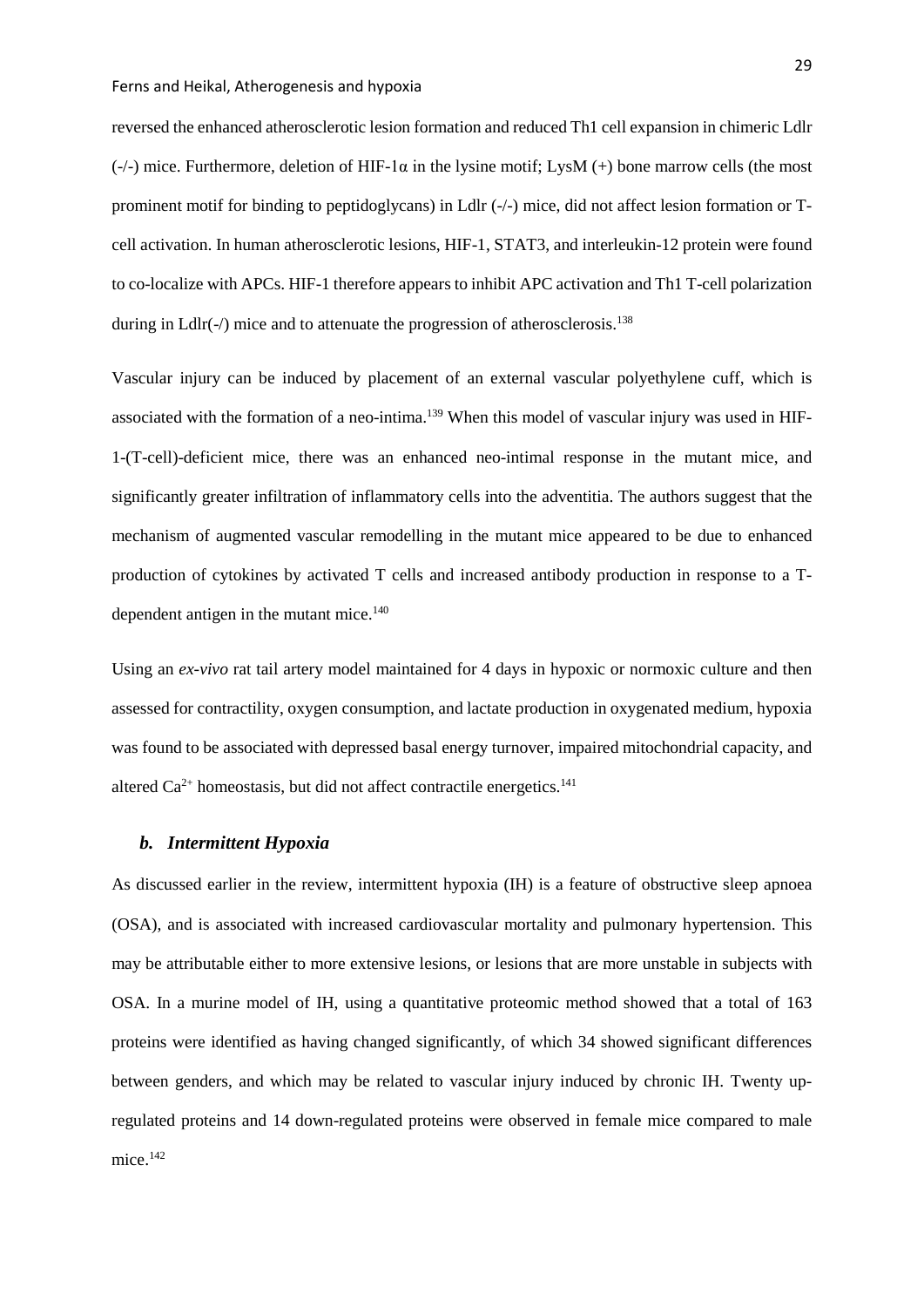When ApoE-deficient (ApoE(-/-)) mice were fed on a high cholesterol diet, and then subjected to IH for up to 12 weeks, it was reported that at 4 weeks, IH was associated with an increased plaque size in the aortic sinus and the descending aorta. At 12 weeks, atherosclerosis progressed in all groups, but more rapidly in the descending aorta of the IH-exposed animals. Plaque composition was similar between IH and controls. In the mice exposed to IH, blood pressure rose with time compared to the mice kept in normoxia, and there were relatively stable increases in serum lipids and arterial stiffness.<sup>[143](#page-53-0)</sup>

Intermittent hypoxia may cause endothelial dysfunction in part by the local increase in ROS and reduction of the peripheral repair capacity. This is supported by the finding that anti-inflammatory; Infliximab and anti-oxidant; L-glutathione prevent hypoxia-induced vascular and extravascular changes. [144](#page-53-1)

The hormone adiponectin has been reported to have anti-atherosclerotic properties. Severe obstructive sleep apnoea-hypopnea syndrome (OSAS) is associated with hypo-adiponectinemia and a nocturnal reduction in circulating adiponectin concentrations. Exposure of mice to 3-weeks of sustained hypoxia (10% O2) resulted in a significant accumulation of adiponectin in the pulmonary arteries. Pulmonary arterial wall remodelling, was found to be greater in adiponectin-knockout mice than wild-type mice under hypoxia. Over expression of adiponectin was associated with significantly decreased hypoxia-induced pulmonary arterial wall thickening and right ventricular hypertrophy.<sup>[145](#page-53-2)</sup> In rats exposed to IH for 8 hours/day, for 5 weeks, cardiac dysfunction was induced as measured by echocardiograph. Adiponectin treatment was associated with amelioration in these indices of cardiac dysfunction and also reduced expressed proteins associated with endoplasmic reticulum (ER) stress as well as the expression of ROS. [146](#page-53-3)

ApoE-KO mice, and mice deficient in both ApoE and p50 genes (ApoE-p50-DKO), were exposed to IH or sham conditions. IH caused atherosclerosis in ApoE-KO mice fed on a normal chow diet in a time-dependent manner. IH caused more severe atherosclerotic lesions in the ApoE-p50-double KO (DKO) mice on a normal chow diet. ApoE-KO and ApoE-p50-DKO mice exposed to IH for 30 and 9 weeks, respectively, displayed similar areas of atherosclerotic lesions on cross sections of aortic root.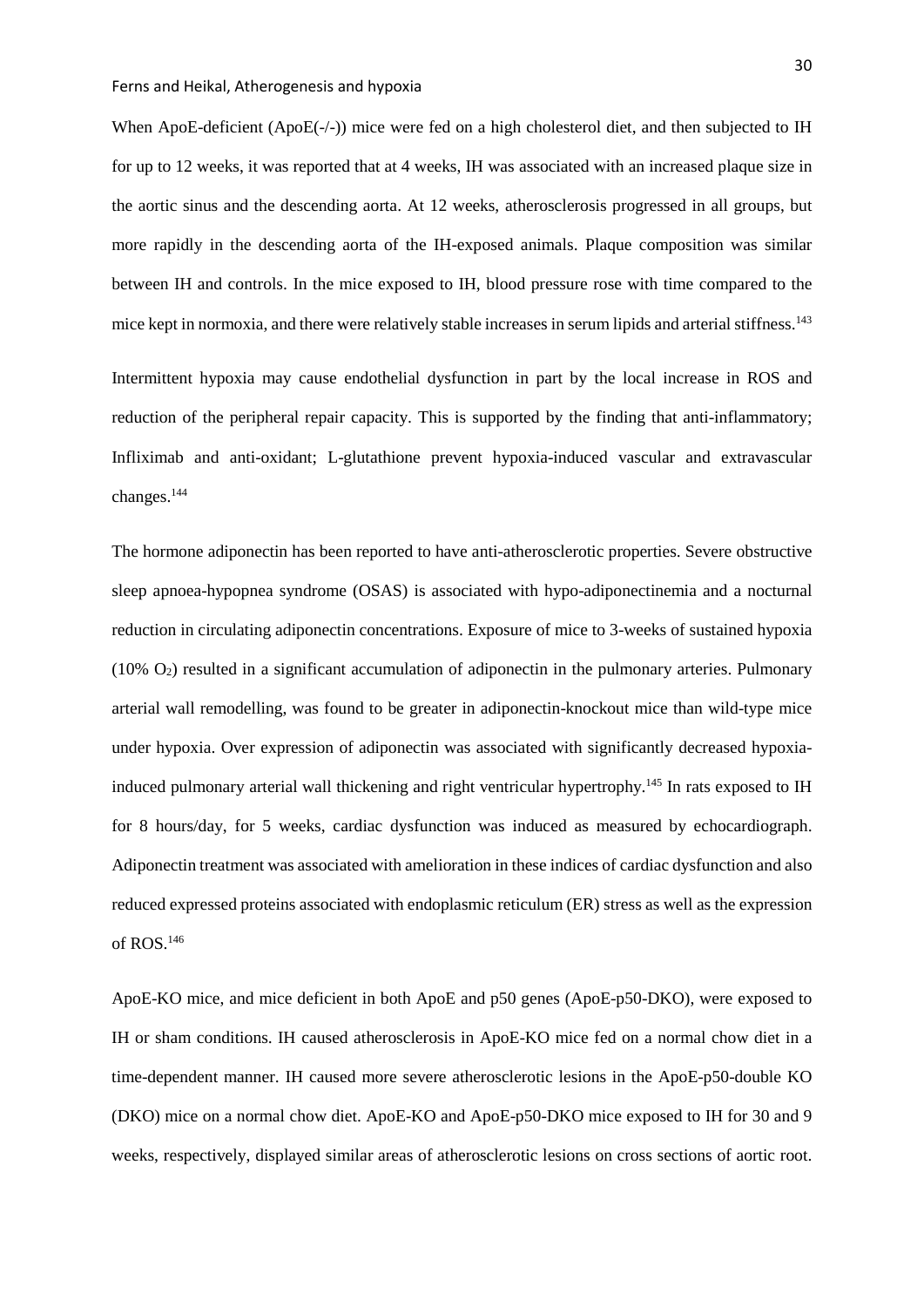P50 gene deletion (in ApoE-p50-DKO mice) significantly augmented IH-induced serum levels of tumour necrosis factor-α and IL-6, aortic tumour necrosis factor-α, and inducible NOS expression and aortic infiltration of Mac3-positive macrophages (a marker of proliferation). IH caused a greater elevation in serum cholesterol concentrations in ApoE-p50-DKO than in ApoE-KO mice. IH was found to be associated with a down-regulation of hepatic LDL receptor and HMG-CoA reductase expression in the ApoE-p50-DKO but not in ApoE-KO mice. NF-κB p50 appeared to protect against IH-induced atherosclerosis by inhibiting vascular inflammation and hypercholesterolemia.<sup>147</sup>

In male ApoE-deficient mice subjected to intermittent hypobaric hypoxia (IHH) for 8 weeks for 8 hours a day, plasma lipid levels, and plaque size did not differ from control mice. However, the IHH-treated mice exhibited significantly decreased plaque collagen content, and increased matrix metalloproteinase (MMP)-9 protein expression; both features of atherosclerotic plaque instability. Tissue inhibitor of MMP (TIMP)-2 expression was decreased after exposure to IHH. Hence, IHH may promote atherosclerotic plaque instability in ApoE-deficient mice by changing the balance of MMPs and TIMPs[.148](#page-53-5) In order to explore the early impact of IH on endothelial function and atherogenesis, ApoE- /- mice were exposed to a 6-week-intermittent hypoxia either immediately (early pre-atherosclerosis) or after 5 weeks of high-cholesterol diet (advanced pre-atherosclerosis), with mice maintained under normoxia serving as controls. Endothelial function was assessed *ex vivo*. Flow cytometry was used to assess blood plasma CD31+/ annexin V+ endothelial micro-particles as well as sca1/flk1+ endothelial progenitor cells in blood and bone marrow. IH was found to cause impaired endothelial function and integrity. Peripheral repair capacity expressed as the number of endothelial progenitor cells in blood was attenuated under IH, despite the elevated number of these cells in the bone marrow. In contrast, endothelial function, as well as micro-particle and endothelial progenitor cell levels were similar under IH versus control in more advanced pre-atherosclerosis. [149](#page-53-6)

When endothelial cells were co-cultured with lymphocytes isolated from rats that had been subjected to either IH, or normal conditions, there was a significant decrease in apoptosis regulators, Bcl-2 level and the Bcl-2/Bax ratio, and a significant increase in apoptosis as assessed by Bax and caspase-3, and an increase in measures of oxidative stress (MDA, SOD, and CAT) and inflammation (TNF-α, IL-8,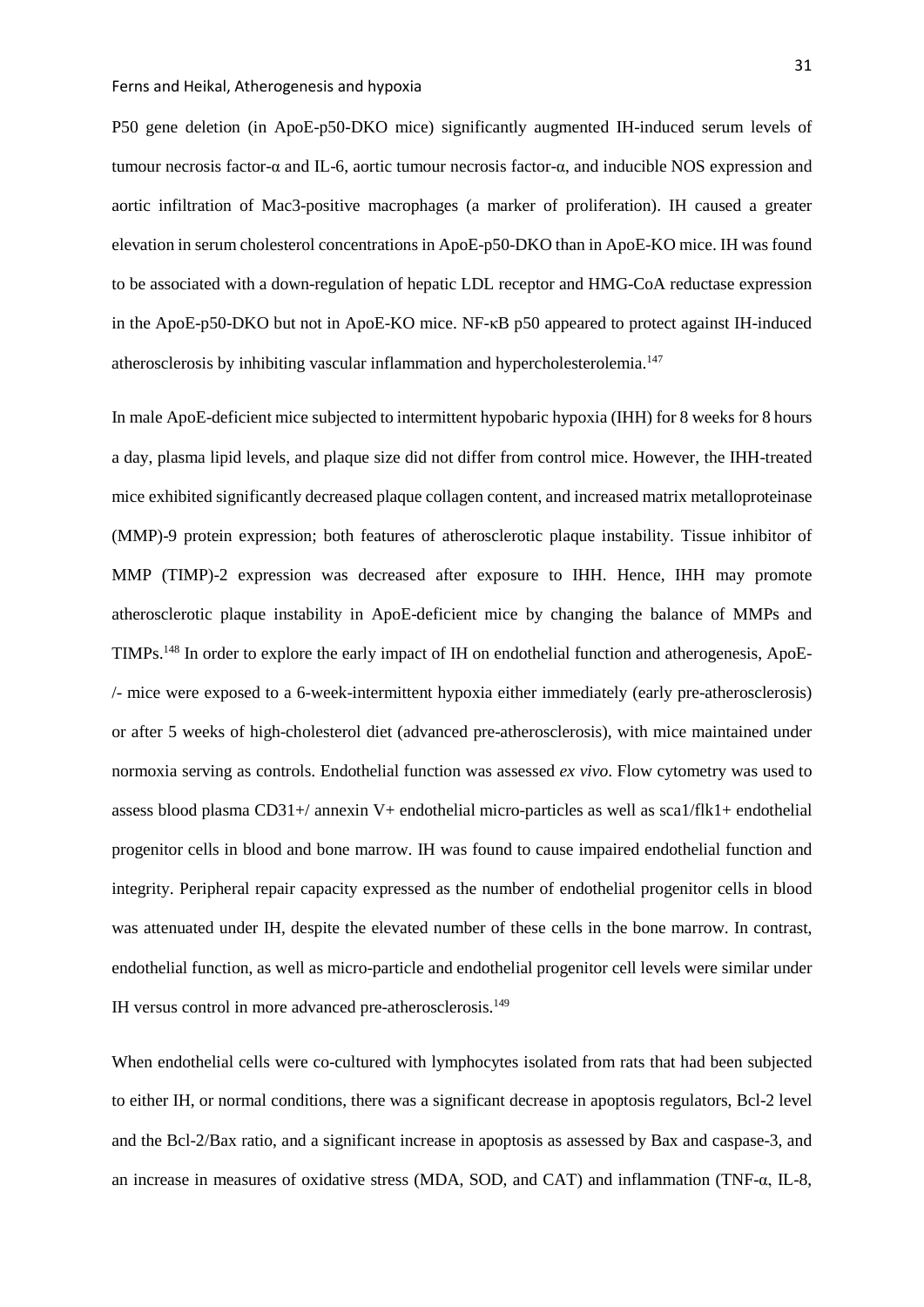CRP, and ICAM-1). These effects were partially restored by pre-treatment with tempol (a membrane permeable free radical scavenger) and exacerbated by intermittent hypoxic co-incubation.<sup>[150](#page-53-7)</sup>

Supplementation with the n-3 polyunsaturated fatty acid, docosahexanoic acid (DHA) which has antiinflammatory properties, prevented IH-induced atherosclerosis acceleration in ApoE -/- mice. This was associated with a decrease in aortic MMP-2 gene expression.<sup>151</sup>

# *c. Miscellaneous hypoxia-related studies in Murine models*

Whilst advanced murine and human plaques are hypoxic it is unclear whether plaque hypoxia is causally related to atherogenesis. It is possible to partially ameliorate the hypoxia in atherosclerotic plaques by breathing hyperoxic carbogen gas. LDL receptor-deficient mice (LDLR-/-), fed on a Western-type diet, were treated with carbogen (95%  $O_2$ , 5%  $CO_2$ ) or air, and the effect on plaque hypoxia size, and phenotype was studied. Pimonidazole was used as an indicator of tissue hypoxia. Carbogen increased arterial blood  $pO_2$  5-fold and reduced plaque hypoxia in advanced plaques of the aortic root and arch. The effect of repeated carbogen exposure on atherosclerosis in LDLR-/-mice fed on a Western-type diet included: a reduction in plaque hypoxia (-40%), necrotic core size (-37%), and TUNEL+ (terminal uridine nick-end labeling positive) apoptotic cell content (-50%) and increased efferocytosis of apoptotic cells by cluster of differentiation 107b+ (CD107b, MAC3) macrophages (+36%) in advanced plaques of the aortic root. Plaque size, plasma cholesterol, hematopoiesis, and systemic inflammation were unchanged. *In vitro*, hypoxia hampered efferocytosis by bone marrow-derived macrophages.<sup>[152](#page-53-9)</sup>

Following a myocardial infarction there is a mobilization of endothelial progenitor cells (EPCs) from the bone marrow. This appears to be affected by the circadian gene period2 (per2) that is known to regulate the function of EPCs. Flow cytometry revealed a decreased number of circulating EPCs in per2(-/-) mice after MI. *In vitro,* per2(-/-) EPCs showed decreased migration and tube formation capacity under hypoxia. Western blot analysis revealed that there was an inhibition in the activation of extracellular signal-regulated kinase and Akt signaling in the bone marrow of  $per2(-/-)$  mice and inhibited PI3K/Akt expression in per2 (-/-) EPCs under hypoxia.<sup>[153](#page-53-10)</sup>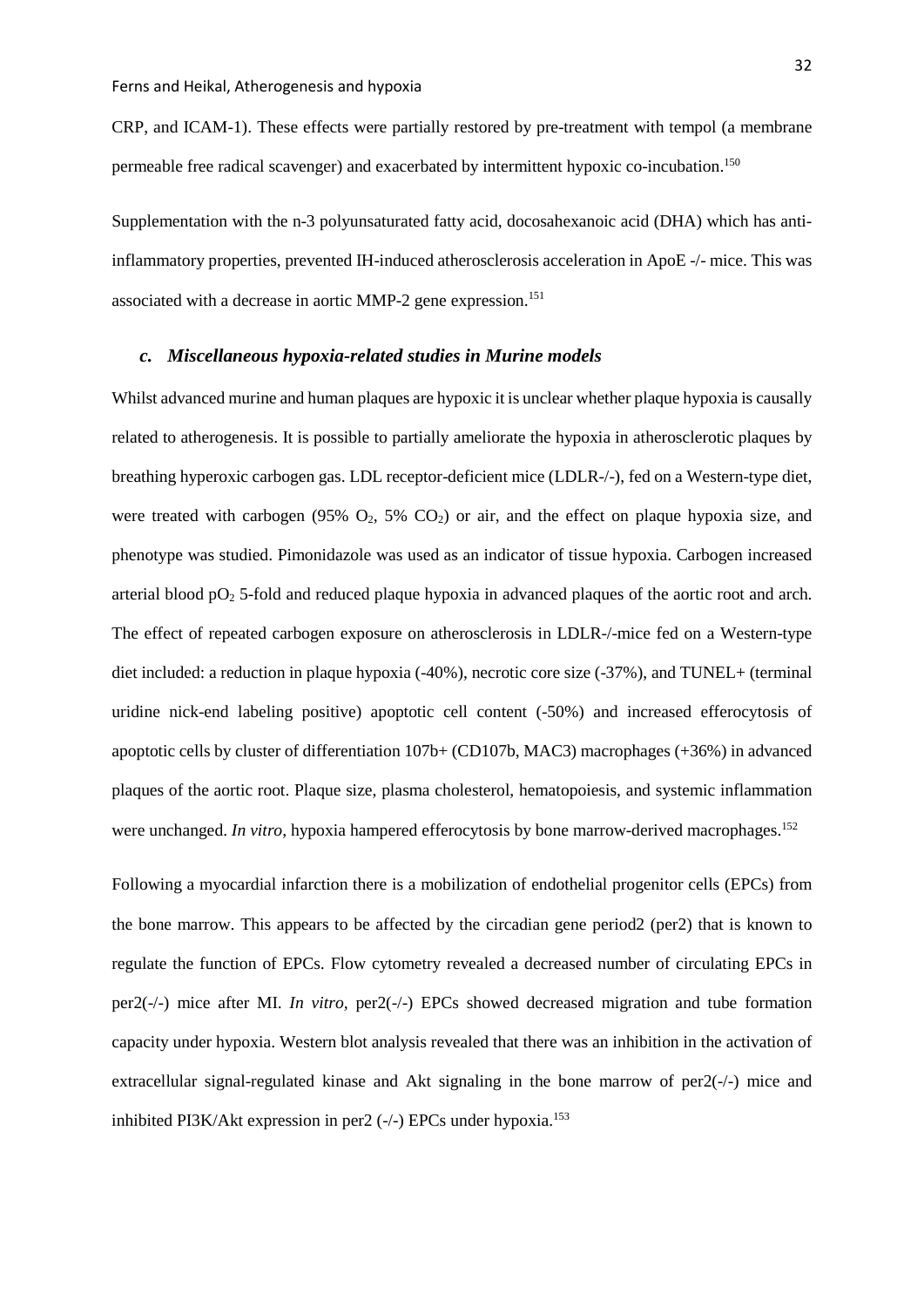A number of microRNAs function as tissue protective factors in ischemia-reperfusion (I/R) and/or hypoxia-reperfusion (H/R)-induced myocardial injury. miR-21 has an anti-apoptotic role in I/R-induced myocardial damage *in vivo* and in H/R-induced H9C2 cell death *in vitro*. Increased expression of miR-21 upregulates Akt signalling activity by suppressing the expression of phosphatase and tensin homolog (PTEN; an Akt negative regulator) and the increased activity of Akt signalling further inhibits apoptosis partially by increasing the ratio of B-cell lymphoma 2(Bcl-2)/Bcl-2-associated X protein, which further suppressed the expression of caspase-3. Hence miR-21 has a protective role in I/R- and H/R-induced cardiocyte apoptosis *via* the PTEN/Akt-dependent mechanism. [154](#page-54-0)

## *Rabbit models*

The presence of hypoxia within atherosclerotic lesions has been confirmed using 7-(4'-(2-nitroimidazol-1-yl)-butyl)-theophylline (NITP) which binds to foam cells in cholesterol-fed rabbits. [24](#page-42-2)

Removal of the carotid artery adventitia from rabbits can induce the formation of an intimal hyperplastic lesion. In rabbits fed on a normal diet, the size of the lesion (measured as the intimal: medial ratio) was maximal by day 14 and thereafter, regressed toward control dimensions by day 28. In rabbits fed on a high cholesterol (HC) diet, the lesion was again maximal by day 14. Although some regression was seen, the lesion persisted to day 42. The authors proposed that lesion formation may be initiated following the development of arterial wall hypoxia, secondary to excision of the adventitial vasa vasorum. [155](#page-54-1)

Micro-angiogenesis in the arterial wall has been observed during the development and progression of atherosclerosis. The inter-relationship between inflammation, oxidative stress and hypoxia has been investigated with respect to the process of early atherosclerotic micro-angiogenesis in the cholesterolfed rabbit. The microvessel density (MVD) in the HC group was significantly higher (P<0.01) than that observed in the normo-cholesterolemic rabbits. Whilst HIF-1 $\alpha$  levels did not change significantly in either of the two groups the levels of inflammatory markers and antioxidants were significantly different between the two groups (P<0.05). These results suggest that during the initial stages of the hyperlipidemia-induced atherosclerosis, micro-angiogenesis may be associated with an increase in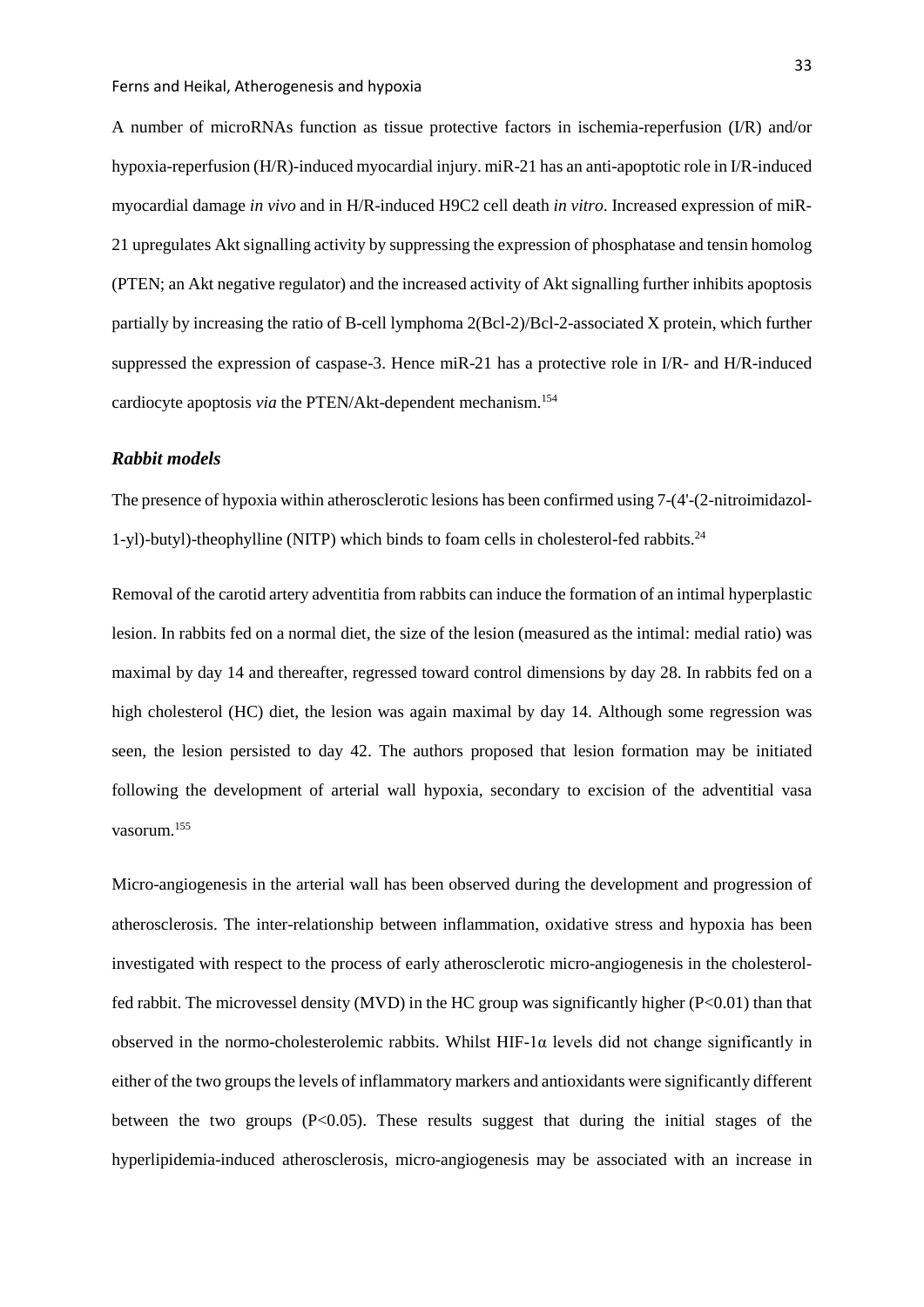inflammation and a decrease in the levels of antioxidants which promote this process even before any tissue hypoxia is detected[.](#page-40-0) 1

*Ex vivo*, organ bath experiments show that segments of aortae from control, cholesterol-fed, or Watanabe hereditary hyperlipidemic (WHHL) rabbits have substantially different responses when the experiments were conducted in hypoxic versus normoxic conditions. These experiments looked at responses to: aggregating platelets, 5-hydroxytryptamine (serotonin; 5-HT), norepinephrine, endothelin, and prostaglandin F2α. The contractions under hypoxic conditions in the atherosclerotic rings were not dependent on the presence of an intact endothelium as they could not be antagonized by blockers of α-adrenoceptors, 5-HT2 receptors, histamine receptors, thromboxane receptors, and muscarinic cholinoreceptors. Inhibitors of cyclooxygenase, lipoxygenase, Na+, K+-ATPase, and free radical scavengers or an activator of endothelium-derived relaxing factor did not significantly affect the hypoxic contraction. The absence of effect of several inhibitors of protein synthesis appears to rule out the involvement of endothelin, angiotensin II, and bradykinin. The contraction under hypoxic conditions was not influenced by the omission of  $Ca^{2+}$  from the medium or by inhibition of  $Ca^{2+}$  influx but was prevented by blockade of intracellular  $Ca^{2+}$ . The inhibitors of NOS (nitro-L-arginine, 100  $\mu$ M) and the guanylyl cyclase (methylene blue, 10 μM) both enhanced the initial contractile responses to 5- HT to a similar extent as hypoxia and completely prevented the hypoxic contraction in the atherosclerotic tissues. Hypoxia decreased cGMP but not the cAMP levels in atherosclerotic aortae with and without endothelium. These data indicate that there are unusual vasoconstrictor responses in atherosclerotic arteries; this constrictor response depends on the availability of intracellular  $Ca^{2+}$  and seems to be due to the further inhibition of an already impaired cGMP production, most likely due to inhibition of NOS present in non-endothelial cells of the atherosclerotic blood vessels.<sup>156</sup>

Balloon injury in the iliac-femoral arteries of hypercholesterolaemic rabbits fed with a 0.5% cholesterol diet or a conventional diet was used as a model of atherosclerosis in which macrophage-rich or a smooth muscle cell (SMC)-rich neo-intima was created. Several metabolites of the glycolytic and pentose phosphate pathways (an alternative route of glucose catabolism) were found to be increased, and the tricarboxylic acid (TCA) cycle in the iliac-femoral arteries with macrophage-rich neo-intima, compared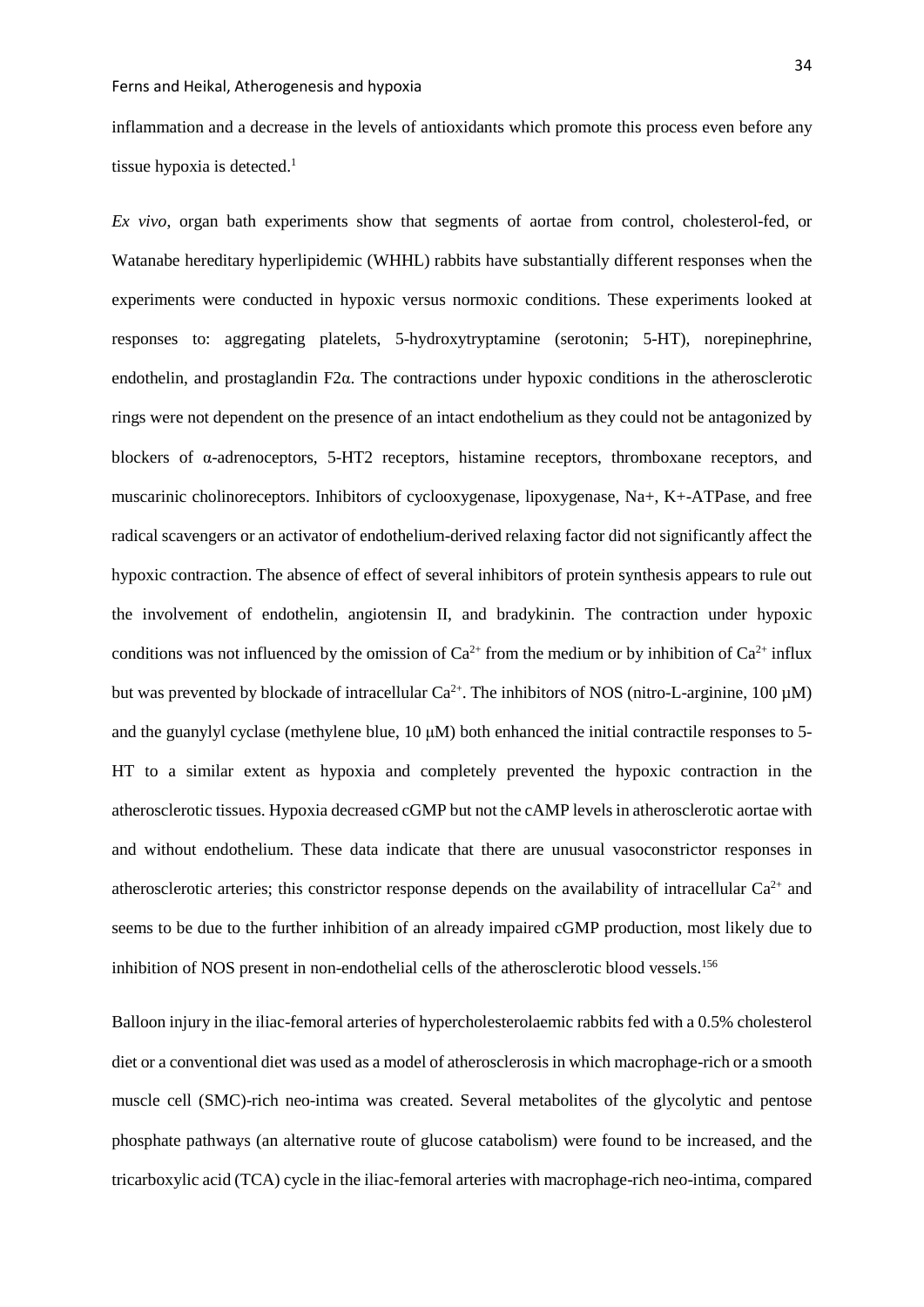with those that were not injured and those with SMC-rich neo-intima. Pimonidazole immunoreactivity was closely localized with the nuclear translocation of HIF-1 $\alpha$  and hexokinase II expression in macrophage-rich neo-intima. *In vitro*, THP-1 macrophages stimulated with lipopolysaccharides (LPS) and interferon-gamma (IFN- γ) were cultured under normoxic and hypoxic conditions. The levels of glycolytic and pentose phosphate pathway (4 of 6) metabolites increased in LPS and IFN- γ stimulated macrophages under hypoxic but not normoxic condition[.157](#page-54-3)

Whilst it has been reported that hypoxia increases, and hyperoxia reduces experimental atherosclerosis, it is unclear if repetitive hypoxic and hyperoxic insults affect intimal thickening after arterial injury. In a rabbit model of intermittent repetitive hypoxia or hyperoxia, hypoxia markedly increased the intimato-media ratio in the abdominal aorta (AA) whereas hyperoxia had no effect on AA disease but increased intimal thickening in thoracic aorta (TA). Hyperoxia promoted positive arterial re-modelling in both TA and AA, resulting in larger luminal size. The cholesterol content in AA was increased by hypoxia and decreased by hyperoxia, but decreased by both treatments in TA. Lipophilic antioxidants and the proportion of arterial lipids that was oxidized were not altered by either hypoxia or hyperoxia. Hence, intermittent repetitive hyperoxia is not protective but promotes arterial disease in normal and injured arteries independent of lipid peroxidation.<sup>158</sup>

## *Porcine models*

In Yucatan miniature pigs the oxygenation profiles across the superficial femoral arteries has suggested a relatively poorly oxygenated media (a trough value of approximately 25% of the intimal oxygenation has been reported) with a progressive rise in oxygenation toward the intimal and adventitial surfaces. The vasa vasorum are required to supply the outer media with oxygen, and occlusion of the adventitial vasa vasorum by flush ligation of the arterial branches that supply them resulted in a focal, intimal hyperplastic lesion, composed predominantly of smooth muscle cells which have migrated from the media or was a product of some migration that resulted in proliferation; a process initiated by hypoxia.

[21](#page-41-8)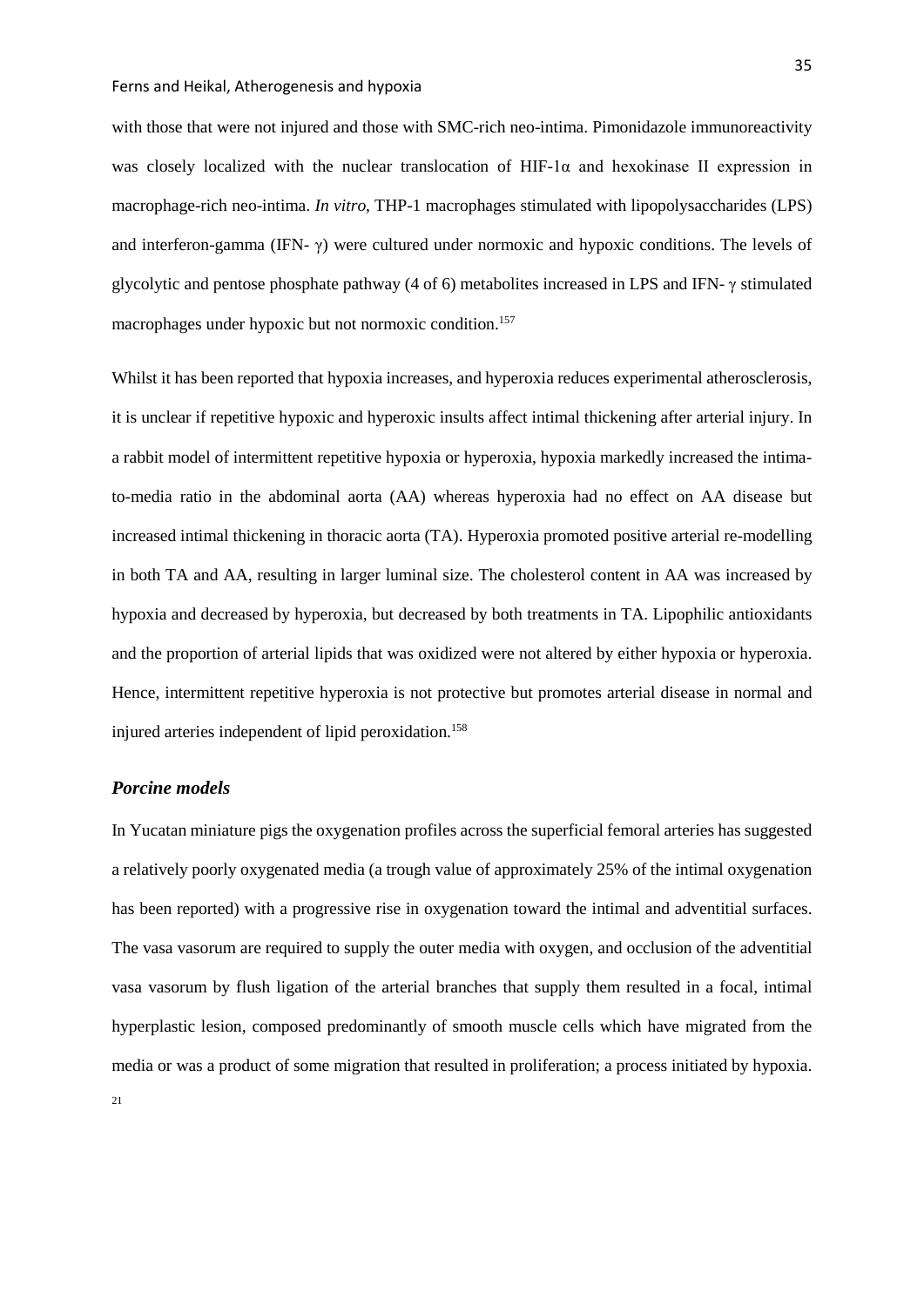Coronary arteries also contain a network of adventitial vasa vasorum. These have been visualized in the cholesterol-fed pig, using a novel computed tomography technique. Two different types of vasa vasorum were defined: first-order vasa vasorum ran longitudinally parallel to the vessel and secondorder originated from first-order vasa vasorum circumferentially around the vessel wall. In the hypercholesterolemic coronary arteries, there was a significant increase in the area of the vessel wall and in the density of vasa vasorum. The latter occurred especially by an increase of second-order vasa vasorum and was associated with a loss of the normal spatial pattern. Hence adventitial neovascularization of the vasa vasorum occurs in experimental hypercholesterolemic coronary arteries before the development of vascular lesion. This occurs particularly by an increase of second-order vasa vasorum and a loss of orientation of the normal vasa vasorum pattern, which may be a part of the early atherosclerotic remodelling process. [159](#page-54-5)

# **3.** *Ex Vivo* **human studies**

Markers of hypoxia and inflammation have been previously identified by microarray analysis, in atherosclerotic carotid arteries with low to moderate stenosis. A notable overexpression of HIF-1 $\alpha$  in inflammatory and hypoxic areas of carotid arteries in all types of lesions (type II-V lesions) taken from patients with carotid stenosis of  $<$  50% was found.<sup>[160](#page-54-6)</sup>

Heat shock proteins (HSPs) are molecular chaperones which are essential for cell survival.<sup>[161](#page-54-7)</sup> Hypoxia was reported to markedly increase the expression of several HSPs in human saphenous vein and the internal mammary artery from patients undergoing coronary artery bypass surgery. A 6 h period of oxygen deprivation resulted in elevated levels of HSP60, and HSP72 and of HSP73 in the saphenous vein. In the internal mammary artery, HSP73 expression was found to be significantly enhanced.<sup>[162](#page-54-8)</sup>

The precise cellular and molecular mechanisms regulating adventitial vasa vasorum neovascularization, which occurs in the pulmonary arterial circulation in response to hypoxia, remain unknown. In the vessel wall, endothelial cells and mural cells, including fibroblasts, pericytes, and smooth muscle cells, make physical cell-cell contacts, suggesting a role for intracellular communication in the regulation of vascular growth and function. The cell-cell communication between endothelial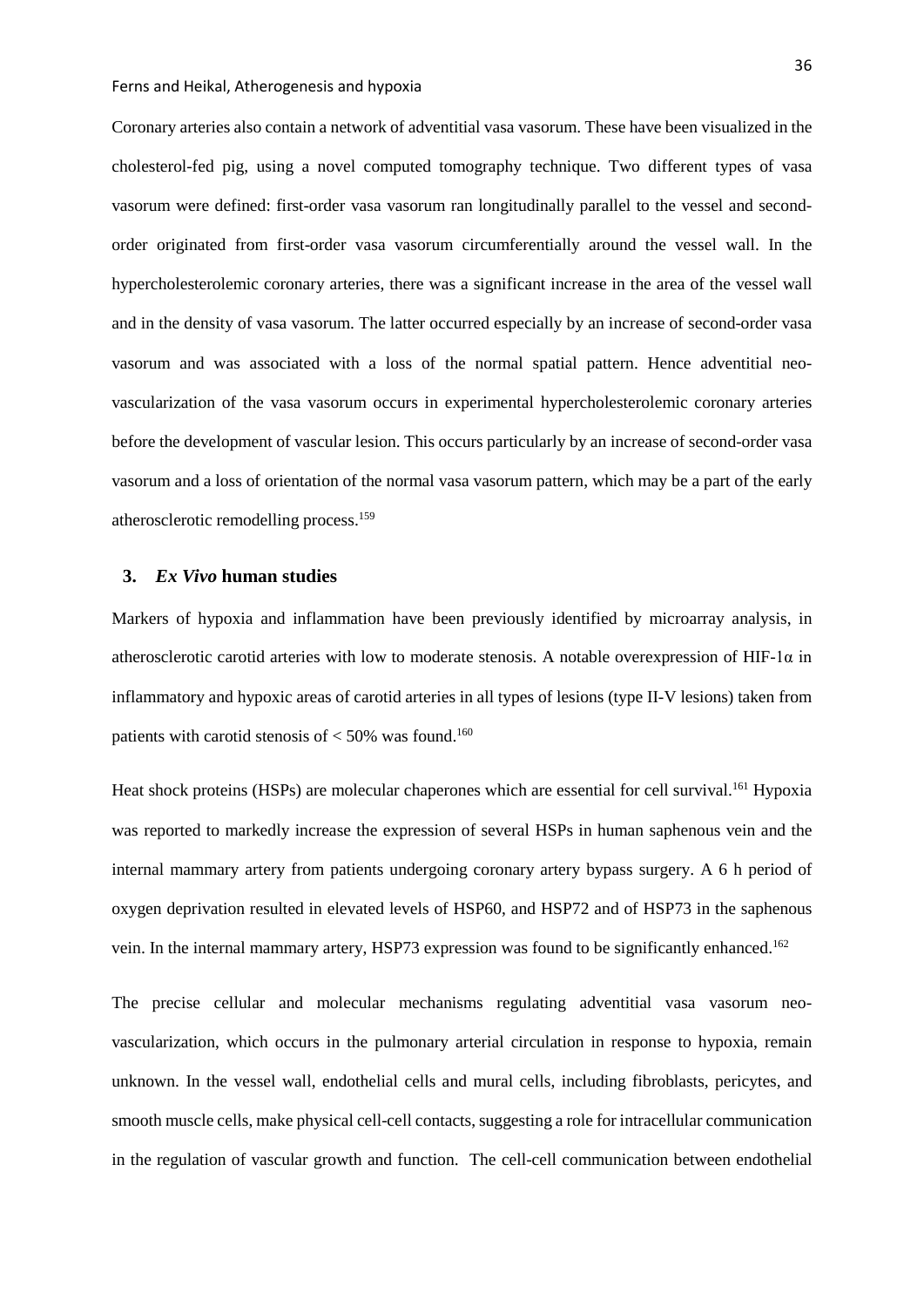cells and non- endothelial cells may represent a critical process in the initiation, stabilization, and maturation of new vessels. Adventitial fibroblasts (AdvFBs) and vasa vasorum endothelial cells (VVECs) were isolated from the adventitia of pulmonary arteries. Hypoxia activated pulmonary artery AdvFBs exhibited pro-angiogenic properties and influenced the angiogenic phenotype of the VVEC, in a process involving endothelin-1 (ET-1); a pro-angiogenic regulator of neo-vascularization in many pathological conditions. AdvFBs, either in experiments using co-culture, or conditioned media, stimulated VVEC proliferation or augmented the self-assembly and integrity of cord-like networks that formed when VVECs where cultured on Matrigel. When co-cultured on Matrigel, AdvFBs and VVECs self-assembled into heterotypic cord-like networks, a process augmented by hypoxia but attenuated by either selective endothelin receptor antagonists or oligonucleotides targeting prepro-ET-1 mRNA. Hence hypoxia-activated AdvFBs exhibit pro-angiogenic properties and communicate with VVECs, in a process involving ET-1, to regulate vasa vasorum neo-vascularization occurring in the adventitia of pulmonary arteries in response to chronic hypoxia.<sup>[163](#page-54-9)</sup>

Increased HIF-1 $\alpha$  expression is observed in human atherosclerotic plaque with different phenotypes. The expression of HIF-1 $\alpha$  appears to be associated with the presence of a large extracellular lipid core and macrophages and co-localizes with VEGF. HIF-1 $\alpha$  is also associated with an inflammatory phenotype and with VEGF expression. HIF-1 $\alpha$  expression is upregulated in activated macrophages under normoxic conditions suggesting that plaque (immune) inflammatory reactions might also be involved in plaque HIF-1α expression. [164](#page-55-0) Intra-plaque angiogenesis is a typical feature of hypoxic tissue and expression of HIF. Sluimer *et al.* have demonstrated the presence of hypoxia in human advanced atherosclerotic lesions. Hypoxia was assessed by infusing pimonidazole before carotid endarterectomy. The mRNA and protein expression of HIF-1α, HIF-2α, HIF-responsive genes (VEGF, glucose transporter [GLUT]1, GLUT3, hexokinase [HK]1, and HK2), and microvessel density were determined in a series of non-diseased and atherosclerotic carotid arteries using microarray, quantitative reverse transcription polymerase chain reaction, *in situ* hybridization, and immunohistochemistry. Pimonidazole immune-histochemistry showed hypoxia was particularly present within the macrophagerich core of the lesions and correlated with the presence of angiogenesis, thrombus formation, and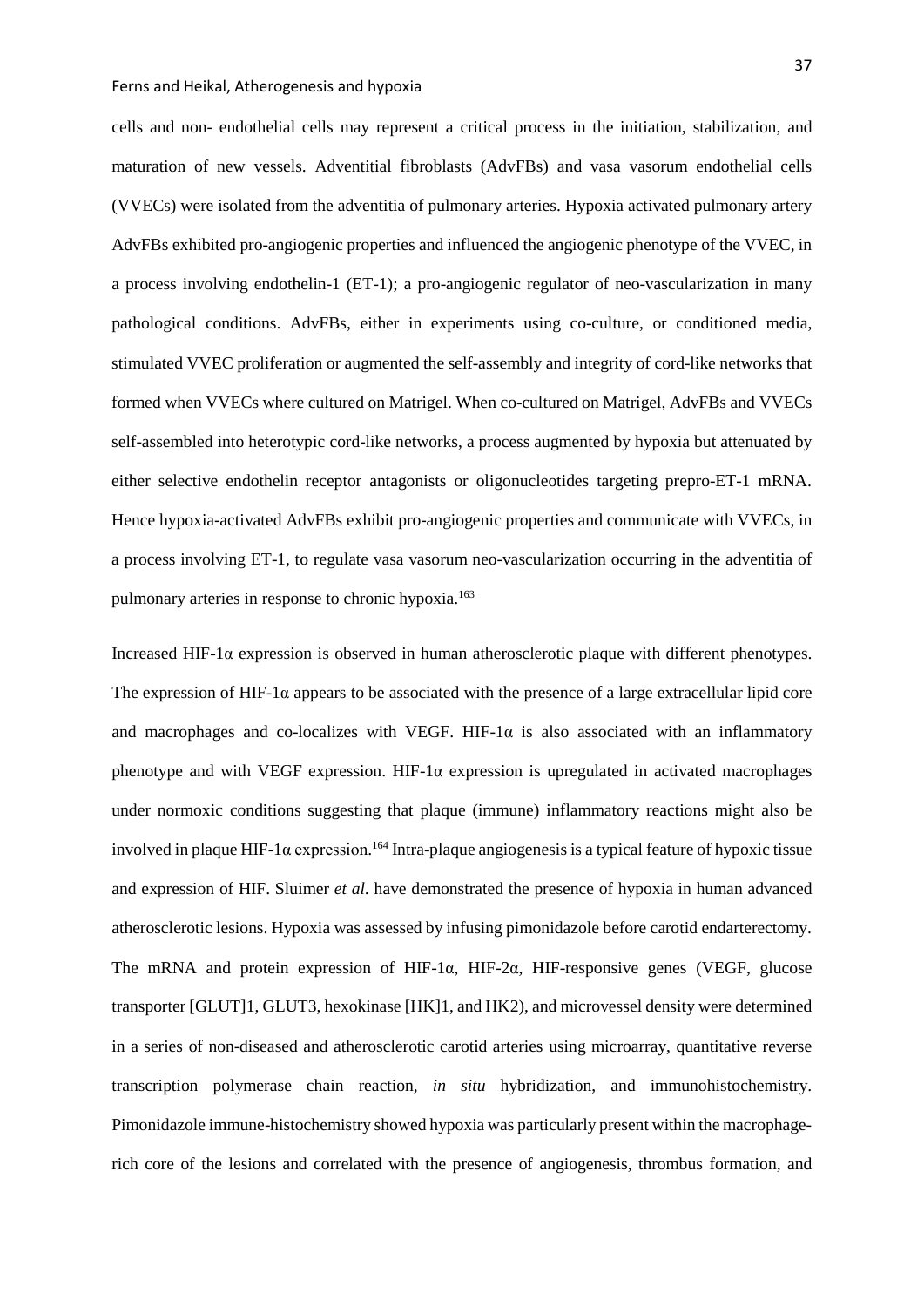expression of CD68, HIF, and VEGF. The mRNA and protein expression of HIF, its target genes, and microvessel density increased from early to stable lesions, but no changes were observed between stable and ruptured lesions. The HIF pathway was associated with lesion progression and angiogenesis, suggesting its involvement in the response to hypoxia and the regulation of human intra-plaque angiogenesis. [165](#page-55-1)

OSA is known to be a risk factor for coronary heart disease. Peripheral blood was taken from adults with suspected OSA and mRNA was prepared from the isolated monocytes for the analysis of C-C chemokine receptor 2 (CCR2; a chemokine that mediates monocyte chemotaxis). Monocytic CCR2 gene expression was found to be increased in severe OSA patients and higher levels were detected after sleep. *In vitro* experiments showed that IH increased the CCR2 expression in THP-1 monocytic cells even in the presence of TNF-α and CRP and also promoted the monocyte chemotactic protein-1 (MCP-1)-mediated chemotaxis and adhesion of monocytes to endothelial cells. Both ERK and p38 MAPK were confirmed to be involved in the signalling pathway for the induction of CCR2 in monocytes by IH. These results strongly suggest an important role of CCR2, in atherosclerosis in patients with OSA.<sup>166</sup>

Neuro-immune guidance cue netrin-1 (Ntn1), initially characterized in the specialized migration of neurons during development, has also been found to inhibit macrophage migration from atherosclerotic plaques, and hence enhances chronic inflammation. Netrin-1 and its receptor uncoordinated-5-B receptor (Unc5b) are expressed in macrophages in hypoxic regions of human and mouse plaques. Ntn1 and Unc5b mRNA are also upregulated in macrophages treated with ox-LDL or inducers of oxidative stress, including hypoxia. These responses are abrogated by inhibiting HIF-1α, indicating a causal role for this transcription factor in regulating Ntn1 and Unc5b expression in macrophages. J774 macrophages overexpressing active HIF-1α express increased levels of netrin-1 and Unc5b and have a reduced migratory capacity compared with control cells. This can be restored by blocking the effects of netrin-1. Netrin-1 protects macrophages from apoptosis under hypoxic conditions in a HIF-1αdependent manner *via* regulating macrophage trafficking and accumulation during hypoxia in atherosclerosis. Therefore,  $HIF-1\alpha$  regulation of netrin-1 is involved in promoting macrophage accumulation and survival in atherosclerotic plaque and provides further evidence of a role for hypoxia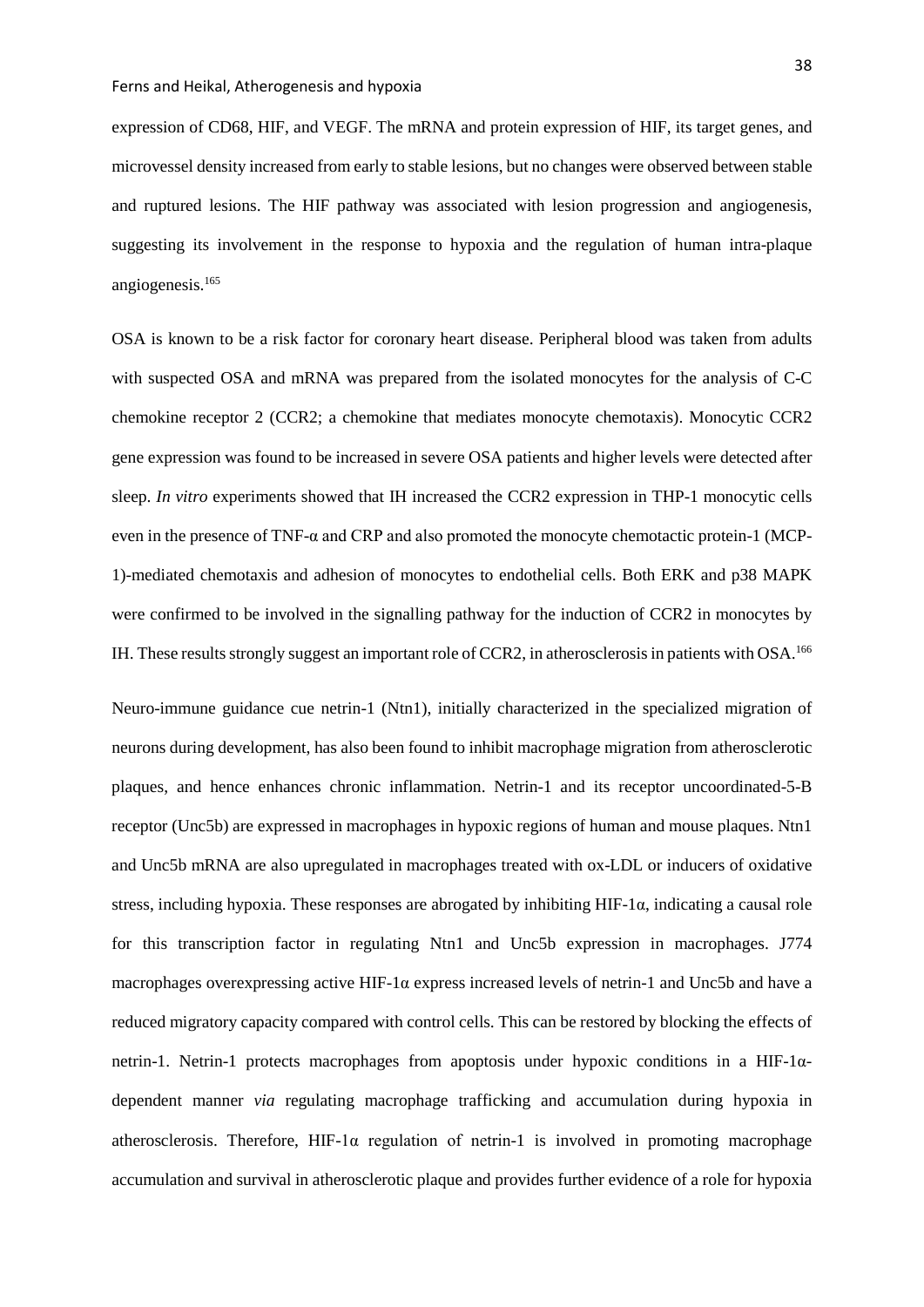in sustaining inflammation. Local inhibition of such factors may have a therapeutic value for the resolution of inflammation in atherosclerosis and other chronic inflammatory disease.<sup>[167,](#page-55-3) [168](#page-55-4)</sup> A high proportion of stable plaques have been reported to have neo-vascularization. Regional expression of hypoxia- and thioredoxin- related genes in different parts of stable atherosclerotic carotid plaques has been investigated. The expressions of HIF-lα, VEGF-A, thioredoxin, and thioredoxin interacting protein were analysed in carotid endarterectomy samples using RT-PCR on laser micro-dissected regions. The expression of all four genes was significantly lower in the medial region at the mRNA level. High expression of these genes was noted in the shoulder region and sites of neo-vascularization, with no significant difference between the two, and these expression patterns were related to macrophage infiltration. Hypoxia- and thioredoxin-related genes are significantly overexpressed in human stable carotid atherosclerotic plaques and strongly correlate with macrophage infiltration rather than neovascularization. Macrophage infiltration may lead to overexpression of these genes providing a mechanism of transcriptional activation of several other target genes contributing to angiogenesis, atherosclerotic progression and vascular remodelling in stable carotid plaques.<sup>[169](#page-55-5)</sup>

Plaque haemorrhage in carotid atherosclerosis may promote plaque progression, and rupture that may result in cerebrovascular disease. HIF-1α induces angiogenesis *via* the expression of VEGF and E26 transformation-specific-1 (Ets-1). A higher incidence of plaque haemorrhage is observed in plaques associated with symptoms than in those without. HIF-1  $\alpha$ , VEGF, and Ets-1 expression is co-located in the deep layer of plaque, where angiogenesis is also well developed. Symptomatic plaques were found to have a higher expression of VEGF than asymptomatic plaques. Plaques with haemorrhage were associated with a higher incidence of plaque ulceration and higher expression of Ets-1 than those without haemorrhage. Significantly higher expression levels of VEGF and Ets-1 were observed in plaques with haemorrhages, ulcers and severe stenosis. Hypoxia-inducible angiogenic proteins in human carotid atherosclerosis therefore appear to promote intra-plaque angiogenesis, which can induce plaque haemorrhage and progression[.170](#page-55-6)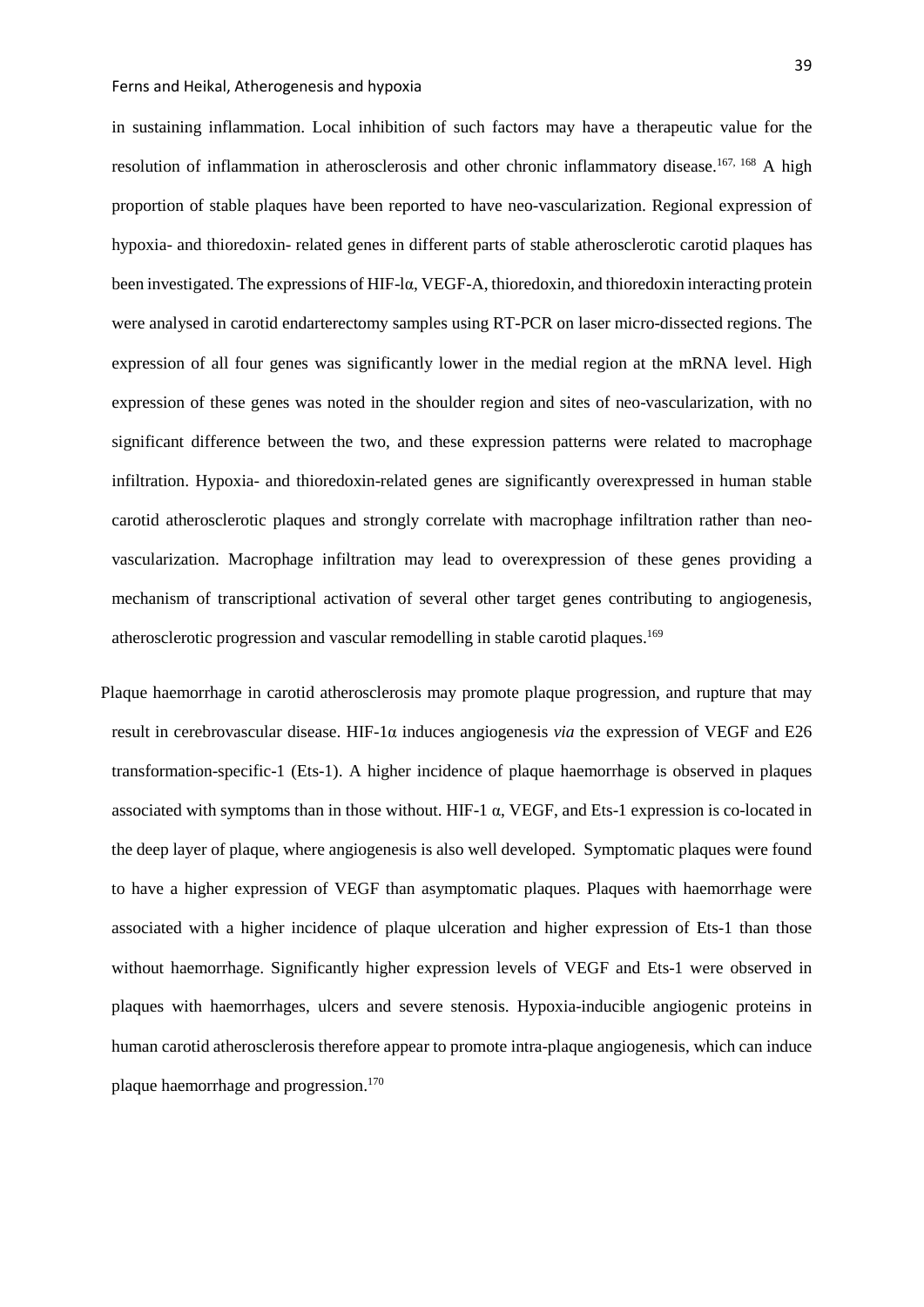## **Genetic determinants of the response to Hypoxia**

Patients with chronic ischemic heart disease develop coronary artery collaterals (new vessels) due to myocardial hypoxia. However, there is a marked variability in the tendency to develop these collaterals. Whilst this variability is likely to be multifactorial, genetic factors are thought to be involved. Genetic variations in HIF-1 $\alpha$  has been reported to influence the development of coronary artery collaterals in patients with significant coronary artery disease.<sup>171</sup> They have also been reported as predisposing to abdominal aortic aneurysm[.172](#page-55-8)

## **Conclusions**

There is now substantial evidence that there are areas of profound hypoxia within atherosclerotic lesions. There is also good evidence that hypoxic states, such as that associated with obstructive sleep apnoea may be involved in the aetiology of cardiovascular disease. HIF-1 appears to be an important mediator of the pro-atherogenic cellular response to hypoxia. Hypoxia has important effects on intermediary metabolism, cholesterol disposal and the inflammatory response within the artery wall. It also appears to promote changes in the cellular and extracellular composition of the artery wall that may impact on the response to injury.

# **Declaration of Interest**

The authors declare no potential conflict of interests with respect to the research, authorship, and/or publication of this article.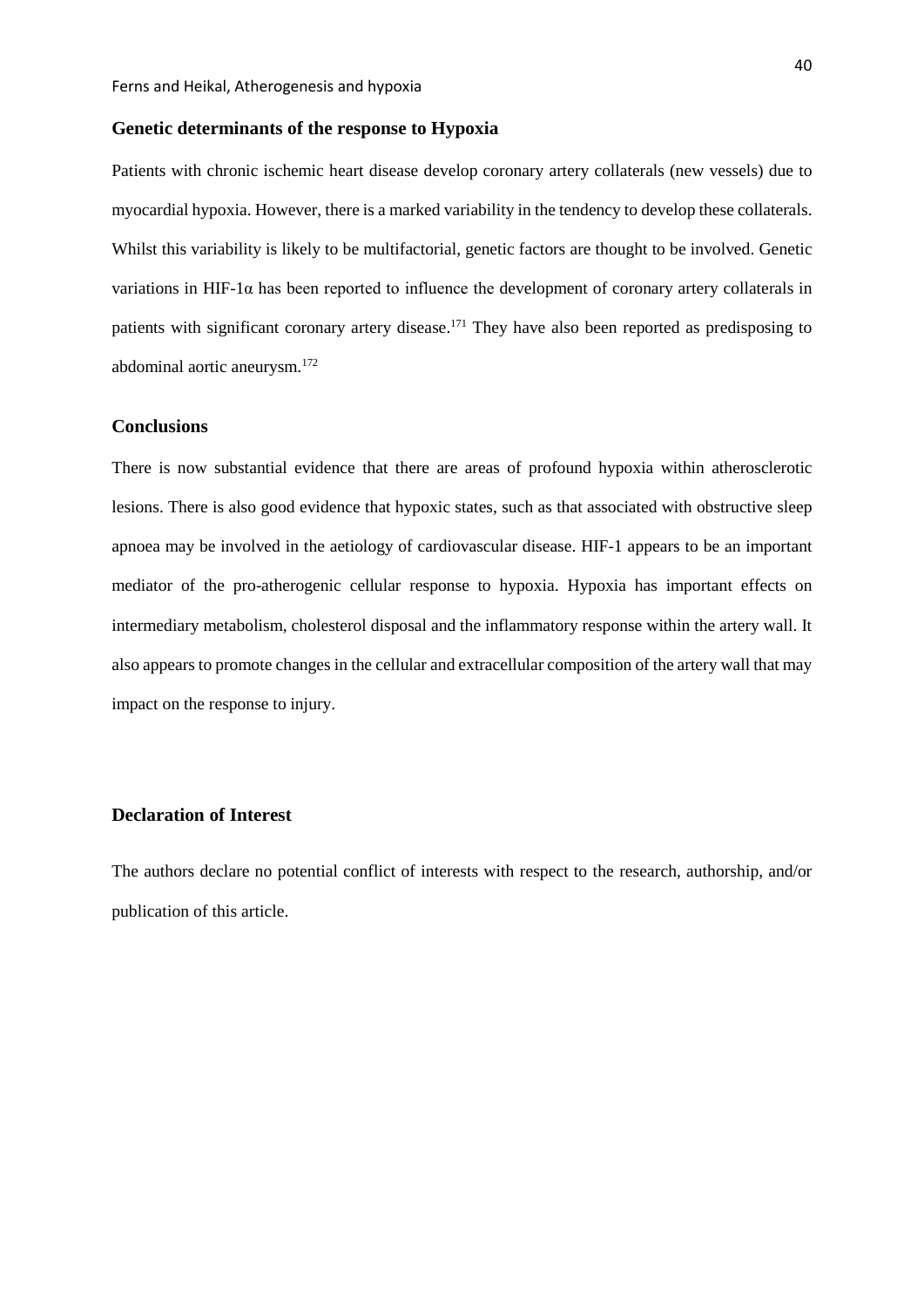# **References**

- <span id="page-40-0"></span>1. Xiao W, Jia Z, Zhang Q, Wei C, Wang H, Wu Y. Inflammation and oxidative stress, rather than hypoxia, are predominant factors promoting angiogenesis in the initial phases of atherosclerosis. *Mol Med Rep*. 2015; 12: 3315-22.
- <span id="page-40-1"></span>2. Gainer JL. Hypoxia and atherosclerosis. Re-evaluation of the old hypothesis. *Atherosclerosis*. 1987; 68: 263-6.
- <span id="page-40-2"></span>3. Bjornheden T, Levin M, Evaldsson M, Wiklund O. Evidence of hypoxic areas within the arterial wall in vivo. *Arterioscl Thromb Vasc Biol*. 1999; 19: 870-6.
- <span id="page-40-3"></span>4. Mateo J, Izquierdo-Garcia D, Badimon JJ, Fayad ZA, Fuster V. Noninvasive Assessment of Hypoxia in Rabbit Advanced Atherosclerosis Using F-18-fluoromisonidazole Positron Emission Tomographic Imaging. *Circ Cardiovasc Imaging*. 2014; 7: 312-20.
- <span id="page-40-4"></span>5. Kuschel A, Simon P, Tug S. Functional regulation of HIF-1a under normoxiauis there more than post-translational regulation? *J Cell Physiol*. 2012; 227: 514-24.
- <span id="page-40-5"></span>6. Wu D, Yotnda P. Induction and Testing of Hypoxia in Cell Culture. *J Vis Exp*. 2011;(54). pii: 2899.
- <span id="page-40-6"></span>7. Harris AL. Hypoxia- a key regulatory factor in tumour growth. *Nat Rev Cancer*. 2002; 2: 38-47.
- <span id="page-40-7"></span>8. Giaccia A, Siim BG, Johnson RS. HIF-1 as a target for drug development. *Nat Rev Drug Discov*. 2003; 2: 803-11.
- <span id="page-40-8"></span>9. Carroll VA, Ashcroft M. Role of hypoxia-inducible factor (HIF)-1 alpha-versus HIF-2 alpha in the regulation of HIF target genes in response to hypoxia, insulin-like growth factor-1, or loss of von Hippel-Lindau function: Implications for targeting the HIF pathway. *Cancer Res*. 2006; 66: 6264-70.
- <span id="page-40-9"></span>10. Lim CS, Kiriakidis S, Sandison A, Paleolog EM, Davies AH. Hypoxia-inducible factor pathway and diseases of the vascular wall. *J Vasc Surg*. 2013; 58: 219-30.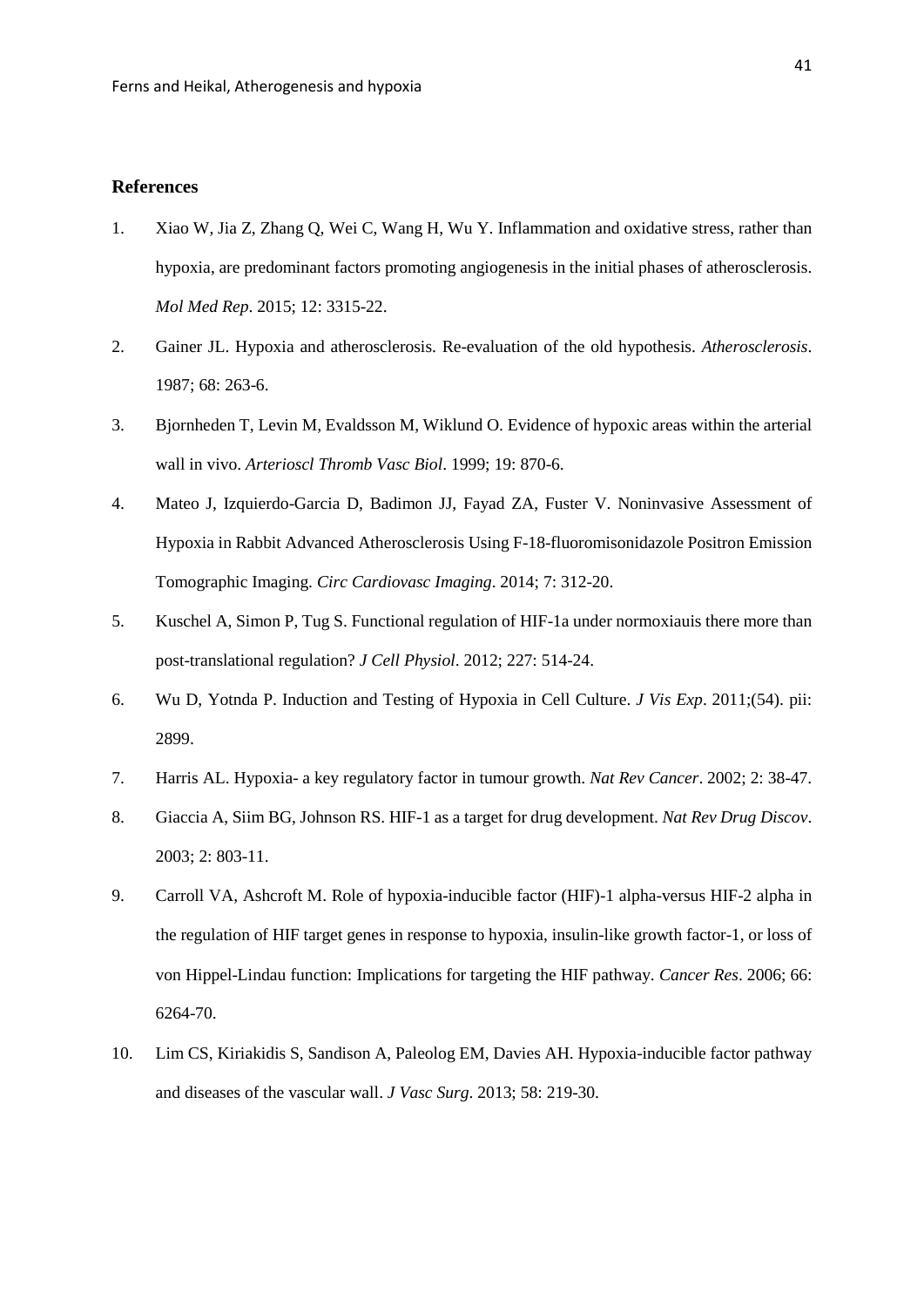- <span id="page-41-0"></span>11. Kasivisvanathan V, Shalhoub J, Lim CS, Shepherd AC, Thapar A, Davies AH. Hypoxia-Inducible Factor-1 in Arterial Disease: A Putative Therapeutic Target. *Curr Vasc Pharmacol*. 2011; 9: 333-49.
- <span id="page-41-1"></span>12. Li G, Lu W-h, Ai R, Yang J-h, Chen F, Tang Z-z. The relationship between serum hypoxiainducible factor 1 alpha and coronary artery calcification in asymptomatic type 2 diabetic patients. *Cardiovasc Diabetol*. 2014; 13.
- 13. Ismail S, Mayah W, Battia HE, et al. Plasma nuclear factor kappa B and serum peroxiredoxin 3 in early diagnosis of hepatocellular carcinoma. *APJCP*. 2015; 16: 1657-63.
- 14. Attallah AM, Abdel-Aziz MM, El-Sayed AM, Tabll AA. Detection of serum p53 protein in patients with different gastrointestinal cancers. *Cancer Detect Prev*. 2003; 27: 127-31.
- <span id="page-41-2"></span>15. Jarvilehto M, Tuohimaa P. Vasa vasorum hypoxia: Initiation of atherosclerosis. *Med Hypotheses*. 2009; 73: 40-1.
- <span id="page-41-3"></span>16. Barger AC, Beeuwkes R, Lainey LL, Silverman KJ. Hypothesis-vasa vasorumand neovascularisation of human coronary arteries- a possible role in the path-physiologyof atherosclerosis. *N Engl J Med*. 1984; 310: 175-7.
- <span id="page-41-4"></span>17. Faggiotto A, Ross R, Harker L. Studies of hypercholesterolemia in the non-human primate. I. Changes that lead to fatty streak formation. *Arteriosclerosis*. 1984; 4: 323-40.
- <span id="page-41-5"></span>18. Ross R. Mechanisms of disease - Atherosclerosis - An inflammatory disease. *N Engl J Med*. 1999; 340: 115-26.
- <span id="page-41-6"></span>19. Rademakers T, Douma K, Hackeng TM, et al. Plaque-Associated Vasa Vasorum in Aged Apolipoprotein E-Deficient Mice Exhibit Proatherogenic Functional Features In Vivo. *Arterioscl Thromb Vasc Biol*. 2013; 33: 249-56.
- <span id="page-41-7"></span>20. Moreno PR, Purushothaman KR, Zias E, Sanz J, Fuster V. Neovascularization in human atherosclerosis. *Curr Mol Med*. 2006; 6: 457-77.
- <span id="page-41-8"></span>21. Barker SGE, Talbert A, Cottam S, Baskerville PA, Martin JF. Arterial intimal hyperplasia after occlusion of the adventitial vasa vasorum in the pig. *Arterioscl Thromb*. 1993; 13: 70-7.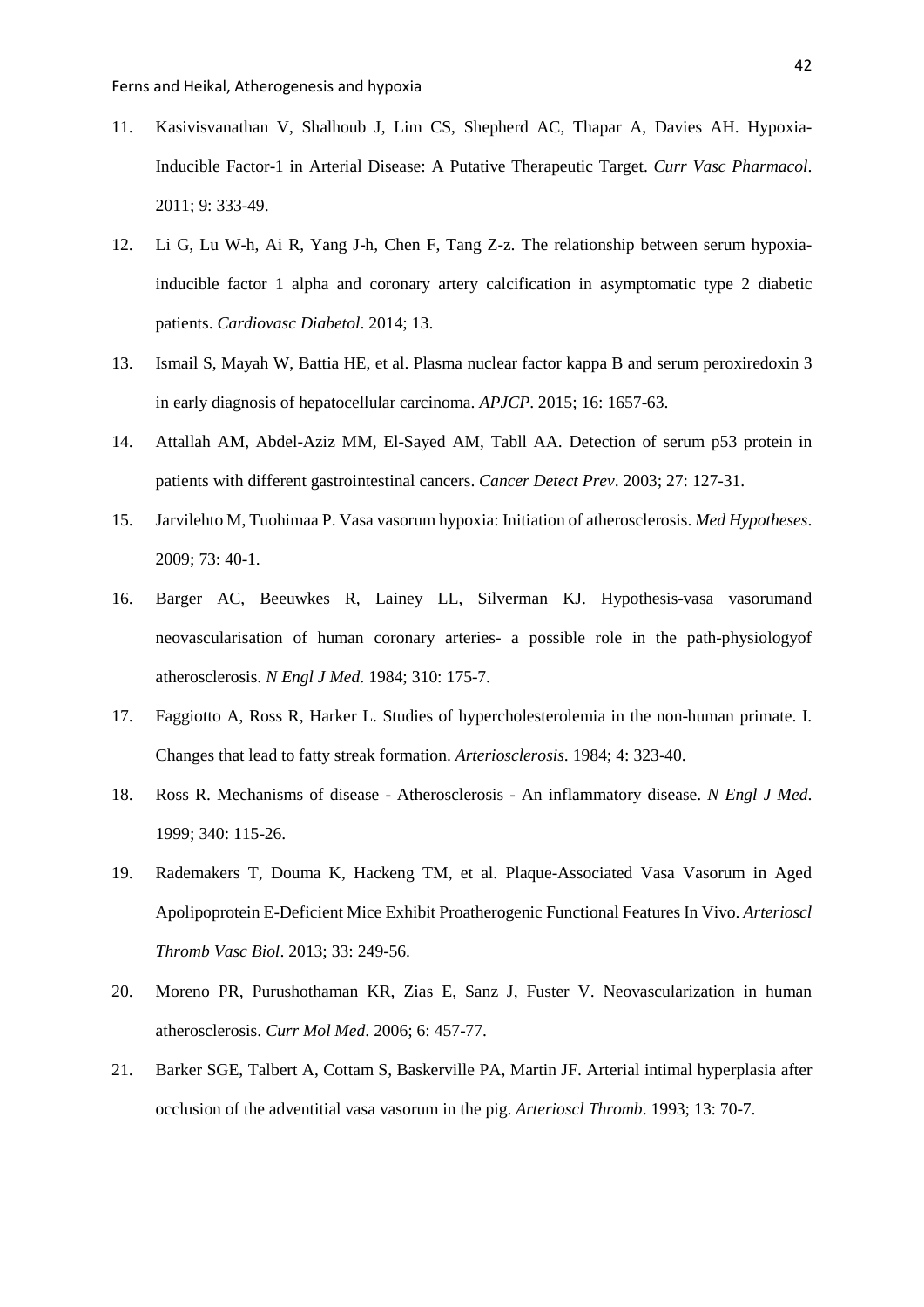- <span id="page-42-0"></span>22. Khurana R, Zhuang Z, Bhardwaj S, et al. Angiogenesis-Dependent and Independent Phases of Intimal Hyperplasia. *Circulation*. 2004; 110: 2436-43.
- <span id="page-42-1"></span>23. Parathath S, Yang Y, Mick S, Fisher EA. Hypoxia in murine atherosclerotic plaques and its adverse effects on macrophages. *Trends Cardiovasc Med*. 2013; 23: 80-4.
- <span id="page-42-2"></span>24. Bjornheden T, Evaldsson M, Wiklund O. A method for the assessment of hypoxia in the arterial wall, with potential application in vivo. *Arterioscl Thromb Vasc Biol*. 1996; 16: 178-85.
- <span id="page-42-3"></span>25. Buscombe JR. Exploring the nature of atheroma and cardiovascular inflammation in vivo using positron emission tomography (PET). *Br J Radiol*. 2015; 88.
- <span id="page-42-4"></span>26. Pedersen SF, Grabe M, Hag AMF, Hojgaard L, Sillesen H, Kjar A. (18)F-FDG imaging of human atherosclerotic carotid plaques reflects gene expression of the key hypoxia marker HIF-1alpha. *Am J Nucl Med Mol Imag*. 2013; 3: 384-92.
- <span id="page-42-5"></span>27. Goggins BJ, Chaney C, Radford-Smith GL, Horvat JC, Keely S. Hypoxia and integrin-mediated epithelial restitution during mucosal inflammation. *Front Immunol*. 2013; 4.
- <span id="page-42-6"></span>28. Myllyharju J. Prolyl 4-hydroxylases, master regulators of the hypoxia response. *Acta Physiologica*. 2013; 208: 148-65.
- <span id="page-42-7"></span>29. Provenzano R, Besarab A, Sun CH, et al. Oral Hypoxia-Inducible Factor Prolyl Hydroxylase Inhibitor Roxadustat (FG-4592) for the Treatment of Anemia in Patients with CKD. *Clin J Am Soc Nephrol*. 2016; 11: 982-91.
- <span id="page-42-8"></span>30. Jain MR, Joharapurkar AA, Pandya V, et al. Pharmacological Characterization of ZYAN1, a Novel Prolyl Hydroxylase Inhibitor for the Treatment of Anemia. *Drug Res*. 2016; 66: 107-12.
- <span id="page-42-9"></span>31. Beuck S, Schaenzer W , Thevis M. Hypoxia-inducible factor stabilizers and other small-molecule erythropoiesis-stimulating agents in current and preventive doping analysis. *Drug Test Anal*. 2012; 4: 830-45.
- <span id="page-42-10"></span>32. Yousaf F, Spinowitz B. Hypoxia-Inducible Factor Stabilizers: a New Avenue for Reducing BP While Helping Hemoglobin? *Curr Hypertens Rep*. 2016; 18.
- <span id="page-42-11"></span>33. Maxwell PH, Eckardt K-U. HIF prolyl hydroxylase inhibitors for the treatment of renal anaemia and beyond. *Nat Rev Nephr*. 2016; 12: 157-68.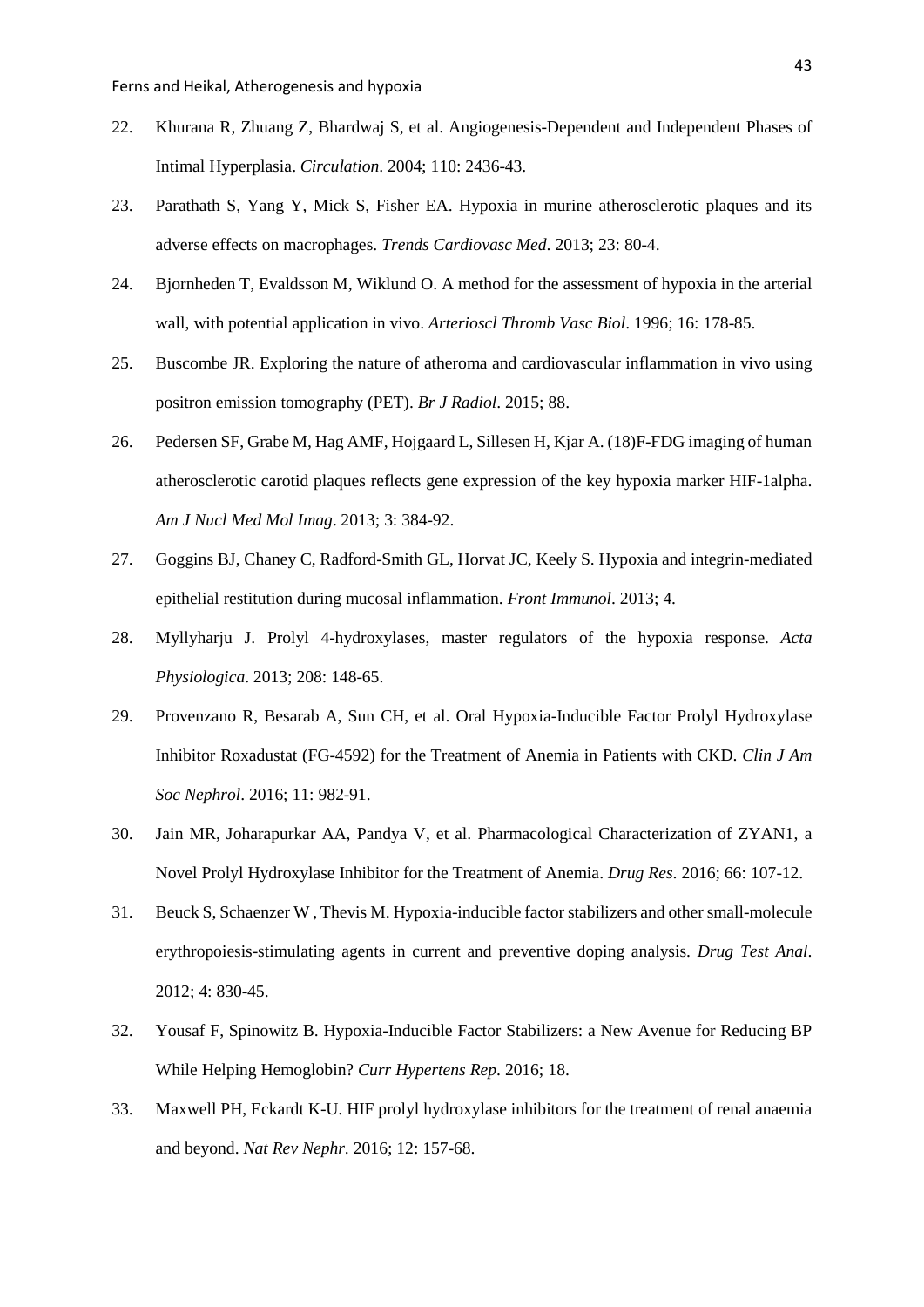- <span id="page-43-0"></span>34. Ahluwalia A, Tarnawski AS. Critical Role of Hypoxia Sensor - HIF-1 alpha in VEGF Gene Activation. Implications for Angiogenesis and Tissue Injury Healing. *Curr Med Chem*. 2012; 19: 90-7.
- <span id="page-43-1"></span>35. Gorlach A, Dimova EY, Petry A, et al. Reactive oxygen species, nutrition, hypoxia and diseases: Problems solved? *Red Biol*. 2015; 6: 372-85.
- <span id="page-43-2"></span>36. Gao L, Chen Q, Zhou X, Fan L. The role of hypoxia-inducible factor 1 in atherosclerosis. *J Clin Pathol*. 2012; 65: 872-6.
- <span id="page-43-3"></span>37. Kim Y-W, Byzova TV. Oxidative stress in angiogenesis and vascular disease. *Blood*. 2014; 123: 625-31.
- <span id="page-43-4"></span>38. Hulten LM, Levin M. The role of hypoxia in atherosclerosis. *Curr Opin Lipidol*. 2009; 20: 409- 14.
- <span id="page-43-5"></span>39. Marsch E, Sluimer JC, Daemen MJAP. Hypoxia in atherosclerosis and inflammation. *Curr Opin Lipidol*. 2013; 24: 393-400.
- <span id="page-43-6"></span>40. Widlansky ME, Gokce N, Keaney JF, Vita JA. The clinical implications of endothelial dysfunction. *J Am Coll Cardiol*. 2003; 42: 1149-60.
- <span id="page-43-7"></span>41. Jamaluddin MS, Liang Z, Lu J-M, Yao Q, Chen C. Roles of Cardiovascular Risk Factors in Endothelial Nitric Oxide Synthase Regulation: An Update. *Curr Pharm Des*. 2014; 20: 3563-78.
- <span id="page-43-8"></span>42. Cattaneo MG, Cappellini E, Benfante R, et al. Chronic Deficiency of Nitric Oxide Affects Hypoxia Inducible Factor-1 alpha (HIF-1 alpha) Stability and Migration in Human Endothelial Cells. *PLoS One*. 2011; 6.
- <span id="page-43-9"></span>43. Berchner-Pfannschmidt U, Yamac H, Trinidad B, Fandrey J. Nitric oxide modulates oxygen sensing by hypoxia-inducible factor 1-dependent induction of prolyl hydroxylase 2. *J Biol Chem*. 2007; 282: 1788-96.
- <span id="page-43-10"></span>44. Hagen T, Taylor CT, Lam F, Moncada S. Redistribution of intracellular oxygen in hypoxia by nitric oxide: Effect on HIF1 alpha. *Science*. 2003; 302: 1975-8.
- <span id="page-43-11"></span>45. Lundberg JO, Weitzberg E. NO-synthase independent NO generation in mammals. *Biochem Biophys Res Commun*. 2010; 396: 39-45.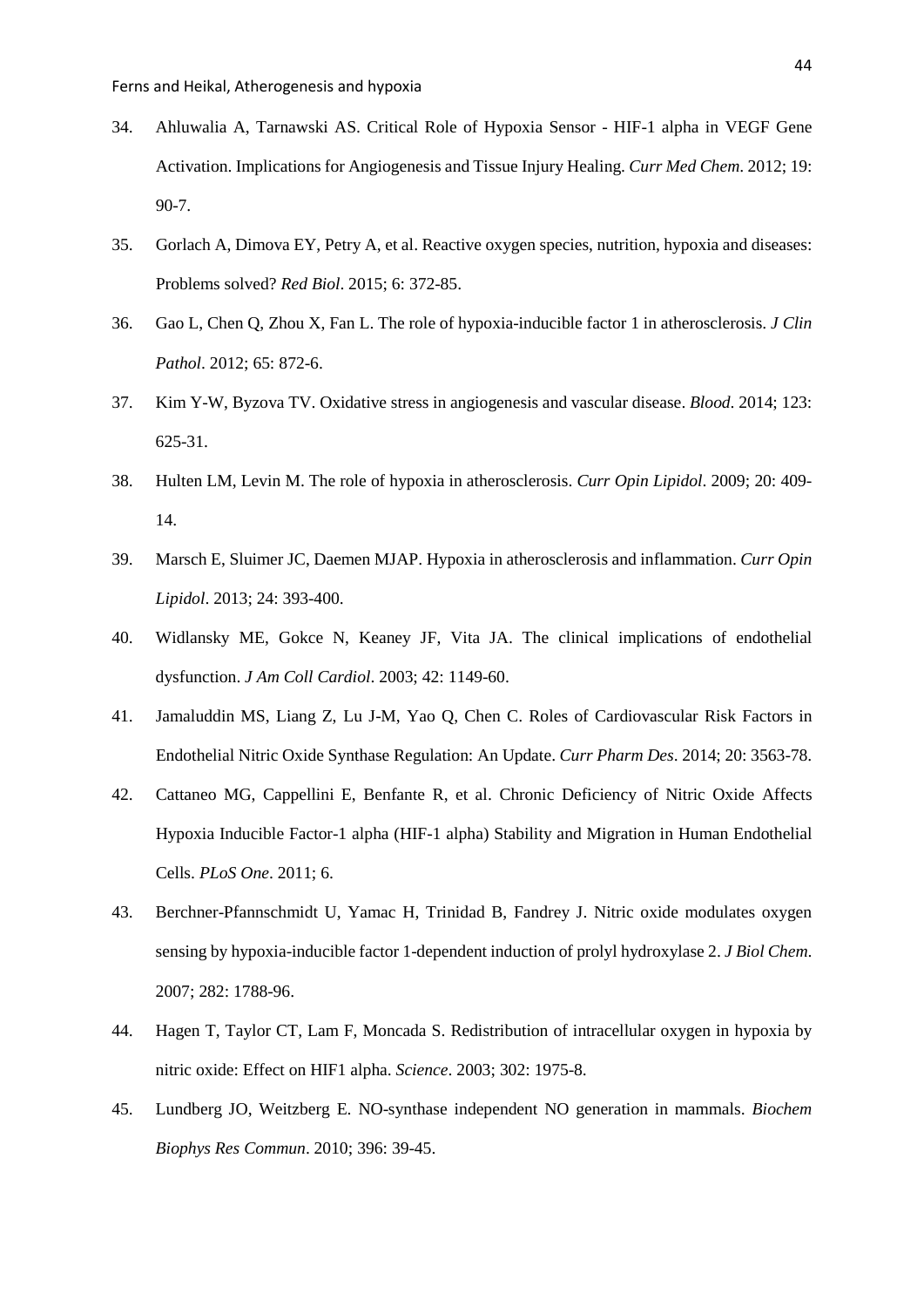- <span id="page-44-0"></span>46. Li D, Wang C, Li N, Zhang L. Propofol selectively inhibits nuclear factor-kappa B activity by suppressing p38 mitogen-activated protein kinase signaling in human EA.hy926 endothelial cells during intermittent hypoxia/reoxygenation. *Mol Med Report*. 2014; 9: 1460-6.
- <span id="page-44-1"></span>47. Schofield CJ, Ratcliffe PJ. Oxygen sensing by HIF hydroxylases. *Nat Rev Mol Cell Biol*. 2004; 5: 343-54.
- <span id="page-44-2"></span>48. Ziegelstein RC, He CX, Hu QH. Hypoxia/reoxygenation stimulates Ca2+-dependent ICAM-1 mRNA expression in human aortic endothelial cells. *Biochem Biophys Res Commun*. 2004; 322: 68-73.
- <span id="page-44-3"></span>49. Kitagawa K, Matsumoto M, Sasaki T, et al. Involvement of ICAM-1 in the progression of atherosclerosis in APOE-knockout mice. *Atherosclerosis*. 2002; 160: 305-10.
- <span id="page-44-4"></span>50. Zhang M, Zhu H, Ding Y, Moriasi C, Liu Z, Zou M-H. Abstract 283: Role of AMP-Activated Protein Kinase α1 in Atherosclerosis. *Arterioscl Thromb Vasc Biol*. 2014; 34: A283.
- <span id="page-44-5"></span>51. de Meester C, Timmermans AD, Balteau M, et al. Role of AMP-activated protein kinase in regulating hypoxic survival and proliferation of mesenchymal stem cells. *Cardiovasc Res*. 2014; 101: 20-9.
- <span id="page-44-6"></span>52. Colombo SL, Moncada S. AMPK alpha 1 regulates the antioxidant status of vascular endothelial cells. *Biochem J*. 2009; 421: 163-9.
- <span id="page-44-7"></span>53. Dong Y, Zhang M, Liang B, et al. Reduction of AMP-Activated Protein Kinase alpha 2 Increases Endoplasmic Reticulum Stress and Atherosclerosis In Vivo. *Circulation*. 2010; 121: 792-803.
- <span id="page-44-8"></span>54. Asplund A, Ostergren-Lunden G, Camejo G, Stillemark-Billton P, Bondjers G. Hypoxia increases macrophage motility, possibly by decreasing the heparan sulfate proteoglycan biosynthesis. *J Leukoc Biol*. 2009; 86: 381-8.
- <span id="page-44-9"></span>55. Karlinsky JB, Rounds S, Farber HW. Effects of hypoxia on heparan-sulfate in bovine aortic and pulmonary artery endothelial cells. *Circ Res*. 1992; 71: 782-9.
- <span id="page-44-10"></span>56. Urbich C, Dimmeler S. Endothelial progenitor cells - Characterization and role in vascular biology. *Circ Res*. 2004; 95: 343-53.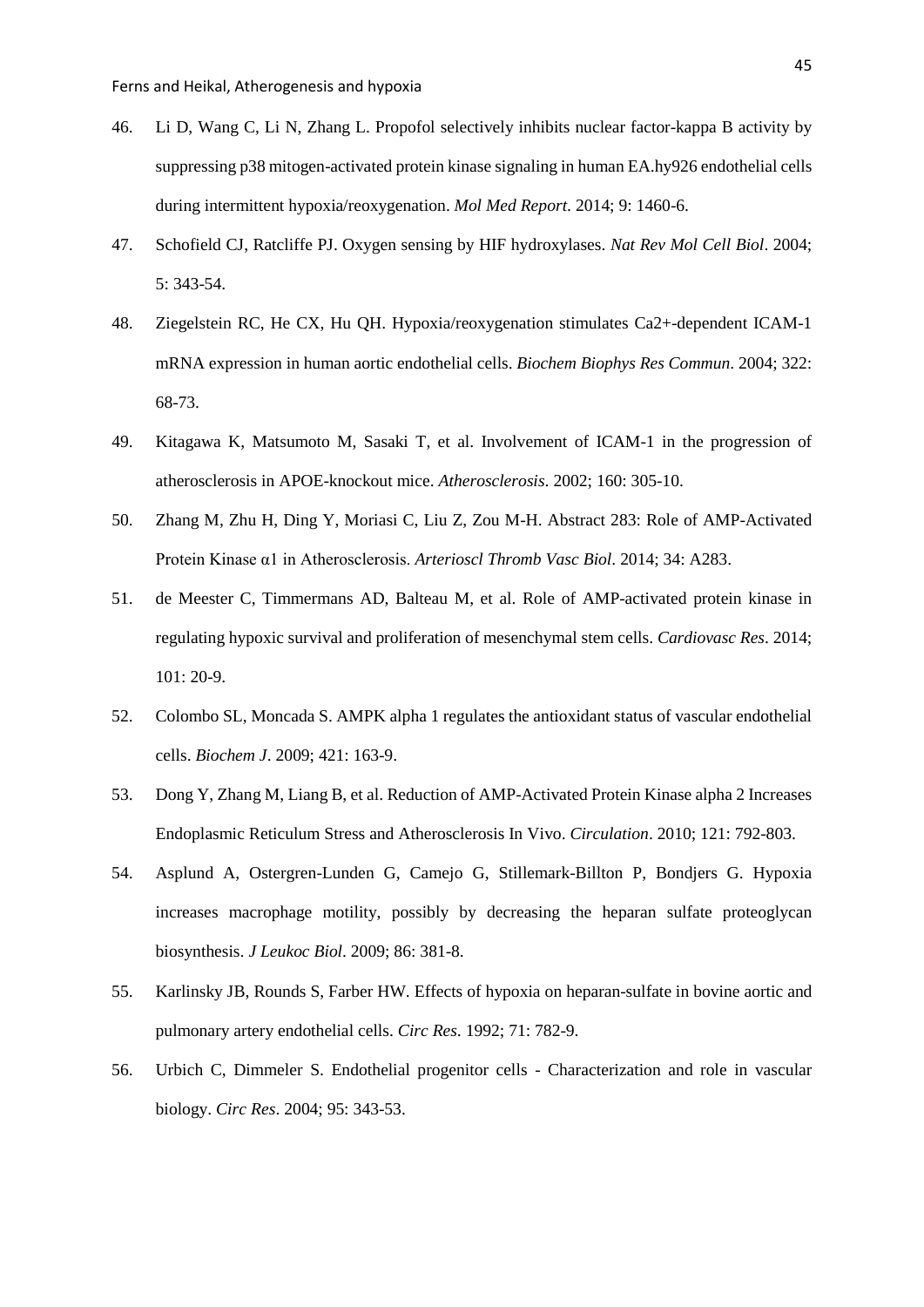- <span id="page-45-0"></span>57. Zhang J, Liu Q, Hu X, et al. Apelin/APJ signaling promotes hypoxia-induced proliferation of endothelial progenitor cells via phosphoinositide-3 kinase/Akt signaling. *Mol Med Report*. 2015; 12: 3829-34.
- <span id="page-45-1"></span>58. Lv DG, Li HN, Chen LX. Apelin and APJ, a novel critical factor and therapeutic target for atherosclerosis. *Acta Biochim Biophys Sinica*. 2013; 45: 527-33.
- <span id="page-45-2"></span>59. Fisher JW. Erythropoietin: Physiology and pharmacology update. *Exp Biol Med*. 2003; 228: 1- 14.
- <span id="page-45-3"></span>60. Ogunshola OO, Bogdanova AY. Epo and non-hematopoietic cells: what do we know? *Meth Mol Biol*. 2013; 982: 13-41.
- <span id="page-45-4"></span>61. Ammarguellat F, Llovera M, Kelly PA, Goffin V. Low doses of EPO activate MAP kinases but not JAK2-STAT5 in rat vascular smooth muscle cells. *Biochem Biophys Res Commun*. 2001; 284: 1031-8.
- <span id="page-45-5"></span>62. Iversen PO, Nicolaysen A, Kvernebo K, Benestad HB, Nicolaysen G. Human cytokines modulate arterial vascular tone via endothelial receptors. *Pflug Arch-Europ J Physiol*. 1999; 439: 93-100.
- <span id="page-45-6"></span>63. Akimoto T, Kusano E, Inaba T, et al. Erythropoietin regulates vascular smooth muscle cell apoptosis by a phosphatidylinositol 3 kinase-dependent pathway. *Kidney Int*. 2000; 58: 269-82.
- <span id="page-45-7"></span>64. Ribatti D, Vacca A, Roccaro AM, Crivellato E, Presta M. Erythropoietin as an angiogenic factor. *Eur J Clin Invest*. 2003; 33: 891-6.
- <span id="page-45-8"></span>65. Kertesz N, Wu J, Chen THP, Sucov HM, Wu H. The role of erythropoietin in regulating angiogenesis. *Dev Biol*. 2004; 276: 101-10.
- <span id="page-45-9"></span>66. Reddy MK, Vasir JK, Hegde GV, Joshi SS, Labhasetwar V. Erythropoietin induces excessive neointima formation: A study in a rat carotid artery model of vascular injury. *J Cardiovasc Pharmacol Ther*. 2007; 12: 237-47.
- <span id="page-45-10"></span>67. Urao N, Okigaki M, Yamada H, et al. Erythropoietin-mobilized endothelial progenitors enhance reendothelialization via Akt-endothelial nitric oxide synthase activation and prevent neointimal hyperplasia. *Circ Res*. 2006; 98: 1405-13.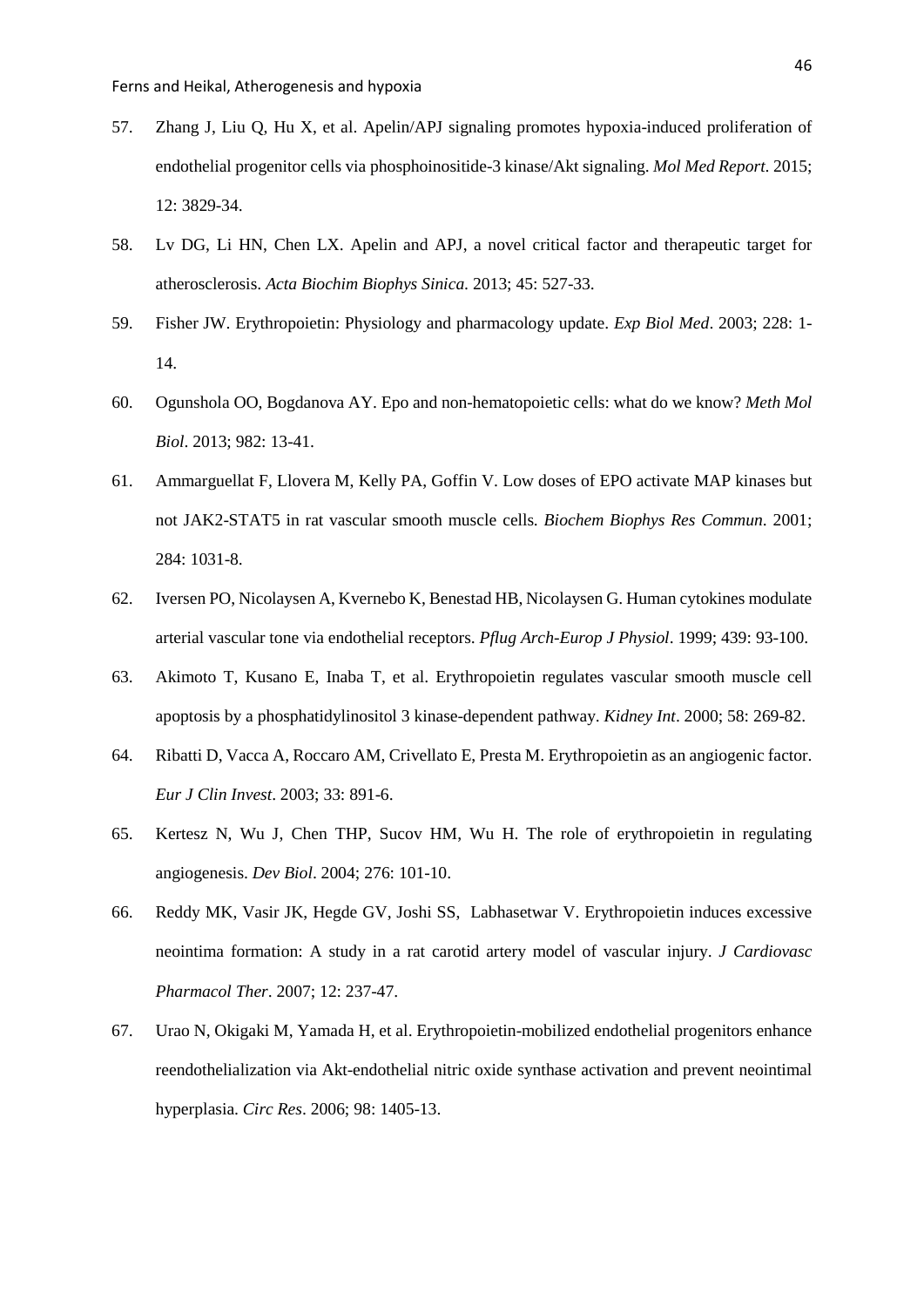- <span id="page-46-0"></span>68. Stein A, Mohr F, Laux M, et al. Erythropoietin-induced progenitor cell mobilisation in patients with acute ST-segment-elevation myocardial infarction and restenosis. *Thromb Haemost*. 2012; 107: 769-74.
- <span id="page-46-1"></span>69. Beleslin-Cokic BB, Cokic VP, Yu XB, Weksler BB, Schechter AN, Noguchi CT. Erythropoietin and hypoxia stimulate erythropoietin receptor and nitric oxide production by endothelial cells. *Blood*. 2004; 104: 2073-80.
- 70. Lee T-S, Lu K-Y, Yu Y-B, Lee H-T, Tsai F-C. Beta Common Receptor Mediates Erythropoietin-Conferred Protection on OxLDL-Induced Lipid Accumulation and Inflammation in Macrophages. *Mediators Inflamm*. 2015; 2015: 13.
- 71. Ueba H, Shiomi M, Brines M, et al. Suppression of Coronary Atherosclerosis by Helix B Surface Peptide, a Nonerythropoietic, Tissue-Protective Compound Derived from Erythropoietin. *Mol Med*. 2013; 19: 195-202.
- <span id="page-46-2"></span>72. Wang L, Di L, Noguchi CT. Erythropoietin, a Novel Versatile Player Regulating Energy Metabolism beyond the Erythroid System. *Int J Biol Sci*. 2014; 10: 921-39.
- <span id="page-46-3"></span>73. Koury MJ, Haase VH. Anaemia in kidney disease: harnessing hypoxia responses for therapy. *Nat Rev Nephr*. 2015; 11: 394-410.
- <span id="page-46-4"></span>74. Schroeder K, Kohnen A, Aicher A, et al. NADPH Oxidase Nox2 Is Required for Hypoxia-Induced Mobilization of Endothelial Progenitor Cells. *Circ Res*. 2009; 105: 537-44.
- <span id="page-46-5"></span>75. Burnstock G, Ralevic V. Purinergic Signaling and Blood Vessels in Health and Disease. *Pharmacol Rev*. 2014; 66: 102-92.
- <span id="page-46-6"></span>76. To WKL, Kumar P, Marshall JM. Hypoxia is an effective stimulus for vesicular release of ATP from human umbilical vein endothelial cells. *Placenta*. 2015; 36: 759-66.
- <span id="page-46-7"></span>77. Yang D, Gao L, Wang T, Qiao Z, Liang Y, Zhang P. Hypoxia triggers endothelial endoplasmic reticulum stress and apoptosis via induction of VLDL receptor. *FEBS Lett*. 2014; 588: 4448-56.
- <span id="page-46-8"></span>78. Lewis GF, Rader DJ. New insights into the regulation of HDL metabolism and reverse cholesterol transport. *Circ Res*. 2005; 96: 1221-32.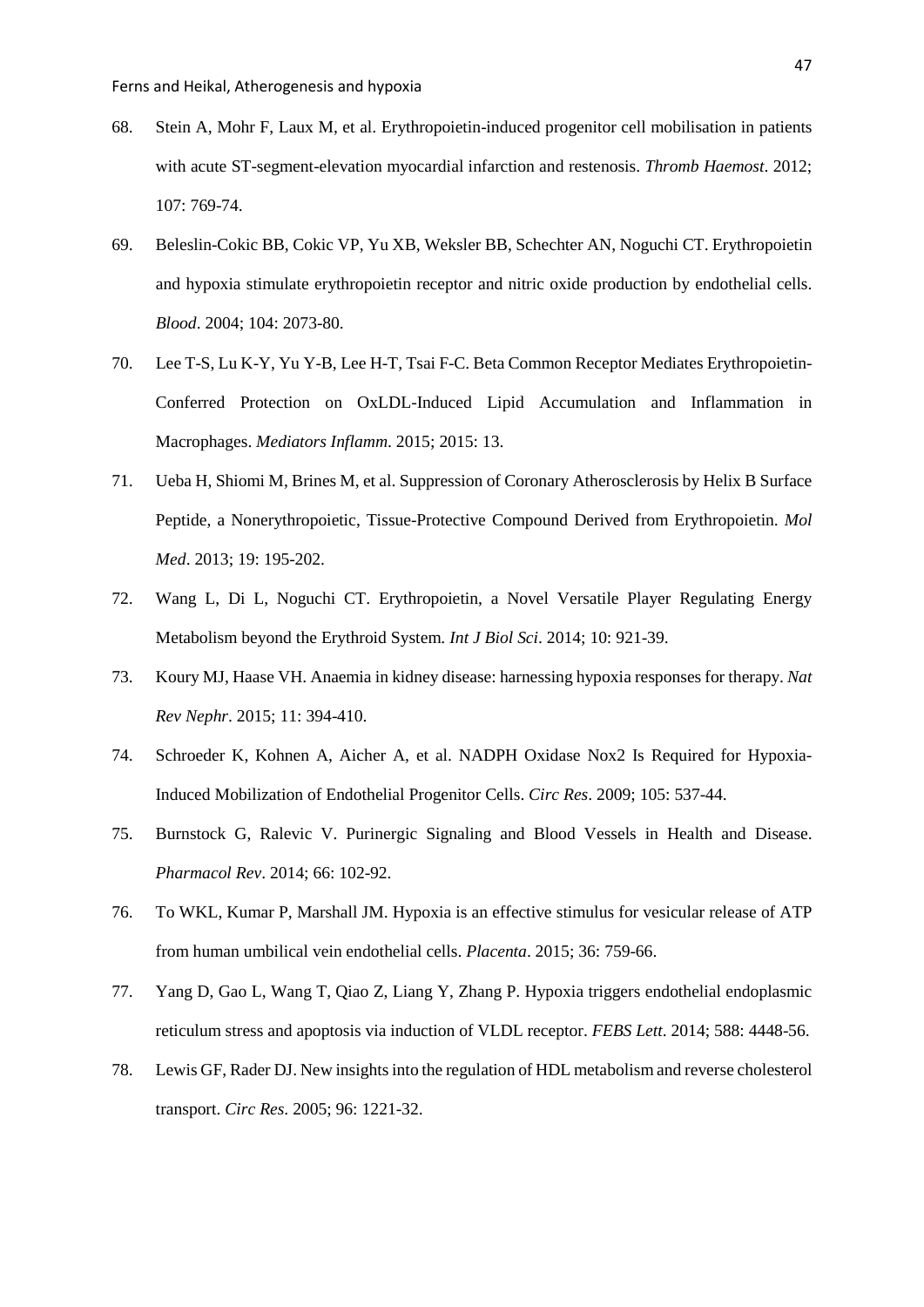- <span id="page-47-0"></span>79. Rader DJ. New Therapeutic Approaches to the Treatment of Dyslipidemia. *Cell Metab*. 2016; 23: 405-12.
- <span id="page-47-1"></span>80. Tan JTM, Prosser HCG, Vanags LZ, Monger SA, Ng MKC, Bursill CA. High- density lipoproteins augment hypoxia-induced angiogenesis via regulation of post- translational modulation of hypoxia- inducible factor 1 alpha. *FASEB J*. 2014; 28: 206-17.
- <span id="page-47-2"></span>81. Chakrabarti S, Rizvi M, Pathak D, Kirber MT, Freedman JE. Hypoxia influences CD40-CD40L mediated inflammation in endothelial and monocytic cells. *Immunol Lett*. 2009; 122: 170-84.
- <span id="page-47-3"></span>82. Kim E-J, Yoo Y-G, Yang W-K, et al. Transcriptional activation of HIF-1 by ROR alpha and its role in hypoxia signaling. *Arterioscl Thromb Vasc Biol*. 2008; 28: 1796-802.
- <span id="page-47-4"></span>83. Zhou W, Lin J, Chen H, Wang J, Liu Y, Xia M. Retinoic acid induces macrophage cholesterol efflux and inhibits atherosclerotic plaque formation in apoE-deficient mice. *Br J Nutr*. 2015; 114: 509-18.
- <span id="page-47-5"></span>84. Victor VM, Nunez C, D'Ocon P, Taylor CT, Esplugues JV, Moncada S. Regulation of Oxygen Distribution in Tissues by Endothelial Nitric Oxide. *Circ Res*. 2009; 104: 1178-U121.
- 85. Channon KM, Qian H, George SE. Nitric Oxide Synthase in Atherosclerosis and Vascular Injury: Insights From Experimental Gene Therapy. *Arterioscl Thromb Vasc Biol*. 2000; 20: 1873-81.
- 86. [Tousoulis D,](http://www.ncbi.nlm.nih.gov/pubmed/?term=Tousoulis%20D%5BAuthor%5D&cauthor=true&cauthor_uid=22112350) [Kampoli AM,](http://www.ncbi.nlm.nih.gov/pubmed/?term=Kampoli%20AM%5BAuthor%5D&cauthor=true&cauthor_uid=22112350) [Tentolouris C,](http://www.ncbi.nlm.nih.gov/pubmed/?term=Tentolouris%20C%5BAuthor%5D&cauthor=true&cauthor_uid=22112350) [Papageorgiou N,](http://www.ncbi.nlm.nih.gov/pubmed/?term=Papageorgiou%20N%5BAuthor%5D&cauthor=true&cauthor_uid=22112350) [Stefanadis C.](http://www.ncbi.nlm.nih.gov/pubmed/?term=Stefanadis%20C%5BAuthor%5D&cauthor=true&cauthor_uid=22112350) The Role of Nitric Oxide on Endothelial Function. *Curr Vasc Pharmacol*. 2012; 10: 4-18.
- <span id="page-47-6"></span>87. Michiels C, Deleener F, Arnould T, Dieu M, Remacle J. Hypoxia stimulates human endothelial cells to release smooth muscle cell mitogens- Role of prostaglandins and BFGF. *Exp Cell Res*. 1994; 213: 43-54.
- <span id="page-47-7"></span>88. Ross R. The pathogenesis of atherosclerosis- an update. *N Engl J Med*. 1986; 314: 488-500.
- <span id="page-47-8"></span>89. Carmeliet P. Mechanisms of angiogenesis and arteriogenesis. *Nat Med*. 2000; 6: 389-95.
- <span id="page-47-9"></span>90. Stavri GT, Zachary IC, Baskerville PA, Martin JF, Erusalimsky JD. Basic fibroblast growth factor upregulates the expression of vascular endothelial growth factor in vascular smooth muscle cells - Synergistic interaction with hypoxia. *Circulation*. 1995; 92: 11-4.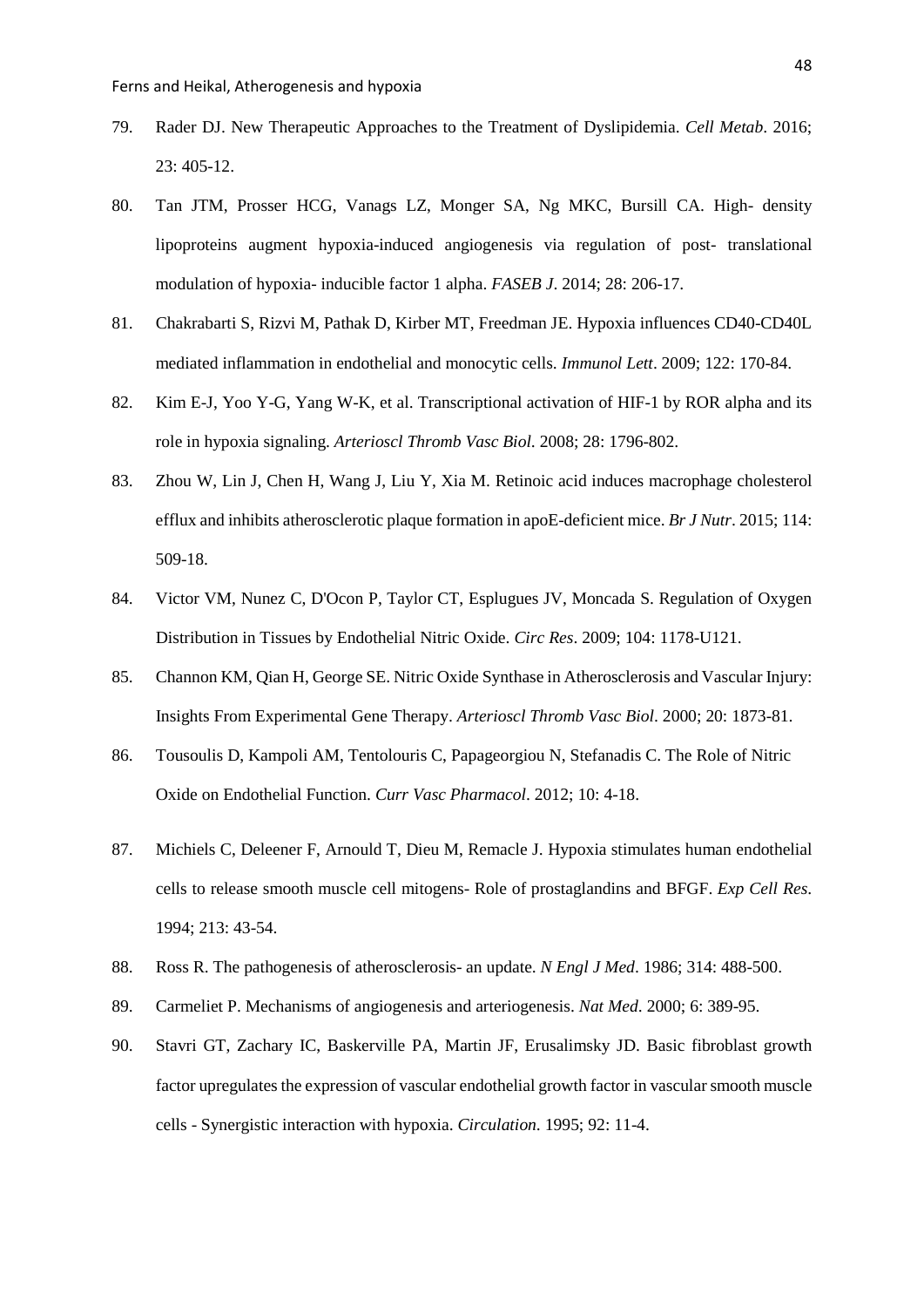9.

- <span id="page-48-0"></span>91. Stavri GT, Hong Y, Zachary IC, et al. Hypoxia and platelet derived growth factor-BB synergistically up regulates the expression of vascular endothelial growth factor in vascular smooth muscle cells. *FEBS Lett*. 1995; 358: 311-5.
- <span id="page-48-1"></span>92. Schultz K, Fanburg BL, Beasley D. Hypoxia and hypoxia-inducible factor-1 alpha promote growth factor-induced proliferation of human vascular smooth muscle cells. *Am J Physiol Heart Circ Physiol*. 2006; 290: H2528-H34.
- <span id="page-48-2"></span>93. Figueroa JE, Tao Z, Sarphie TG, Smart FW, Glancy DL, Vijayagopal P. Effect of hypoxia and hypoxia/reoxygenation on proteoglycan metabolism by vascular smooth muscle cells. *Atherosclerosis*. 1999; 143: 135-44.
- <span id="page-48-3"></span>94. Osada-Oka M, Ikeda T, Imaoka S, Akiba S, Sato T. VEGF-enhanced proliferation under hypoxia by an autocrine mechanism in human vascular smooth muscle cells. *J Atheroscl Thromb*. 2008; 15: 26-33.
- <span id="page-48-4"></span>95. Osada-Oka M, Ikeda T, Akiba S, Sato T. Hypoxia stimulates the autocrine regulation of migration of vascular smooth muscle cells via HIF-1 alpha-dependent expression of thrombospondin-1. *J Cell Biochem*. 2008; 104: 1918-26.
- <span id="page-48-5"></span>96. Fu H, Luo F, Yang L, Wu W, Liu X. Hypoxia stimulates the expression of macrophage migration inhibitory factor in human vascular smooth muscle cells via HIF-1 alpha dependent pathway. *BMC Cell Biol*. 2010; 11.
- <span id="page-48-6"></span>97. Friedman JM, Halaas JL. Leptin and the regulation of body weight in mammals. *Nature*. 1998; 395: 763-70.
- <span id="page-48-7"></span>98. Grosfeld A, Andre J, Hauguel-de-Mouzon S, Berra E, Pouyssegur J, Guerre-Millo M. Hypoxiainducible factor 1 transactivates the human leptin gene promoter. *J Biol Chem*. 2002; 277: 42953- 7.
- <span id="page-48-8"></span>99. Kougias P, Chai H, Lin PH, Yao QZ, Lumsden AB, Chen CY. Effects of adipocyte-derived cytokines on endothelial functions: implication of vascular disease. *J Surg Res*. 2005; 126: 121-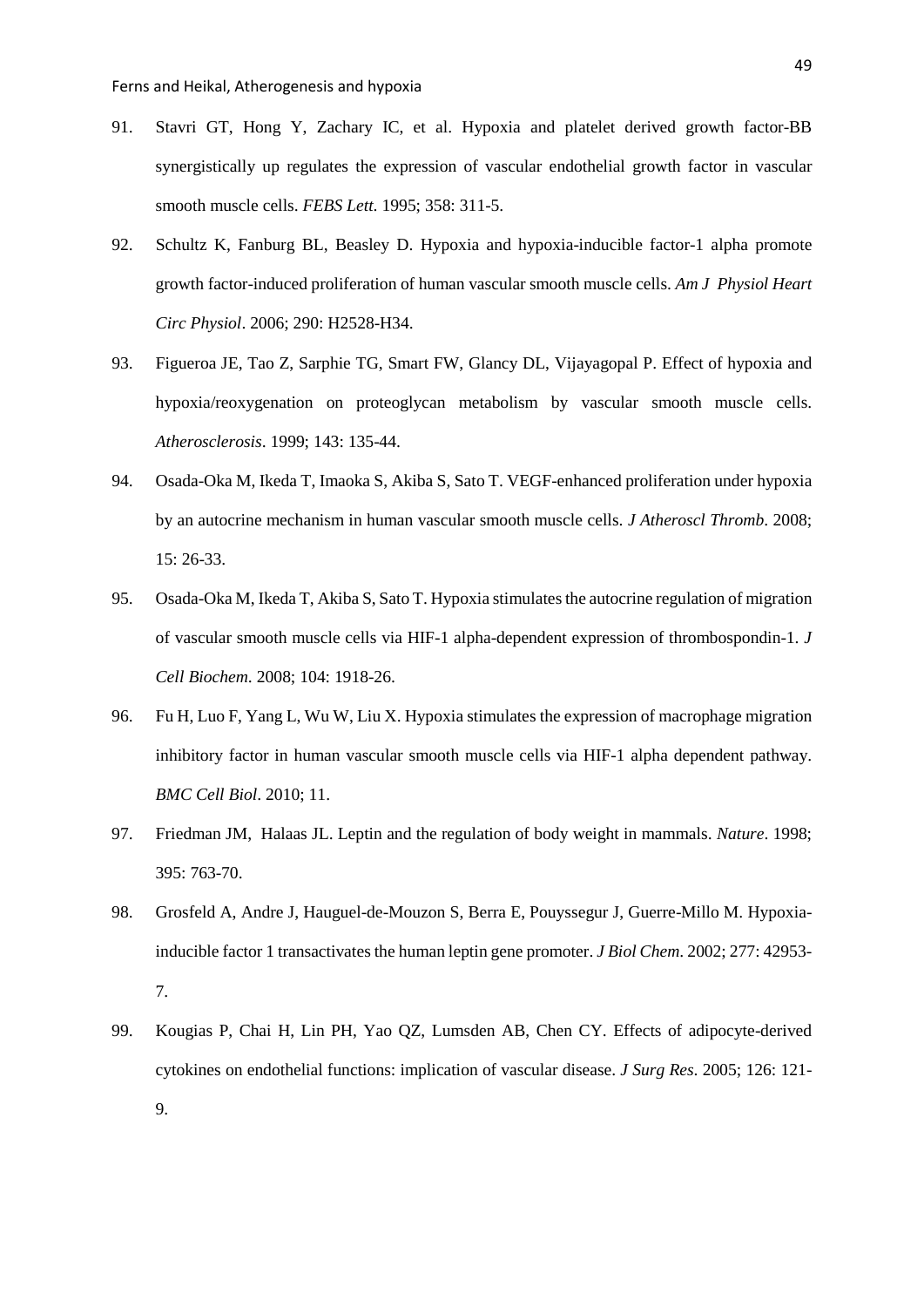- <span id="page-49-0"></span>100. Chiu C-Z, Wang B-W, Shyu K-G. Molecular regulation of the expression of leptin by hypoxia in human coronary artery smooth muscle cells. *J Biomed Sci*. 2015; 22.
- <span id="page-49-1"></span>101. Paneth N, Susser M. Early origin of coronary heart disease (The Baker hypothesis). *Br Med J*. 1995; 310: 411-2.
- <span id="page-49-2"></span>102. Lv G, Li Y, Wang Z, Lin H. Hypoxia stimulates the proliferation of neonatal rat vascular smooth muscle cells through activation of hypoxia-inducible factor-1 alpha. *Int J Clin Exp Med*. 2015; 8: 496-503.
- <span id="page-49-3"></span>103. Roehrborn D, Eckel J, Sell H. Shedding of dipeptidyl peptidase 4 is mediated by metalloproteases and up-regulated by hypoxia in human adipocytes and smooth muscle cells. *FEBS Lett*. 2014; 588: 3870-7.
- <span id="page-49-4"></span>104. Zhong J, Rao X, Oghumu S, Braunstein Z, Satoskar A, Rajagopalan S. Abstract 480: Increased Expression of Dipeptidyl Peptidase-4 in Atherosclerosis: A Role for TLR4/MyD88 Signaling. *Arterioscler Thromb Vasc Biol*. 2014; 34: A480.
- <span id="page-49-5"></span>105. Mita T, Katakami N, Yoshii H, et al. Alogliptin, a Dipeptidyl Peptidase 4 Inhibitor, Prevents the Progression of Carotid Atherosclerosis in Patients With Type 2 Diabetes: The Study of Preventive Effects of Alogliptin on Diabetic Atherosclerosis (SPEAD-A). *Diabetes Care*. 2016; 39: 139-48.
- <span id="page-49-6"></span>106. Kyotani Y, Ota H, Itaya-Hironaka A, et al. Intermittent hypoxia induces the proliferation of rat vascular smooth muscle cell with the increases in epidermal growth factor family and erbB2 receptor. *Exp Cell Res*. 2013; 319: 3042-50.
- <span id="page-49-7"></span>107. Ryan S, Taylor CT, McNicholas WT. Selective activation of inflammatory pathways by intermittent hypoxia in obstructive sleep apnea syndrome. *Circulation*. 2005; 112: 2660-7.
- <span id="page-49-8"></span>108. Castellano J, Aledo R, Sendra J, et al. Hypoxia Stimulates Low-Density Lipoprotein Receptor-Related Protein-1 Expression Through Hypoxia-Inducible Factor-1 alpha in Human Vascular Smooth Muscle Cells. *Arterioscl Thromb Vasc Biol*. 2011; 31: 1411-U391.
- <span id="page-49-9"></span>109. Steppan CM, Bailey ST, Bhat S, et al. The hormone resistin links obesity to diabetes. *Nature*. 2001; 409: 307-12.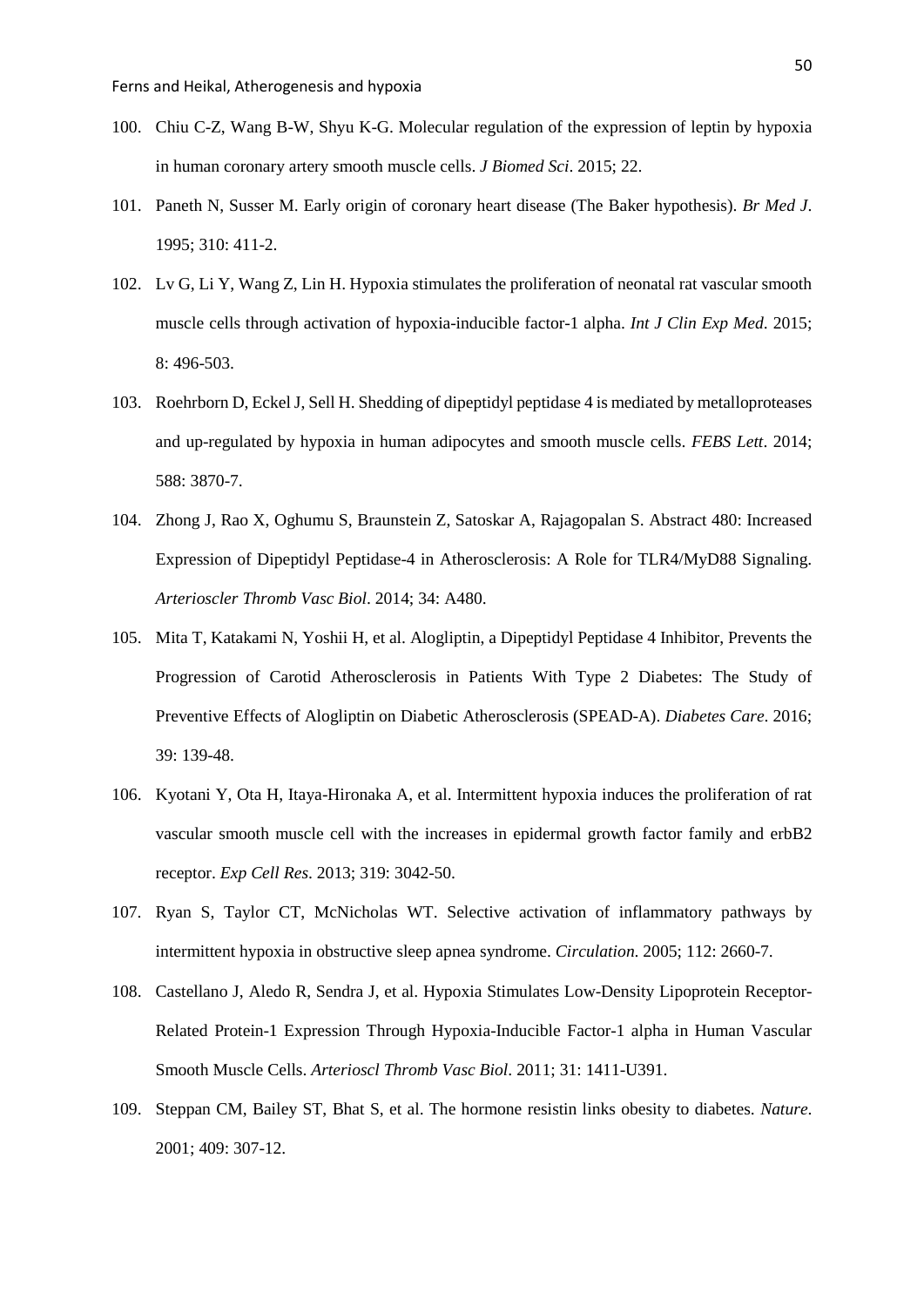- <span id="page-50-0"></span>110. Kushiyama A, Sakoda H, Oue N, et al. Resistin-Like Molecule Is Abundantly Expressed in Foam Cells and Is Involved in Atherosclerosis Development. *Arterioscl Thromb Vasc Biol*. 2013; 33: 1986-93.
- <span id="page-50-1"></span>111. Maresca F, Di Palma V, Bevilacqua M, et al. Adipokines, Vascular Wall, and Cardiovascular Disease: A Focused Overview of the Role of Adipokines in the Pathophysiology of Cardiovascular Disease. *Angiology*. 2015; 66: 8-24.
- <span id="page-50-2"></span>112. Hung H-F, Wang B-W, Chang H, Shyu K-G. The molecular regulation of resistin expression in cultured vascular smooth muscle cells under hypoxia. *J Hypertens*. 2008; 26: 2349-60.
- <span id="page-50-3"></span>113. Hutter R, Speidl WS, Valdiviezo C, et al. Macrophages Transmit Potent Proangiogenic Effects of oxLDL In Vitro and In Vivo Involving HIF-1 alpha Activation: a Novel Aspect of Angiogenesis in Atherosclerosis. *J Cardiovasc Transl Res*. 2013; 6: 558-69.
- <span id="page-50-4"></span>114. Matsumoto K, Taniguchi T, Fujioka Y, Shimizu H, Ishikawa Y, Yokoyama M. Effects of hypoxia on cholesterol metabolism in human monocyte-derived macrophages. *Life Sci*. 2000; 67: 2083- 91.
- <span id="page-50-5"></span>115. Shashkin P, Dragulev B, Ley K. Macrophage differentiation to foam cells. *Curr Pharm Des*. 2005; 11: 3061-72.
- <span id="page-50-6"></span>116. Crucet M, Wuest SJA, Spielmann P, Luescher TF, Wenger RH, Matter CM. Hypoxia enhances lipid uptake in macrophages: Role of the scavenger receptors Lox1, SRA, and CD36. *Atherosclerosis*. 2013; 229: 110-7.
- <span id="page-50-7"></span>117. Jiang G, Li T, Qiu Y, Rui Y, Chen W, Lou Y. RNA interference for HIF-1 alpha inhibits foam cells formation in vitro. *Eur J Pharmacol*. 2007; 562: 183-90.
- <span id="page-50-8"></span>118. Ugocsai P, Hohenstatt A, Paragh G, et al. HIF-1beta determines ABCA1 expression under hypoxia in human macrophages. *Int J Biochem Cell Biol*. 2010; 42: 241-52.
- <span id="page-50-9"></span>119. Fisslthaler B, Fleming I. Activation and Signaling by the AMP-Activated Protein Kinase in Endothelial Cells. *Circ Res*. 2009; 105: 114-27.
- <span id="page-50-10"></span>120. Asplund A, Stillemark-Billton P, Larsson E, et al. Hypoxic regulation of secreted proteoglycans in macrophages. *Glycobiology*. 2010; 20: 33-40.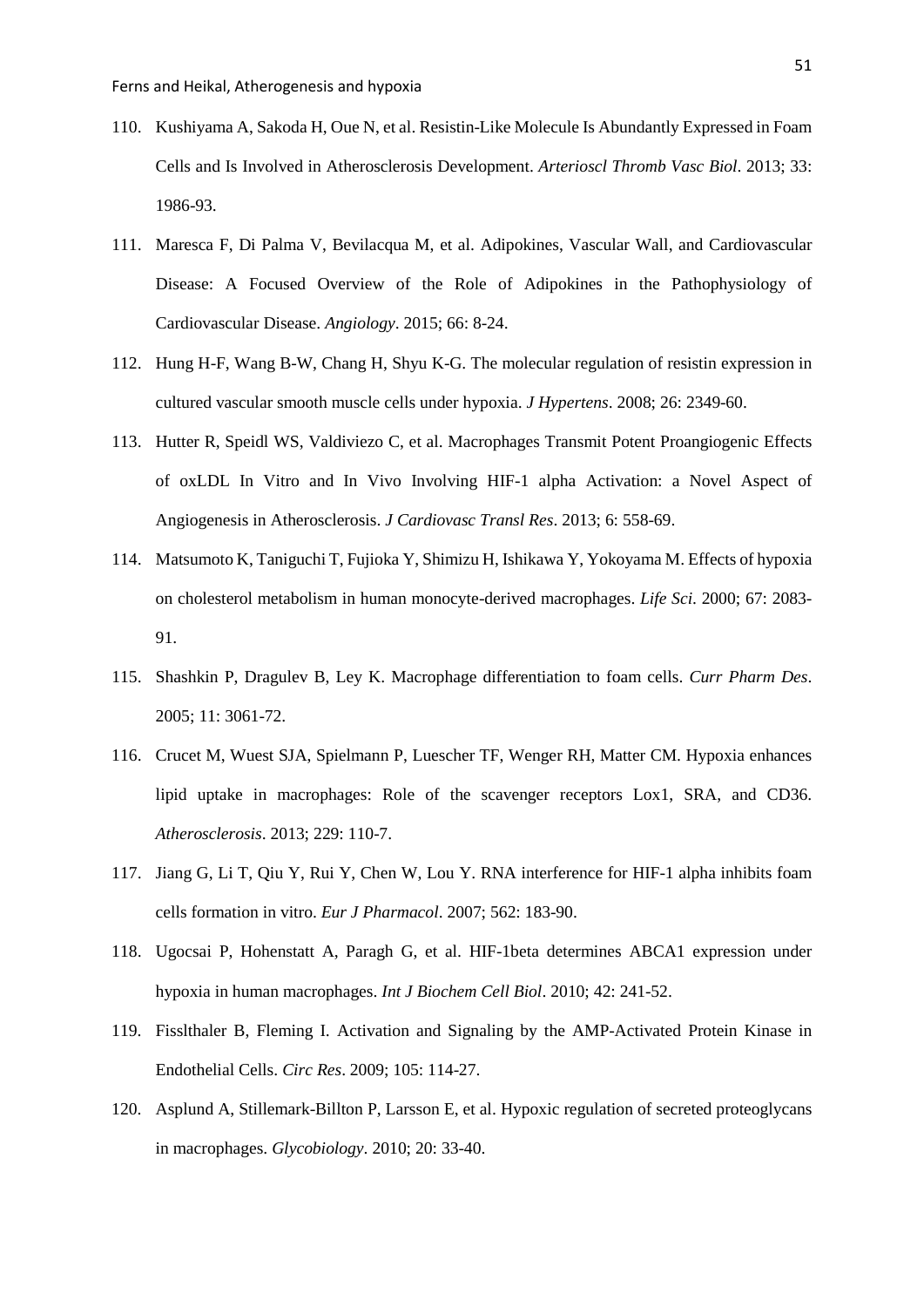- <span id="page-51-0"></span>121. Asplund A, Friden V, Stillemark-Billton P, Camejo G, Bondjers G. Macrophages exposed to hypoxia secrete proteoglycans for which LDL has higher affinity. *Atherosclerosis*. 2011; 215: 77-81.
- <span id="page-51-1"></span>122. Deguchi J-o, Yamazaki H, Aikawa E, Aikawa M. Chronic Hypoxia Activates the Akt and beta-Catenin Pathways in Human Macrophages. *Arterioscl Thromb Vasc Biol*. 2009; 29: 1664-U628.
- <span id="page-51-2"></span>123. Cole JE, Kassiteridi C, Monaco C. Toll-like receptors in atherosclerosis: a 'Pandora's box' of advances and controversies. *Trends Pharmacol Sci*. 2013; 34: 629-36.
- <span id="page-51-3"></span>124. Kim SY, Jeong E, Joung SM, Lee JY. PI3K/Akt contributes to increased expression of Toll-like receptor 4 in macrophages exposed to hypoxic stress. *Biochem Biophys Res Commun*. 2012; 419: 466-71.
- <span id="page-51-4"></span>125. Libby P, Lichtman AH, Hansson GK. Immune Effector Mechanisms Implicated in Atherosclerosis: From Mice to Humans. *Immunity*. 2013; 38: 1092-104.
- <span id="page-51-5"></span>126. Dinarello CA. Biologic basis for interleukin-1 in disease. *Blood*. 1996; 87: 2095-147.
- <span id="page-51-6"></span>127. Folco EJ, Sukhova GK, Quillard T, Libby P. Moderate Hypoxia Potentiates Interleukin-1 beta Production in Activated Human Macrophages. *Circ Res*. 2014; 115: 875-83.
- <span id="page-51-7"></span>128. Tawakol A, Singh P, Mojena M, et al. HIF-1 alpha and PFKFB3 Mediate a Tight Relationship Between Proinflammatory Activation and Anerobic Metabolism in Atherosclerotic Macrophages. *Arterioscl Thromb Vasc Biol*. 2015; 35: 1463-71.
- <span id="page-51-8"></span>129. Burke B, Giannoudis A, Corke KP, et al. Hypoxia-induced gene expression in human macrophages - Implications for ischemic tissues and hypoxia-regulated gene therapy. *Am J Pathol*. 2003; 163: 1233-43.
- <span id="page-51-9"></span>130. Zernecke A. Dendritic Cells in Atherosclerosis: Evidence in Mice and Humans. *Arterioscler Thromb Vasc Biol*. 2015; 35: 763-70.
- <span id="page-51-10"></span>131. Niessner A, Weyand CM. Dendritic cells in atherosclerotic disease. *Clin Immunol*. 2010; 134: 25-32.
- <span id="page-51-11"></span>132. Creemers EE, Tijsen AJ, Pinto YM. Circulating MicroRNAs Novel Biomarkers and Extracellular Communicators in Cardiovascular Disease? *Circ Res*. 2012; 110: 483-95.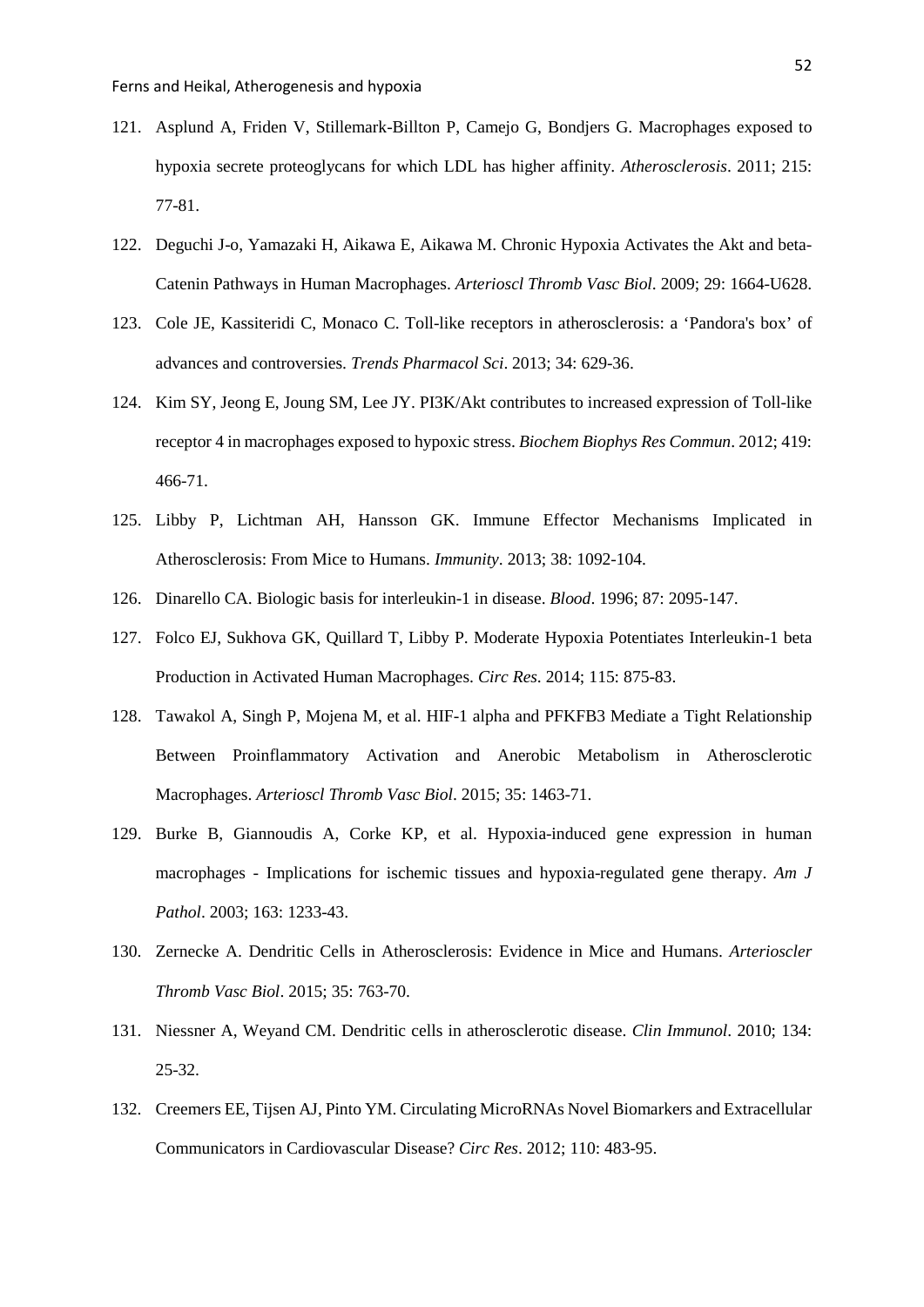- <span id="page-52-0"></span>133. Poitz DM, Augstein A, Gradehand C, Ende G, Schmeisser A, Strasser RH. Regulation of the Hifsystem by micro-RNA 17 and 20a - Role during monocyte-to-macrophage differentiation. *Mol Immunol*. 2013; 56: 442-51.
- <span id="page-52-1"></span>134. Karshovska E, Zernecke A, Sevilmis G, et al. Expression of HIF-1 alpha in injured arteries controls SDF-1 alpha-Mediated neointima formation in apolipoprotein E-deficient mice. *Arterioscl Thromb Vasc Biol*. 2007; 27: 2540-7.
- <span id="page-52-2"></span>135. Christoph M, Ibrahim K, Hesse K, et al. Local inhibition of hypoxia-inducible factor reduces neointima formation after arterial injury in ApoE(-/-) mice. *Atherosclerosis*. 2014; 233: 641-7.
- <span id="page-52-3"></span>136. Akhtar S, Hartmann P, Karshovska E, et al. Endothelial Hypoxia-Inducible Factor-1 alpha Promotes Atherosclerosis and Monocyte Recruitment by Upregulating MicroRNA-19a. *Hypertension*. 2015; 66: 1220-6.
- <span id="page-52-4"></span>137. Ben-Shoshan J, Afek A, Maysel-Auslender S, et al. HIF-1 alpha Overexpression and Experimental Murine Atherosclerosis. *Arterioscl Thromb Vasc Biol*. 2009; 29: 665-70.
- <span id="page-52-5"></span>138. Chaudhari SM, Sluimer JC, Koch M, et al. Deficiency of HIF1 alpha in Antigen-Presenting Cells Aggravates Atherosclerosis and Type 1 T-Helper Cell Responses in Mice. *Arterioscl Thromb Vasc Biol*. 2015; 35: 2316-25.
- <span id="page-52-6"></span>139. Booth RFG, Martin JF, Honey AC, Hassall DG, Beesley JE, Moncada S. Rapid development of atherosclerotic lesions in the rabbit carotid artery induced by perivascular manipulation. *Atherosclerosis*. 1989; 76: 257-68.
- <span id="page-52-7"></span>140. Kurobe H, Urata M, Ueno M, et al. Role of Hypoxia-Inducible Factor 1 alpha in T Cells as a Negative Regulator in Development of Vascular Remodeling. *Arterioscl Thromb Vasc Biol*. 2010; 30: 210-7.
- <span id="page-52-8"></span>141. Lindqvist A, Dreja K, Sward K, Hellstrand P. Effects of oxygen tension on energetics of cultured vascular smooth muscle. *Am J Physiol Heart Circ Physiol*. 2002; 283: H110-H7.
- <span id="page-52-9"></span>142. Li QY, Feng Y, Lin YN, et al. Gender difference in protein expression of vascular wall in mice exposed to chronic intermittent hypoxia: a preliminary study. *Gen Mol Res*. 2014; 13: 8489-501.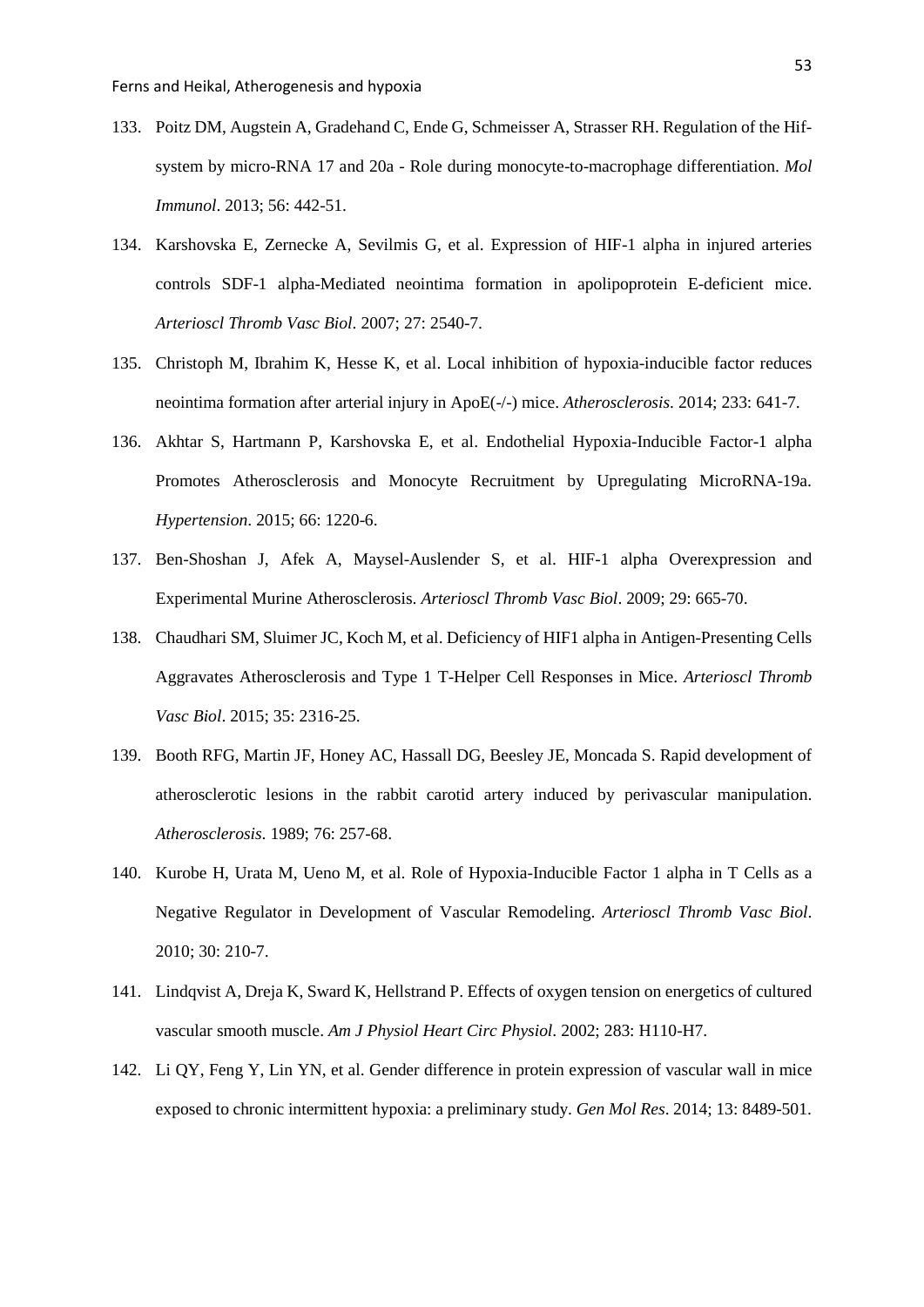- <span id="page-53-0"></span>143. Jun J, Reinke C, Bedja D, et al. Effect of intermittent hypoxia on atherosclerosis in apolipoprotein E-deficient mice. *Atherosclerosis*. 2010; 209: 381-6.
- <span id="page-53-1"></span>144. Tuleta I, Franca CN, Wenzel D, et al. Hypoxia-induced endothelial dysfunction in apolipoprotein E-deficient mice; effects of infliximab and L-glutathione. *Atherosclerosis*. 2014; 236: 400-10.
- <span id="page-53-2"></span>145. Nakagawa Y, Kishida K, Kihara S, Funahashi T, Shimomura I. Adiponectin ameliorates hypoxiainduced pulmonary arterial remodeling. *Biochem Biophys Res Commun*. 2009; 382: 183-8.
- <span id="page-53-3"></span>146. Ding W, Zhang X, Huang H, et al. Adiponectin protects rat myocardium against chronic intermittent hypoxia-induced injury via inhibition of endoplasmic reticulum stress. *PLoS One*. 2014; 9: e94545-e.
- <span id="page-53-4"></span>147. Fang G, Song D, Ye X, Mao S-z, Liu G, Liu SF. Chronic Intermittent Hypoxia Exposure Induces Atherosclerosis in ApoE Knockout Mice Role of NF-kappa B p50. *Am J Pathol*. 2012; 181: 1530- 9.
- <span id="page-53-5"></span>148. Jiang S, Jin F, Li D, et al. Intermittent Hypobaric Hypoxia Promotes Atherosclerotic Plaque Instability in ApoE-Deficient Mice. *High Alt Med Biol*. 2013; 14: 175-80.
- <span id="page-53-6"></span>149. Tuleta I, Franca CN, Wenzel D, et al. Intermittent Hypoxia Impairs Endothelial Function in Early Preatherosclerosis. In: Pokorski M, (ed.). *Pulmonary Function*. 2015, p. 1-7.
- <span id="page-53-7"></span>150. Guo H, Cao J, Li J, et al. Lymphocytes from intermittent hypoxia-exposed rats increase the apoptotic signals in endothelial cells via oxidative and inflammatory injury in vitro. *Sleep Breath*. 2015; 19: 969-76.
- <span id="page-53-8"></span>151. Van Noolen L, Bäck M, Arnaud C, et al. Docosahexaenoic acid supplementation modifies fatty acid incorporation in tissues and prevents hypoxia induced-atherosclerosis progression in apolipoprotein-E deficient mice. *Prostag, Leukotr Ess Fat Acids*. 91: 111-7.
- <span id="page-53-9"></span>152. Marsch E, Theelen TL, Demandt JAF, et al. Reversal of Hypoxia in Murine Atherosclerosis Prevents Necrotic Core Expansion by Enhancing Efferocytosis. *Arterioscler Thromb Vasc Biol*. 2014; 34: 2545-53.
- <span id="page-53-10"></span>153. Qin T, Sun Y-Y, Bai W-W, et al. Period2 Deficiency Blunts Hypoxia-Induced Mobilization and Function of Endothelial Progenitor Cells. *PLoS One*. 2014; 9: e108806.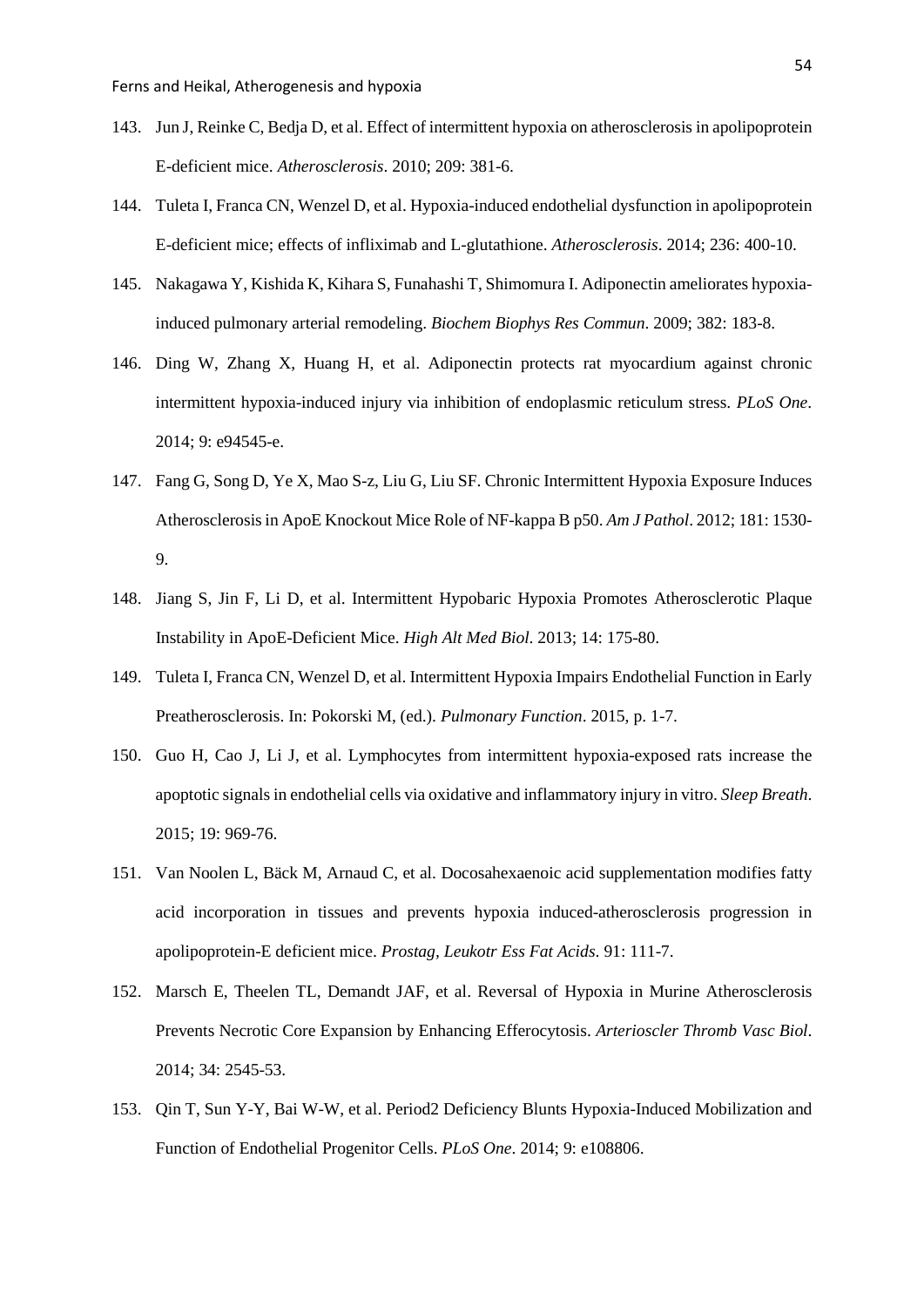- <span id="page-54-0"></span>154. Yang Q, Yang K, Li A. microRNA-21 protects against ischemia-reperfusion and hypoxiareperfusion-induced cardiocyte apoptosis via the phosphatase and tensin homolog/Akt-dependent mechanism. *Mol Med Report*. 2014; 9: 2213-20.
- <span id="page-54-1"></span>155. Barker SGE, Tilling LC, Miller GC, et al. The adventitia and atherogenesis- removal initiates intimal proliferation in the rabbit which regresses on generation of a neoadventitia. *Atherosclerosis*. 1994; 105: 131-44.
- <span id="page-54-2"></span>156. Simonet S, Debailliencourt JP, Descombes JJ, Mennecier P, Laubie M, Verbeuren TJ. Hypoxia causes an abnormal contractile response in the atherosclerotic rabbit aorta- implication of reduced nitric oxide and cGMP production. *Circ Res*. 1993; 72: 616-30.
- <span id="page-54-3"></span>157. Yamashita A, Zhao Y, Matsuura Y, et al. Increased Metabolite Levels of Glycolysis and Pentose Phosphate Pathway in Rabbit Atherosclerotic Arteries and Hypoxic Macrophage. *PLoS One*. 2014; 9.
- <span id="page-54-4"></span>158. Lau AK, Chaufour X, McLachlan C, et al. Intimal thickening after arterial balloon injury is increased by intermittent repetitive hypoxia, but intermittent repetitive hyperoxia is not protective. *Atherosclerosis*. 2006; 185: 254-63.
- <span id="page-54-5"></span>159. Kwon HM, Sangiorgi G, Ritman EL, et al. Enhanced coronary vasa vasorum neovascularization in experimental hypercholesterolemia. *J Clin Invest*. 1998; 101: 1551-6.
- <span id="page-54-6"></span>160. Luque A, Turu M, Juan-Babot O, et al. Overexpression of hypoxia/inflammatory markers in atherosclerotic carotid plaques. *Front Biosci*. 2008; 13: 6483-90.
- <span id="page-54-7"></span>161. Zilaee M, Ferns GAA, Ghayour-Mobarhan M. Heat Shock Proteins and Cardiovascular Disease. In: Makowski GS, (ed.). *Advances in Clinical Chemistry, Vol 64*. 2014, p. 73-115.
- <span id="page-54-8"></span>162. Hammerer-Lercher A, Mair J, Bonatti J, Watzka SBC, Puschendorf B, Dirnhofer S. Hypoxia induces heat shock protein expression in human coronary artery bypass grafts. *Cardiovasc Res*. 2001; 50: 115-24.
- <span id="page-54-9"></span>163. Davie NJ, Gerasimovskaya EV, Hofmeister SE, et al. Pulmonary artery adventitial fibroblasts cooperate with vasa vasorum endothelial cells to regulate vasa vasorum neovascularization - A process mediated by hypoxia and endothelin-1. *Am J Pathol*. 2006; 168: 1793-807.